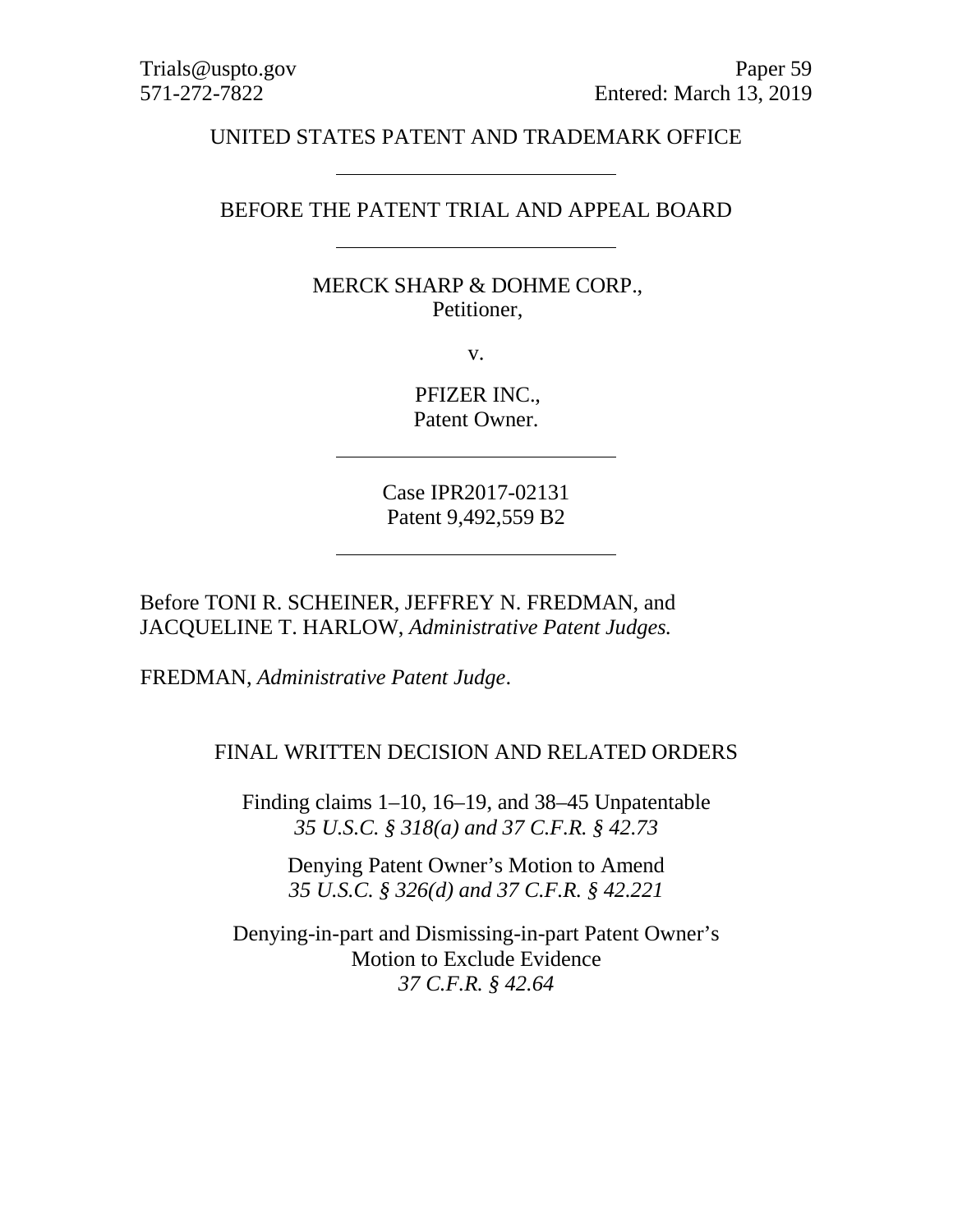#### I. INTRODUCTION

#### *A. Background*

Merck Sharp & Dohme Corp. ("Petitioner") filed a Petition to institute an *inter partes* review of claims 1–10, 16–19, and 38–45 of U.S. Patent No. 9,492,559 B2 (Ex. 1001, "the '559 patent"). Paper 1 ("Pet."). Pfizer Inc. ("Patent Owner") filed a Patent Owner's Preliminary Response. Paper 6 ("Prelim. Resp.").

On March 22, 2018, we instituted an *inter partes* review of all challenged claims. Paper 7 ("Dec. Inst."). On June 18, 2018, Patent Owner filed a Patent Owner's Response to the Petition (Paper 20) ("PO Response") and a Motion to Amend. Paper 22 ("Mot. Amend."). Petitioner filed an Opposition to the Motion to Amend (Paper 31) ("Pet. Opp."), followed by a Reply to the Patent Owner's Response. Paper 33 ("Pet. Reply"). Patent Owner then filed a Reply in Support of the Motion to Amend. Paper 39 ("PO Reply"). Petitioner filed a Sur-Reply to Patent Owner's Motion to Amend. Paper 44 ("Pet. Sur-Reply"). Patent Owner filed a Sur-Reply. Paper 48 ("PO Sur-Reply"). Patent Owner filed a Sur-Sur-Reply in Support of the Motion to Amend. Paper 54 ("PO Sur-Sur-Reply").

Patent Owner filed a Motion to Exclude Evidence. Paper 49. Petitioner filed an Opposition to Motion to Exclude Evidence. Paper 53. Patent Owner filed a Reply in Support of the Motion to Exclude. Paper 54.

On November 13, 2018, the parties presented arguments at an oral hearing. The hearing transcript has been entered in the record. Paper 58  $("Tr.").$ 

We issue this Final Written Decision pursuant to 35 U.S.C. § 318(a) and 37 C.F.R. § 42.73. Having considered the record before us, we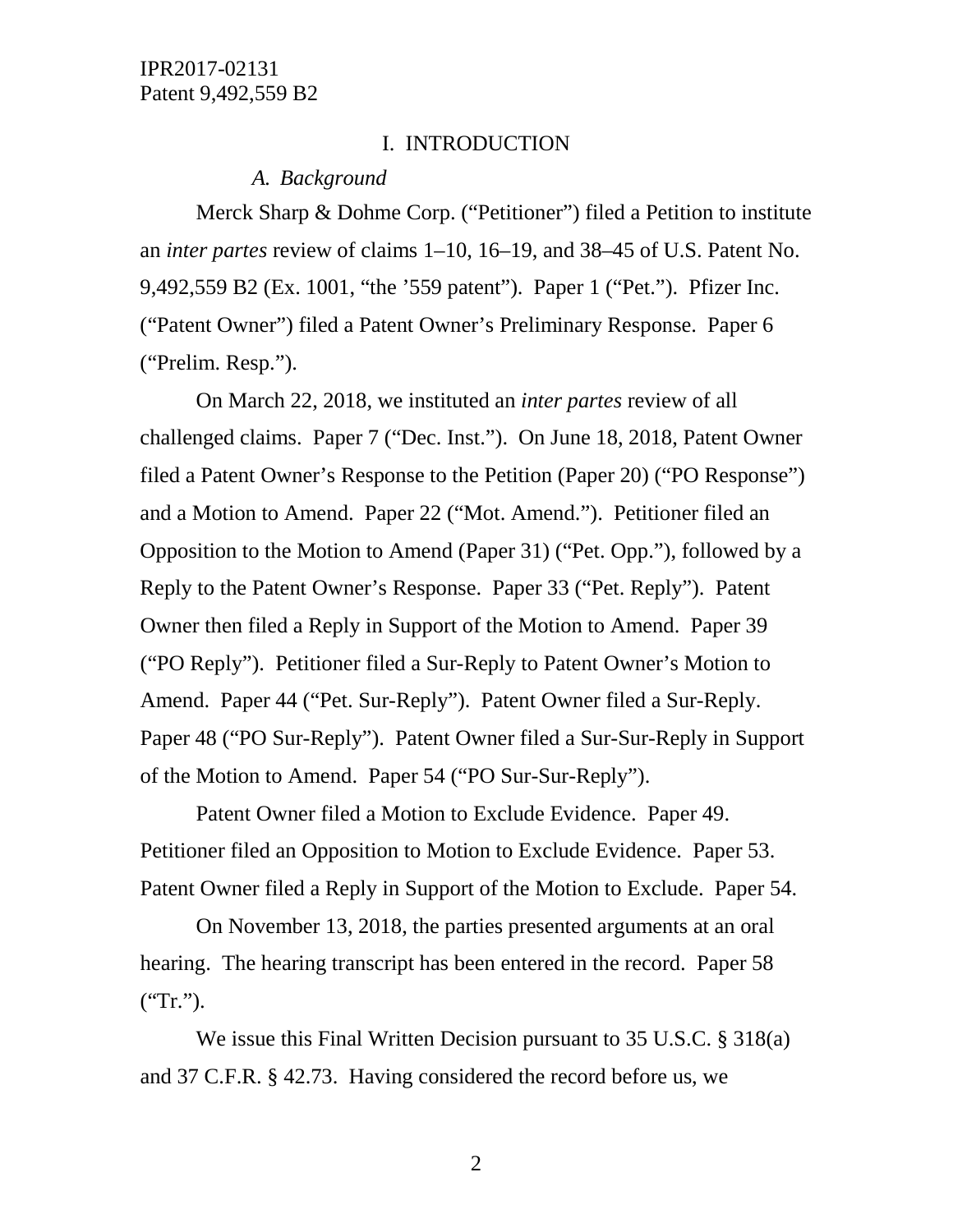determine that Petitioner has shown by a preponderance of the evidence that claims 1–10, 16–19, and 38–45 of the '559 patent are unpatentable. See 35 U.S.C. §316(e). Additionally, the Motion to Exclude Evidence by Patent Owner has been decided below in Section IV and the Motion to Amend has been decided below in Section III.

#### *B. Related Proceedings*

We have instituted three additional *inter partes* reviews of claims of the '559 patent in IPR2017-02132, IPR2017-02136, and IPR2017-02138. We also note that IPR2017-00378, IPR2017-00380, and IPR2017-00390 were instituted with respect to U.S. Patent No. 8,562,999, and that several PGR and IPR petitions were also filed with respect to U.S. Patent Nos. 9,399,060 B2 and 8,895,024 B2, which all relate to immunogenic vaccine compositions. Pet. 5.

#### *C. The '559 Patent (Ex. 1001)*

The '559 patent involves vaccines for "vaccination of human subjects, in particular infants and elderly, against pneumoccocal infections . . . ." Ex. 1001, 1:21–22. "Pneumonia, febrile bacteraemia and meningitis are the most common manifestations of invasive pneumococcal disease, whereas bacterial spread within the respiratory tract may result in middle-ear infection, sinusitis or recurrent bronchitis." *Id.* at 1:28–32. "Pneumonia is by far the most common cause of pneumococcal death worldwide." *Id.* at 1:46–48.

The '559 patent teaches the "etiological agent of pneumococcal diseases, *Streptococcus pneumoniae* (pneumococcus), is a Gram-positive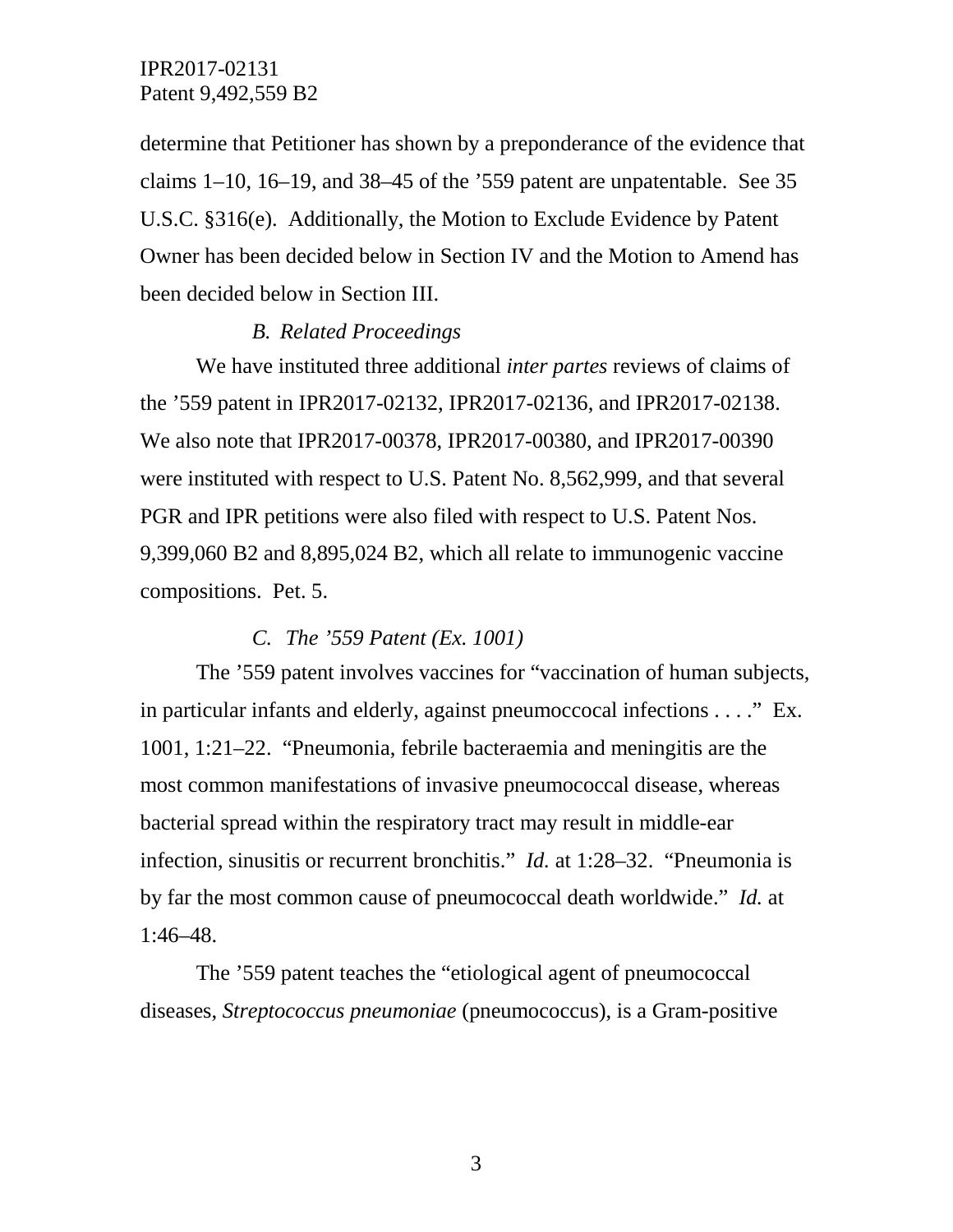encapsulated coccus,<sup>[[1](#page-3-0)]</sup> surrounded by a polysaccharide capsule.<sup>[[2](#page-3-1)]</sup> Differences in the composition of this capsule permit serological differentiation between about 91 capsular types." *Id.* at 1:49–53. "Pneumococcal conjugate vaccines (PCVs) are pneumococcal vaccines used to protect against disease caused by *S. pneumoniae* (pneumococcus)." *Id.* at 1:59–61. "There are currently three PCV vaccines<sup>[[3\]](#page-3-2)</sup> available on the global market: PREVNAR® (called PREVENAR® in some countries) (heptavalent vaccine), SYNFLORIX® (decavalent vaccine) and PREVNAR 13® (tridecavalent vaccine)." *Id*. at 1:61–65.

The '559 patent teaches "there is a need to address remaining unmet medical need for coverage of pneumococcal disease due to serotypes not found in PREVNAR 13® and potential for serotype replacement over time." *Id*. at 2:3–6.

<span id="page-3-0"></span> <sup>1</sup> A "coccus" is defined as "a spherical bacterium." *See* [https://www.merriam-webster.com/dictionary/coccus.](https://www.merriam-webster.com/dictionary/coccus)

<span id="page-3-1"></span><sup>&</sup>lt;sup>2</sup> "Pneumococcus is encapsulated with a chemically linked polysaccharide which confers serotype specificity. There are 90 known serotypes of pneumococci, and the capsule is the principle virulence determinant for pneumococci, as the capsule not only protects the inner surface of the bacteria from complement, but is itself poorly immunogenic." Ex. 1007,  $2:10-14.$ 

<span id="page-3-2"></span><sup>&</sup>lt;sup>3</sup> The valency of a vaccine refers to the number of different serotypes of bacteria to which the vaccine induces immune response (e.g., a tridecavalent vaccine protects against thirteen different bacterial strains).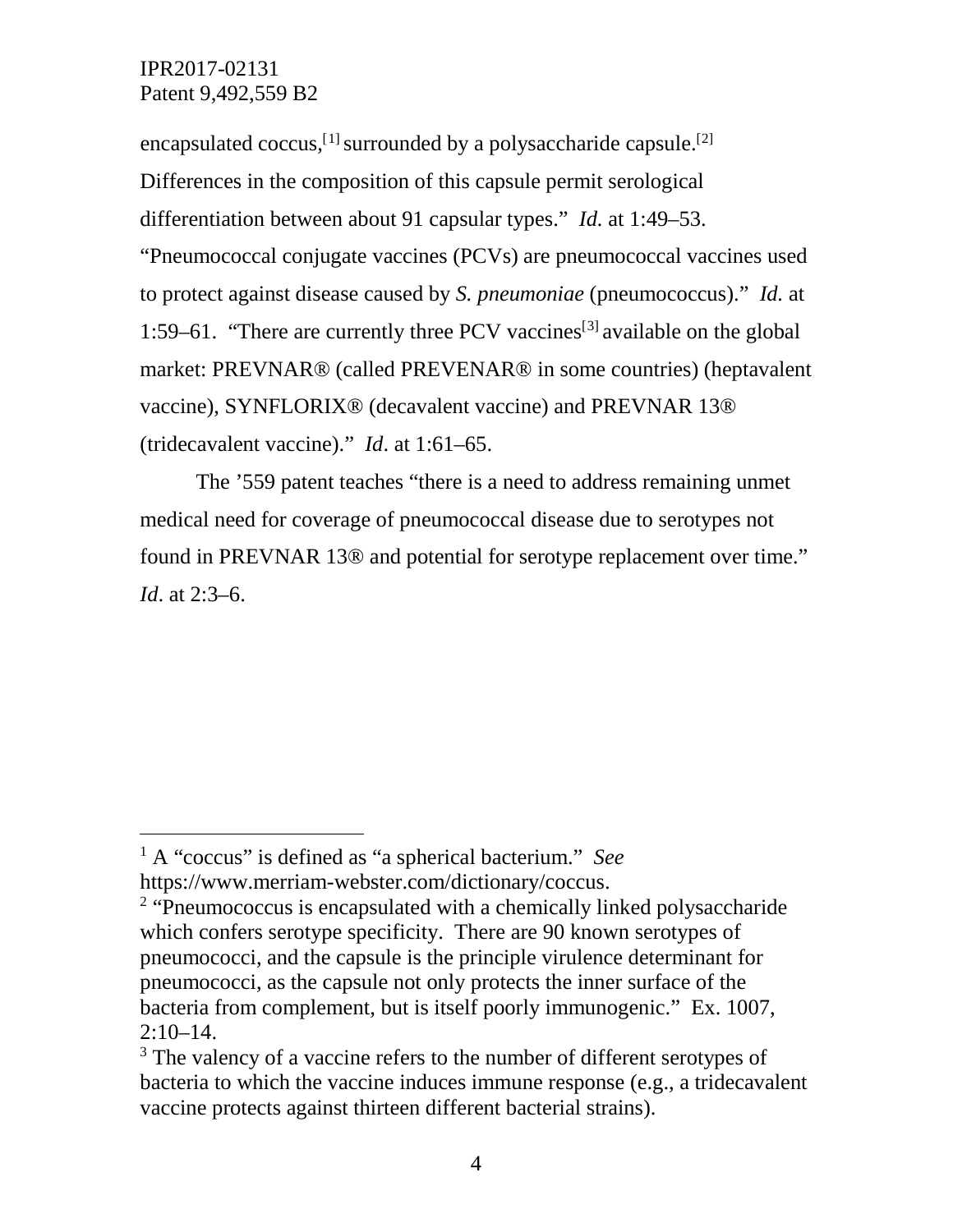# *D. Illustrative Claims*

All of the challenged claims 1–10, 16–19, and 38–45 depend either directly or indirectly from independent claim 1 of the '559 patent.<sup>4</sup> Claims 1, 3, and 40 are illustrative of the challenged claims and recite:

- **1.** An immunogenic composition comprising a *Streptococcus pneumoniae* serotype 22F glycoconjugate, wherein the glycoconjugate has a molecular weight of between 1000 kDa and 12,500 kDa and comprises an isolated capsular polysaccharide from *S. pneumoniae* serotype 22F and a carrier protein, and wherein a ratio (w/w) of the polysaccharide to the carrier protein is between 0.4 and 2.
- **3***.* The immunogenic composition of claim **1**, wherein the composition further comprises a *S. pneumoniae* serotype 15B glycoconjugate and a *S. pneumoniae* serotype 33F glycoconjugate.
- **40***.* The immunogenic composition of claim **1**, wherein a ratio of mM acetate per mM polysaccharide in the glycoconjugate to mM acetate per mM isolated polysaccharide is at least 0.6.

Ex. 1001, 141:28–34, 141:38–41, 144:14–17.

*E. The Instituted Grounds of Unpatentability*

We instituted trial based on each challenge to the patentability of the

'559 patent presented in the Petition (Pet. 6–7):

<span id="page-4-0"></span> <sup>4</sup> Claims 11–15 and 20–37 were not challenged in this proceeding, but were challenged in the related proceedings in IPR2017-02136 and IPR2017- 02138.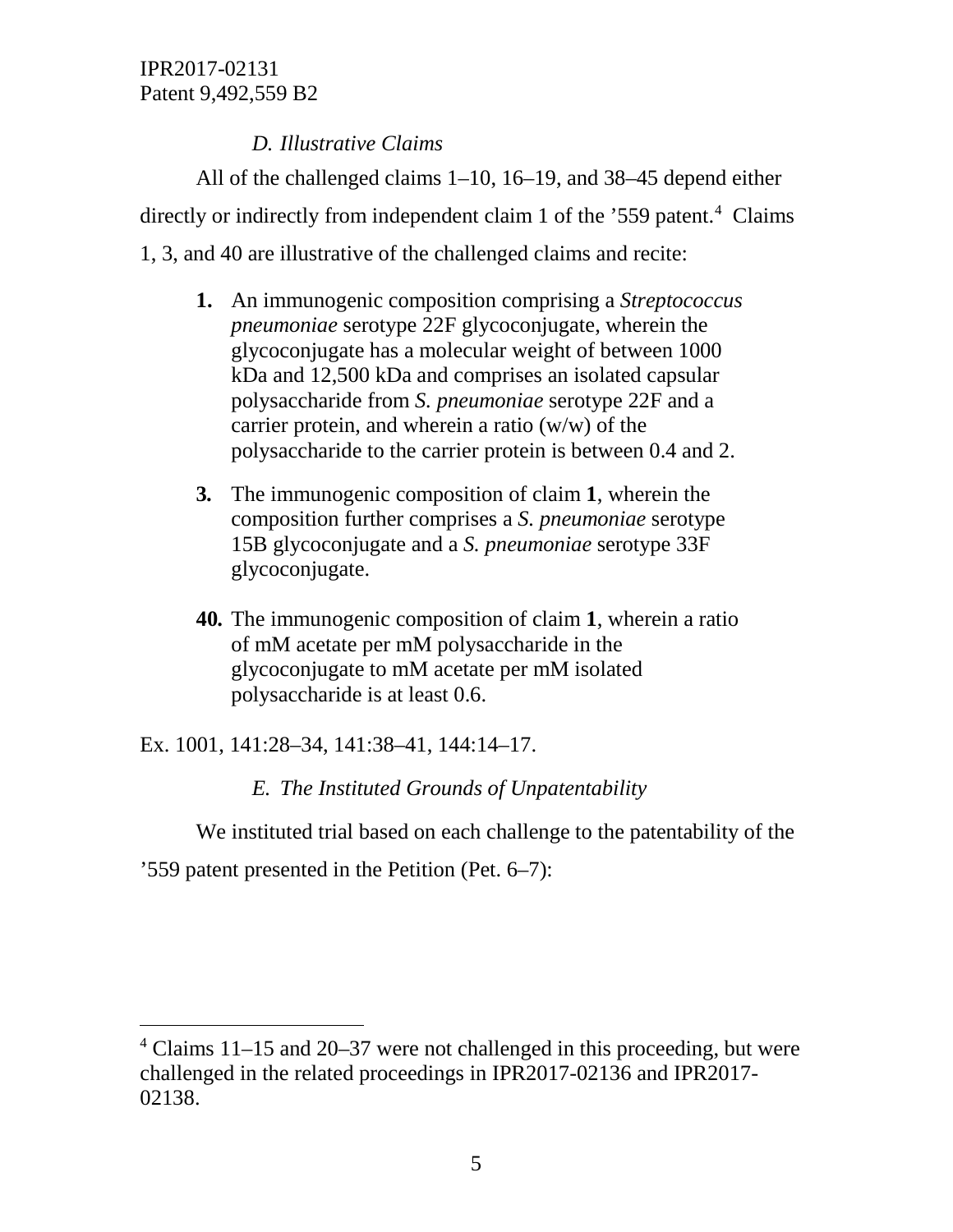| <b>Reference</b>                               | <b>Basis</b> | <b>Claims Challenged</b> |
|------------------------------------------------|--------------|--------------------------|
| Merck 2011, <sup>5</sup> GSK 2008 <sup>6</sup> | \$103(a)     | $1, 3-10, 16-19, 39,$    |
|                                                |              | 41, 42, 45               |
| Merck 2011, GSK 2008, PVP                      | \$103(a)     | 2, 40, 43                |
| 2013 <sup>7</sup>                              |              |                          |
| Merck 2011, GSK 2008,                          | \$103(a)     | 38, 44                   |
| Hsieh $20008$                                  |              |                          |

Petitioner relies on Declarations of Dennis L. Kasper, M.D. Ex. 1004 and Ex. 1096. Patent Owner relies on Declarations of Geert-Jan Boons, Ph.D. Ex. 2040 and Peter Paradiso, Ph.D., Ex. 2044 and Ex. 2063.

# *II.* ANALYSIS

# *A. Claim Interpretation*

In an *inter partes* review filed before November 13, 2018, claim terms in an unexpired patent are given their broadest reasonable construction in light of the specification of the patent in which they appear. <sup>[9](#page-5-4)</sup> 37 C.F.R. § 42.100(b). Under the broadest reasonable interpretation approach, claim

<span id="page-5-0"></span> $5$  Caulfield et al., WO 2011/100151 A1, published Aug. 18, 2011 ("Merck" 2011," Ex. 1006).

<span id="page-5-1"></span> $6$  Biemans et al., WO 2009/000825 A2, published Dec. 31, 2008 ("GSK) 2008," Ex. 1007).

<span id="page-5-2"></span><sup>7</sup> *Pneumococcal Vaccine Polyvalent* 1–6 (Mar. 2, 2013) (revision to *Japan's Minimum Requirements for Biological Products* published on the website of Japan's National Institute of Infectious Diseases) ("PVP 2013," Ex. 1009).

<span id="page-5-3"></span><sup>8</sup> C. L. Hsieh, *Characterization of Saccharide-CRM197 Conjugate Vaccines*, 103 DEV. BIOL. 93–104 (2000) ("Hsieh 2000," Ex. 1013).

<span id="page-5-4"></span><sup>&</sup>lt;sup>9</sup> A recent amendment to this rule does not apply here because the Petition was filed before November 13, 2018. *See* Changes to the Claim Construction Standard for Interpreting Claims in Trial Proceedings Before the Patent Trial and Appeal Board, 83 Fed. Reg. 51,340 (Oct. 11, 2018) (amending 37 C.F.R. § 42.100(b) effective November 13, 2018).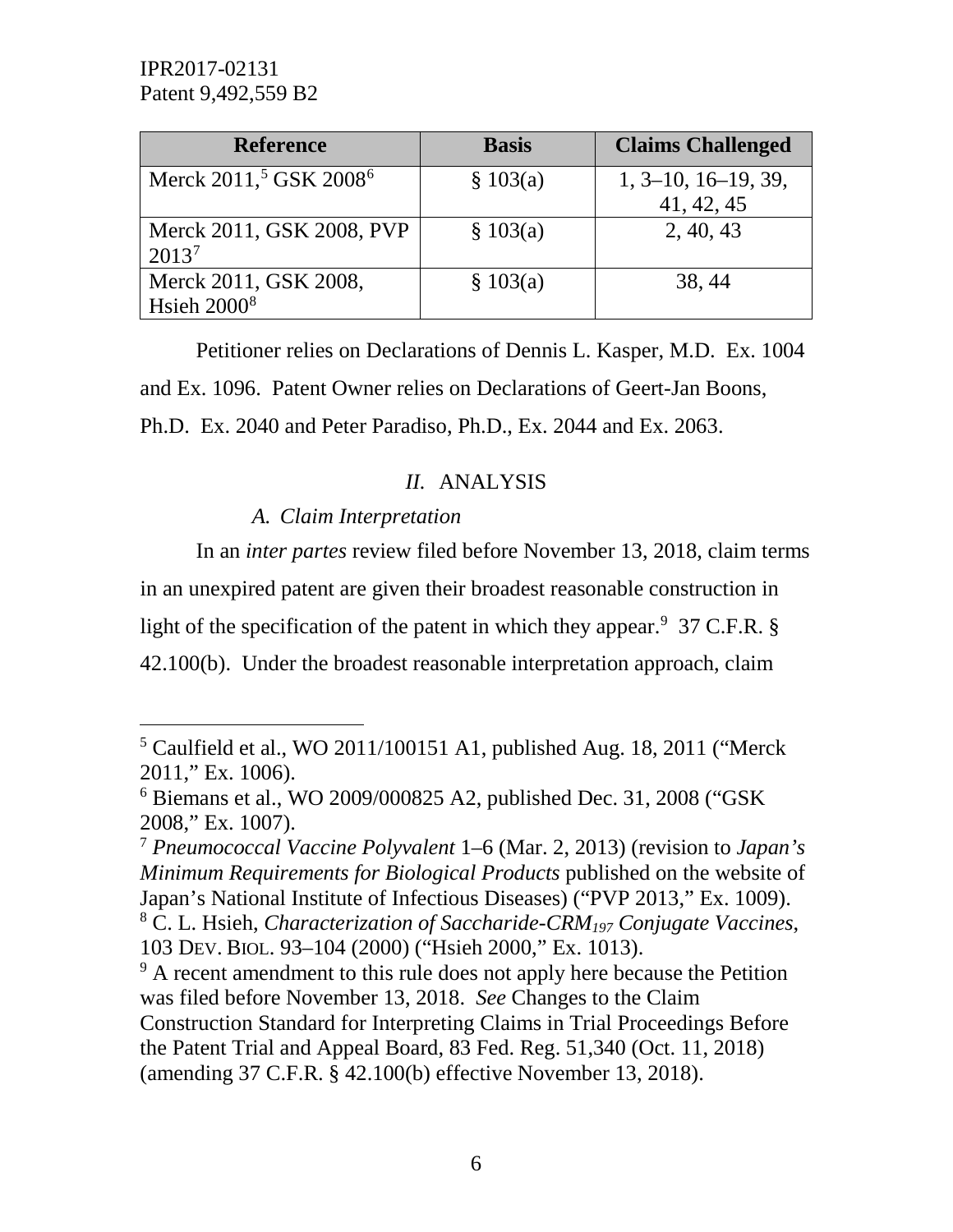terms are given their ordinary and customary meaning as would be understood by one of ordinary skill in the art in the context of the entire disclosure. *In re Translogic Tech., Inc*., 504 F.3d 1249, 1257 (Fed. Cir. 2007). Only terms that are in controversy need to be construed and only to the extent necessary to resolve the controversy. *Vivid Techs., Inc. v. Am. Sci. & Eng'g, Inc*., 200 F.3d 795, 803 (Fed. Cir. 1999).

We determine that the following claim term needs to be discussed.

#### **1.** *"immunogenic"*

Independent claim 1, as well as many of the dependent claims, recites the term "immunogenic" as a modifier of the term "composition." In the Decision on Institution, we construed "immunogenic" to require a composition that "elicits functional antibody." Inst. Dec. 7. We also determined that because claim 1 did not specifically require any additional glycoconjugates besides 22F, the "immunogenic" composition only needed to elicit antibodies against the serotype 22F glycoconjugate recited in claim 1. *Id*.

In its Patent Owner's Response, Patent Owner contends "the context within the claim requires that the *composition* is immunogenic, not merely serotype 22F glycoconjugate in isolation." PO Resp. 12. Patent Owner proposes that "immunogenic" be interpreted as "elicits functional antibody against each serotype in the claimed composition." *Id*. Patent Owner asserts that "[w]hen viewed in the full context of the claims and specification, [Petitioner's] . . . proposed construction yields the illogical result of a pneumococcal conjugate vaccine wherein one conjugate (serotype 22F) elicits functional antibody, but other conjugates . . . need not." *Id.* at 14.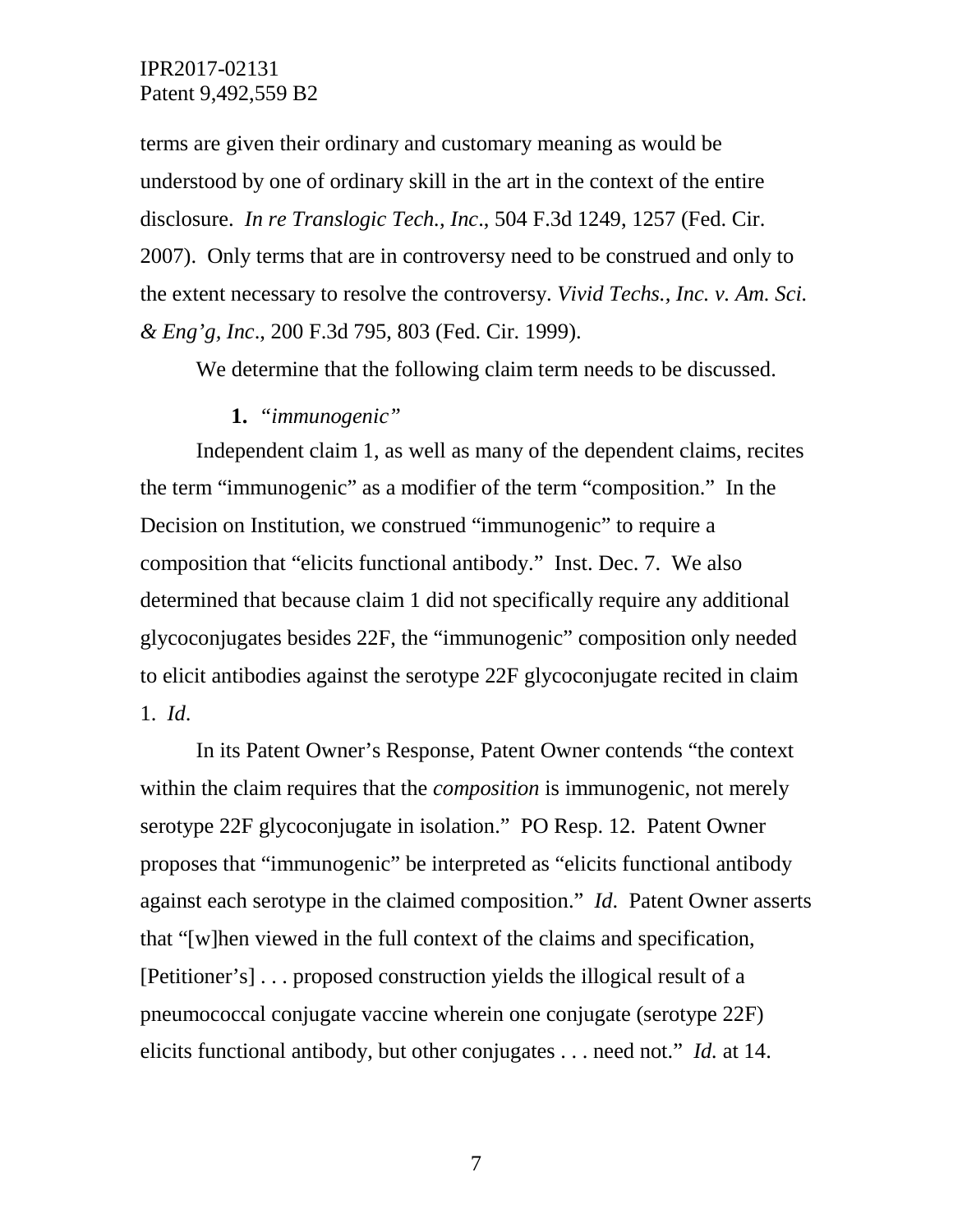Petitioner agrees with our Decision on Institution that a "POSITA would have understood that the 'immunogenic' limitation of independent claim 1 applies to just the serotype 22F conjugate of claim 1." Pet. Reply 23. Petitioner contends:

no claim of the '559 Patent recites structural characteristics (*e.g*., molecular weight and/or polysaccharide to protein ratio) for any conjugate other than the serotype 22F conjugate of claim 1. Ex.1105, ¶12. And there is no disclosure in the '559 Patent specification of molecular weights or polysaccharide to protein ratios for any of the 13 conjugates recited in dependent claims 5–8.

*Id.* at 24.

In performing claim interpretation, we first turn to the language of the claims themselves. While claim 1 recites an immunogenic composition composed solely of the "*Streptococcus pneumoniae* serotype 22F glycoconjugate," claims 3–9 recite the inclusion of glycoconjugates from other *Streptococcus pneumoniae* serotypes and claims 21 and 22 recite inclusion of antigens from other pathogenic bacteria or viruses. While claim 1 does not require the presence of other immunogenic components, claims 3–9, 21, and 22 expressly recite the presence of other immunogenic components. In making a vaccine, there would have been no reason to include these additional antigens other than to induce a protective antibody response for vaccination against the included antigens. Therefore, these dependent claims reasonably support Patent Owner's interpretation that an "immunogenic" composition requires eliciting antibodies against each of the serotypes or other immunogens within the "immunogenic" composition.

Next we turn to the Specification of the '559 patent. When the '559 patent uses the term "immunogenic," the '559 patent identifies "a need for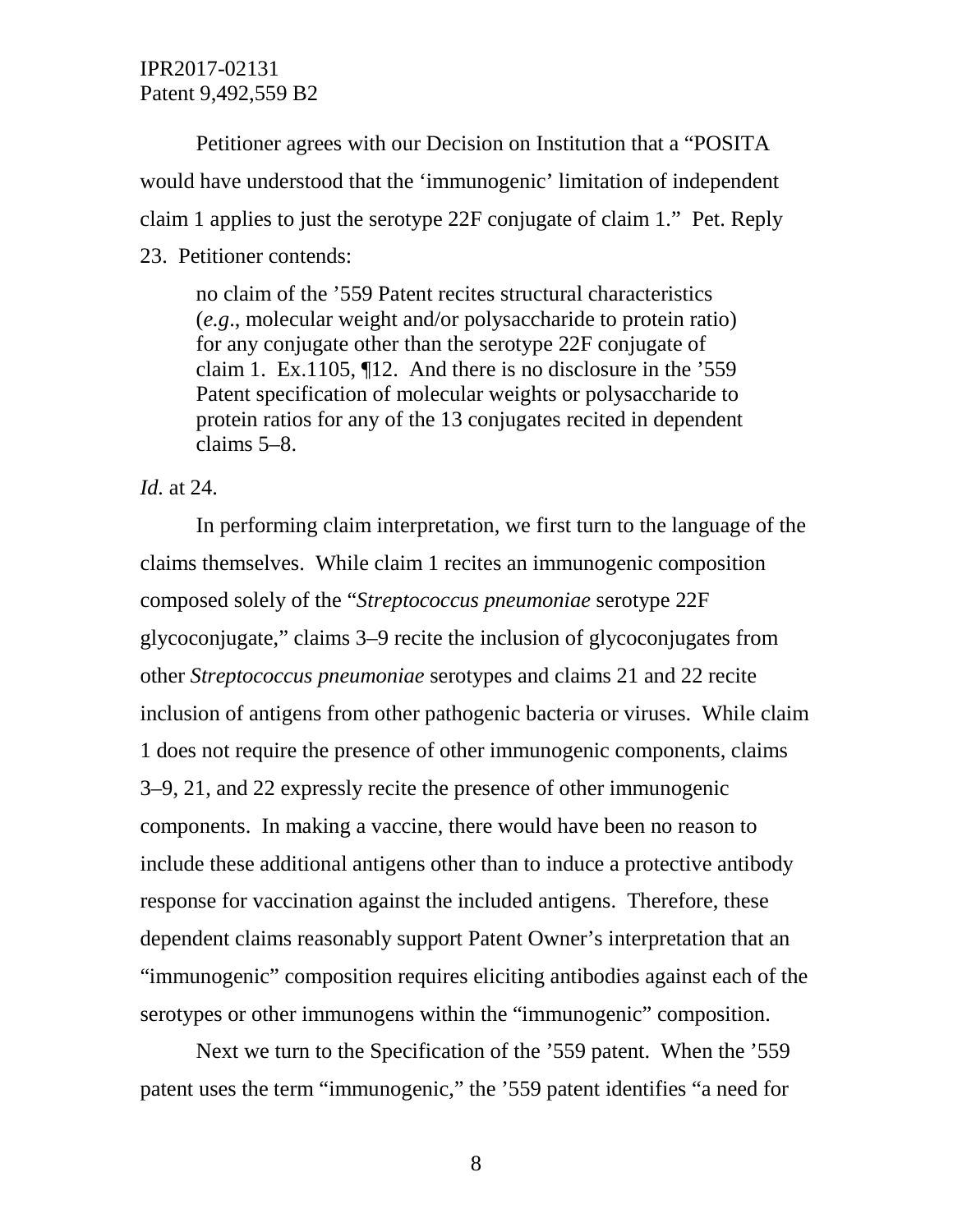immunogenic compositions that can be used to induce an immune response against additional *Streptococcus pneumoniae* serotypes." Ex. 1001, 2:10–13. The '559 patent states that multiple serotypes ranging from 7 to 25 may be included in the "immunogenic composition." Ex. 1001, 3:4–6. The '559 patent teaches the "pneumococcal opsonophagocytic assay (OPA), which measures killing of *S. pneumoniae* cells by phagocytic effector cells in the presence of functional antibody and complement, is considered to be an important surrogate for evaluating the effectiveness of pneumococcal vaccines." Ex. 1001, 88:52–56. The '559 patent supports an interpretation of "immunogenic" which requires elicitation of functional antibody for each component in the composition, consistent with the interpretation of Patent Owner.

During prosecution of the '559 patent, the Examiner cited art that disclosed both the 22F conjugate and other conjugates to address the claimed compositions for dependent claims. *See* Ex. 1002, 419–20. The Examiner allowed the claims after amendment to include the ranges for molecular weight and ratio of polysaccharide to carrier protein. *See* Ex. 1002, 451, 467. The Examiner did not address the claim construction issue.

Petitioner's Declarant, Dr. Boons, interprets claim 1 to require that serotype "22F should elicit functional antibodies. But also if other antigens are being included, those should also elicit a functional antibody response." Ex. 1109, 36:7–10. In contrast, Patent Owner's Declarant, Dr. Kasper was asked if

a composition containing a 22F glycoconjugate, 12F glycoconjugate, 10A glycoconjugate, 11A glycoconjugate, and a serotype 8 glycoconjugate and that composition showed functional antibody with respect to the 22F glycoconjugate but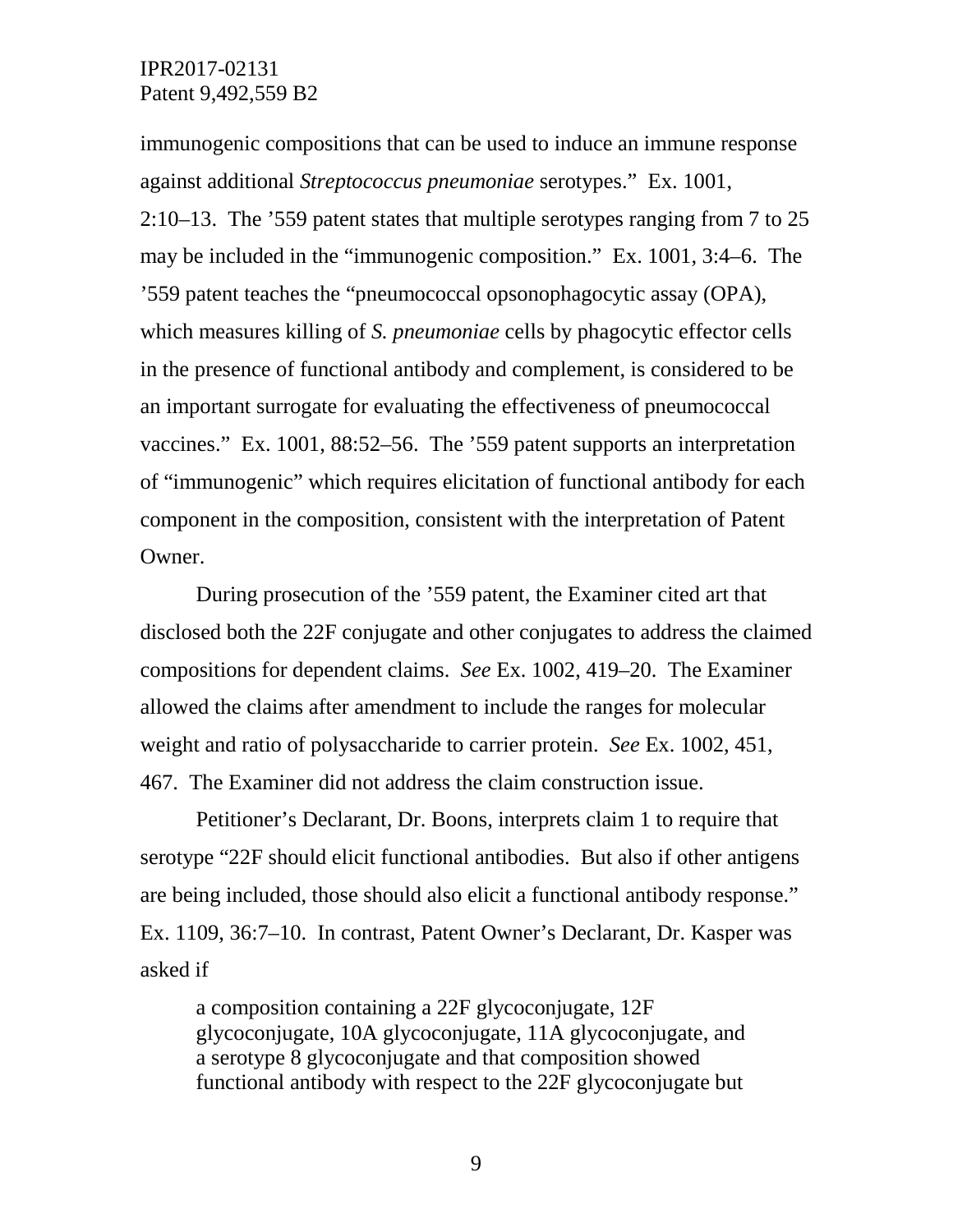not with respect to the other conjugates . . . , is it your view that Claim 4 would be met?

Ex. 2013, 16:6–12. Dr. Kasper answered "I think that interpretation is consistent with Claim 4." *Id.* at 16:16–17.

Accordingly, upon review of the parties' arguments and the evidence before us, including the claims, specification, and prosecution history of the '559 patent, we conclude that the term "immunogenic," as it is used in that patent, is reasonably construed as requiring that functional antibody be elicited against each immunogen contained in the composition. Consequently, for claim 1 of the '559 patent, which recites a single immunogen, serotype 22F, only functional antibodies to serotype 22F are required to meet the claim limitation. However, for claim 3 of the '559 patent that requires serotypes 22F, 15B, and 33F, functional antibodies against all three serotypes are required. Similarly for other claims, the term "immunogenic" requires functional antibodies be elicited against any immunogens specifically recited and required.

## *B. Principles of Law*

A patent claim is unpatentable under 35 U.S.C. § 103(a) if the differences between the claimed subject matter and the prior art are such that the subject matter, as a whole, would have been obvious at the time the invention was made to a person having ordinary skill in the art to which said subject matter pertains. *KSR Int'l Co. v. Teleflex Inc*., 550 U.S. 398, 406 (2007). The question of obviousness is resolved on the basis of underlying factual determinations, including: (1) the scope and content of the prior art; (2) any differences between the claimed subject matter and the prior art;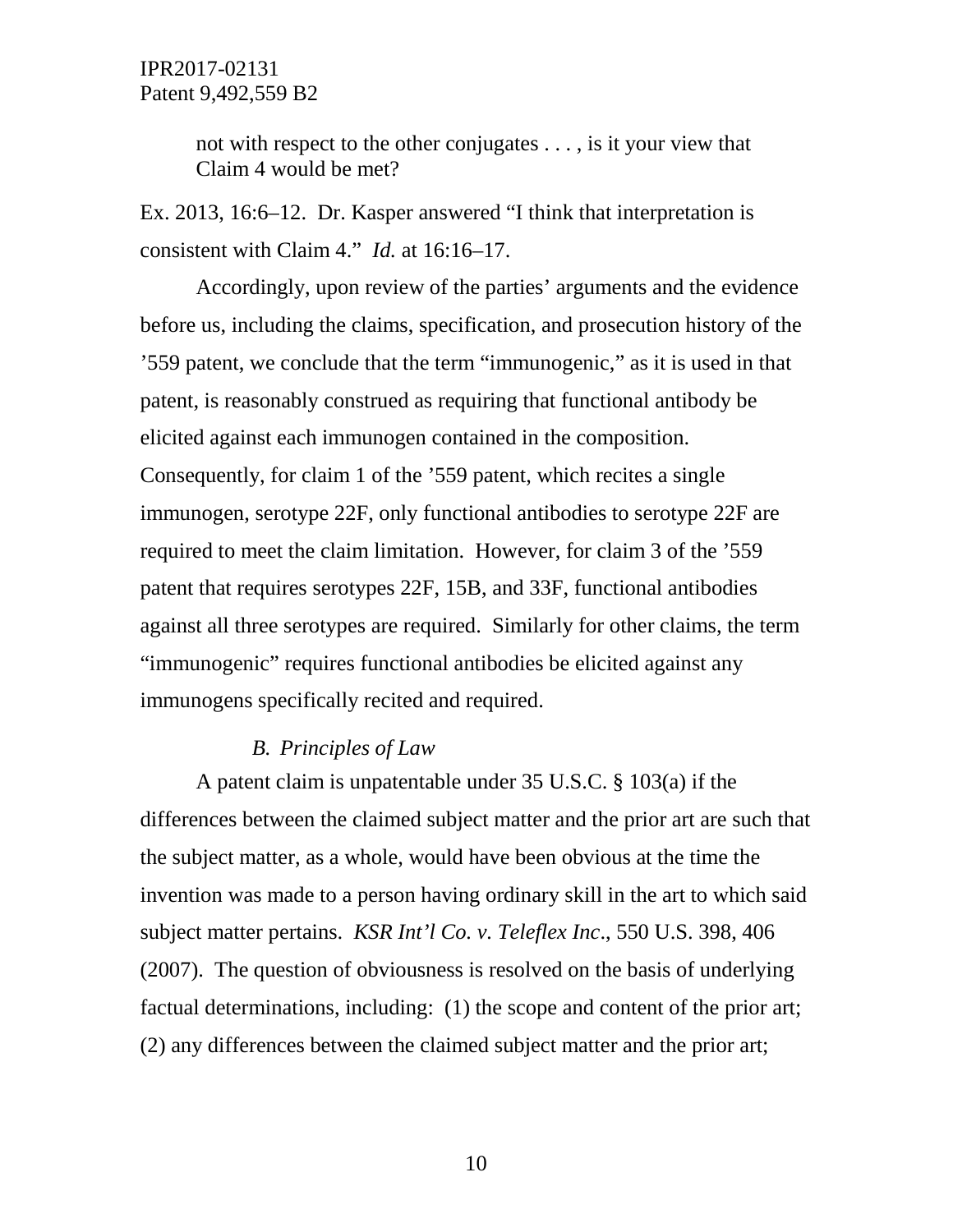(3) the level of ordinary skill in the art;<sup>[10](#page-10-0)</sup> and, (4) where in evidence, objective indicia of nonobviousness.[11](#page-10-1) *Graham v. John Deere Co.*, 383 U.S. 1, 17–18 (1966).

In that regard, an obviousness analysis "need not seek out precise teachings directed to the specific subject matter of the challenged claim, for a court can take account of the inferences and creative steps that a person of ordinary skill in the art would employ." *KSR*, 550 U.S. at 418. In *KSR*, the Supreme Court also stated that an invention may be found obvious if trying a course of conduct would have been obvious to a person having ordinary skill:

When there is a design need or market pressure to solve a problem and there are a finite number of identified, predictable solutions, a person of ordinary skill has good reason to pursue the known options within his or her technical grasp. If this leads

<span id="page-10-0"></span><sup>&</sup>lt;sup>10</sup> Petitioner states that the level of skill in the art at the time of the invention

would have been an individual or team with Ph.D. degrees in the biological and chemical sciences and at least 3 years of work experience, or an M.D. degree and at least 6 years of work experience, developing conjugate vaccines, including specifically growing sufficient quantities of bacteria, extracting, purifying and analyzing bacterial polysaccharides, conjugating polysaccharides to a carrier protein (and analyzing the conjugates), and performing immunologic testing.

Pet. 27–28 (citing Ex. 1004 ¶ 59). Patent Owner "does not dispute . . . the level of skill in the art proposed by Merck." PO Resp. 5. We agree with both parties regarding the level of ordinary skill in the art. *In re GPAC Inc.*, 57 F.3d 1573, 1579 (Fed. Cir. 1995). We also note that the applied prior art reflects the appropriate level of skill at the time of the claimed invention. *See Okajima v. Bourdeau*, 261 F.3d 1350, 1355 (Fed. Cir. 2001).

<span id="page-10-1"></span><sup>&</sup>lt;sup>11</sup> Neither Petitioner nor Patent Owner presents evidence on the fourth Graham factor.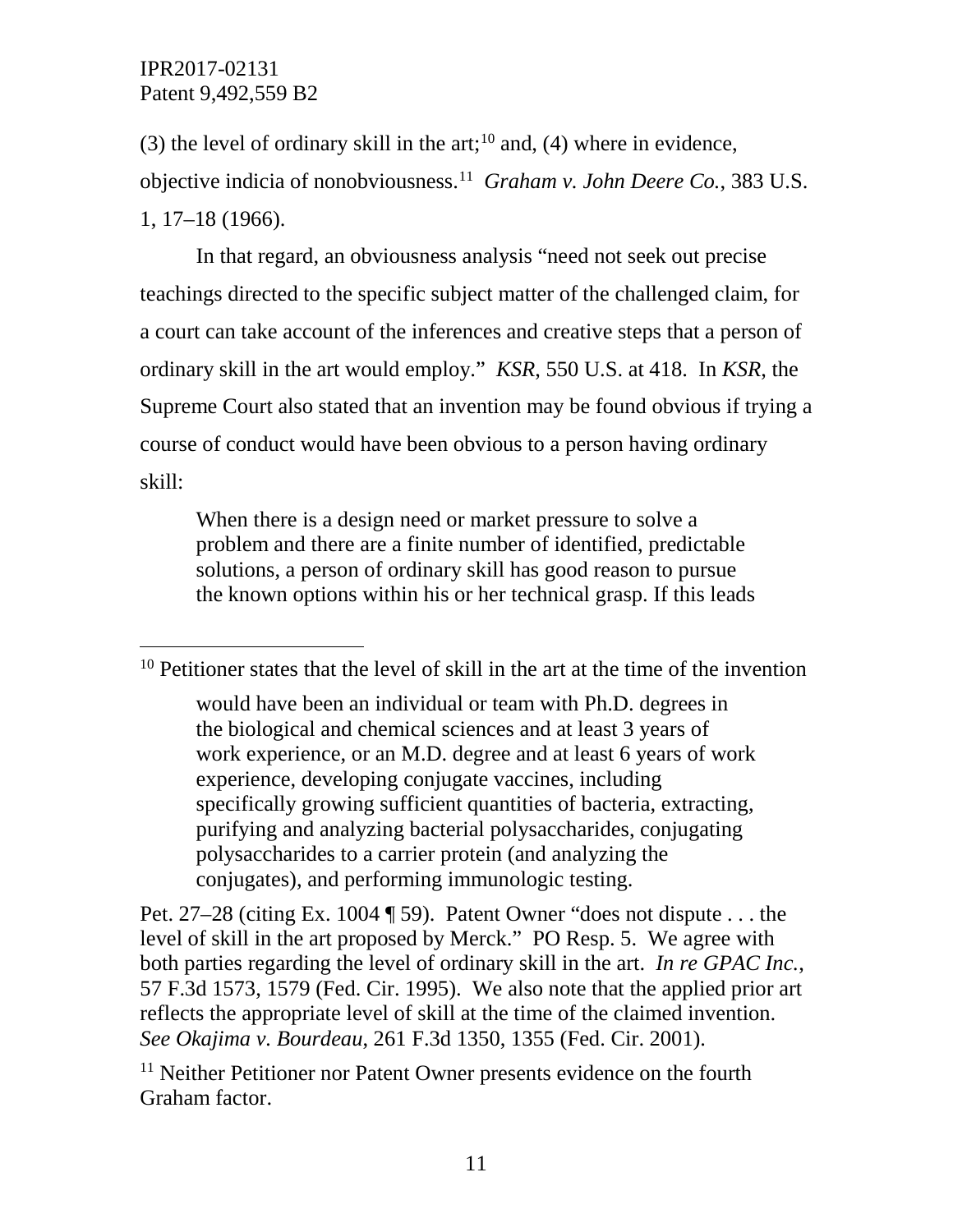to the anticipated success, it is likely the product not of innovation but of ordinary skill and common sense. In that instance the fact that a combination was obvious to try might show that it was obvious under §103.

*KSR*, 550 U.S. at 421. "*KSR* affirmed the logical inverse of this statement by stating that § 103 bars patentability unless 'the improvement is more than the predictable use of prior art elements according to their established functions.'" *In re Kubin*, 561 F.3d 1351, 1359–60 (Fed. Cir. 2009) (citing *KSR*, 550 U.S. at 417).

Petitioner bears the burden of proving unpatentability of the challenged claims, and that burden never shifts to Patent Owner. *Dynamic Drinkware, LLC v. Nat'l Graphics, Inc*., 800 F.3d 1375, 1378 (Fed. Cir. 2015). To prevail, Petitioner must establish the facts supporting its challenge by a preponderance of the evidence. 35 U.S.C. § 316(e); 37 C.F.R.  $§$  42.1(d).

We analyze the asserted grounds of unpatentability in accordance with the above-stated principles.

#### *C. Obviousness over Merck 2011 and GSK 2008*

Petitioner contends that claims 1, 3–10, 16–19, 39, 41, 42, and 45 are unpatentable under 35 U.S.C. § 103(a) as obvious over Merck 2011, GSK 2008, and the general knowledge of an ordinary artisan. Pet. 33. The thrust of Patent Owner's position is that the cited prior art does not teach or suggest compositions with 22F glycoconjugates that are immunogenic, within the claimed molecular weight ranges, and within the claimed polysaccharide to carrier protein conjugate ratios. PO Resp. 1–2, 15–53. Based on our review of the arguments and the evidence of record, we determine that Petitioner demonstrates, by a preponderance of the evidence,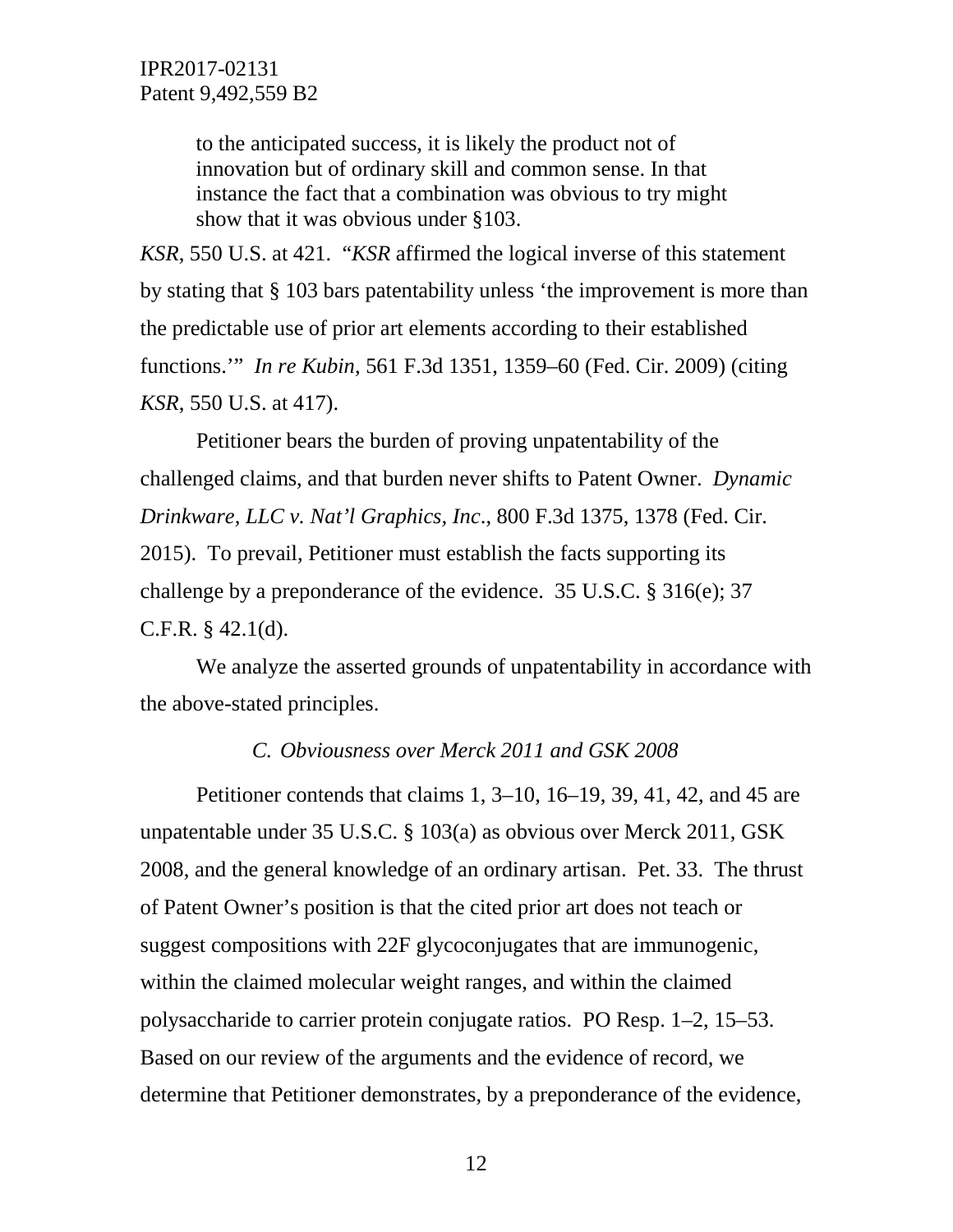that the subject matter of claims 1, 3–10, 16–19, 39, 41, 42, and 45 would have been obvious over Merck 2011, GSK 2008, and the general knowledge of an ordinary artisan. After providing a discussion of the prior art and Petitioner's position, we will address Patent Owner's arguments.

## **1.** *Merck 2011 (Ex. 1006)*

Merck 2011 teaches "a multivalent immunogenic composition having 15 distinct polysaccharide-protein conjugates. Each conjugate consists of a capsular polysaccharide prepared from a different serotype of *Streptococcus pneumoniae* (1, 3, 4, 5, 6A, 6B, 7F, 9V, 14, 18C, 19A, 19F, 22F, 23F or 33F) conjugated to a carrier protein, preferably  $CRM_{197}$ ." Ex. 1006, 1:7–11. Merck 2011 teaches "conjugates containing serotypes 22F and 33F provide. robust antibody responses demonstrat[ing] the feasibility of expanding coverage of pneumococcal serotypes . . . ." Ex. 1006, 4:2–3. Merck 2011 teaches the pneumococcal conjugate vaccine (PCV) with "induced high  $OPA<sup>[12]</sup>$  $OPA<sup>[12]</sup>$  $OPA<sup>[12]</sup>$  GMTs to each serotype and a 100% OPA response rate for all 15 serotypes contained in the vaccine." Ex. 1006, 23:3–4.

Merck 2011 teaches "purified polysaccharides are chemically activated to make the saccharides capable of reacting with the carrier protein.... Coupling to the protein carrier (e.g.,  $CRM_{197}$ ) can be by reductive amination via direct amination to the lysyl groups of the protein." Ex. 1006, 6:11–23. Merck 2011 teaches the "concentrated saccharide was mixed with CRM<sub>197</sub> carrier protein in a  $0.2 - 2$  to 1 charge ratio. The blended saccharide-CRM<sub>197</sub> mixture was filtered through a 0.2  $\mu$ m filter." Ex. 1006, 17:24–25. Table 1 of Merck 2011 shows a vaccine formulation

<span id="page-12-0"></span> <sup>12</sup> Opsonophagocytosis.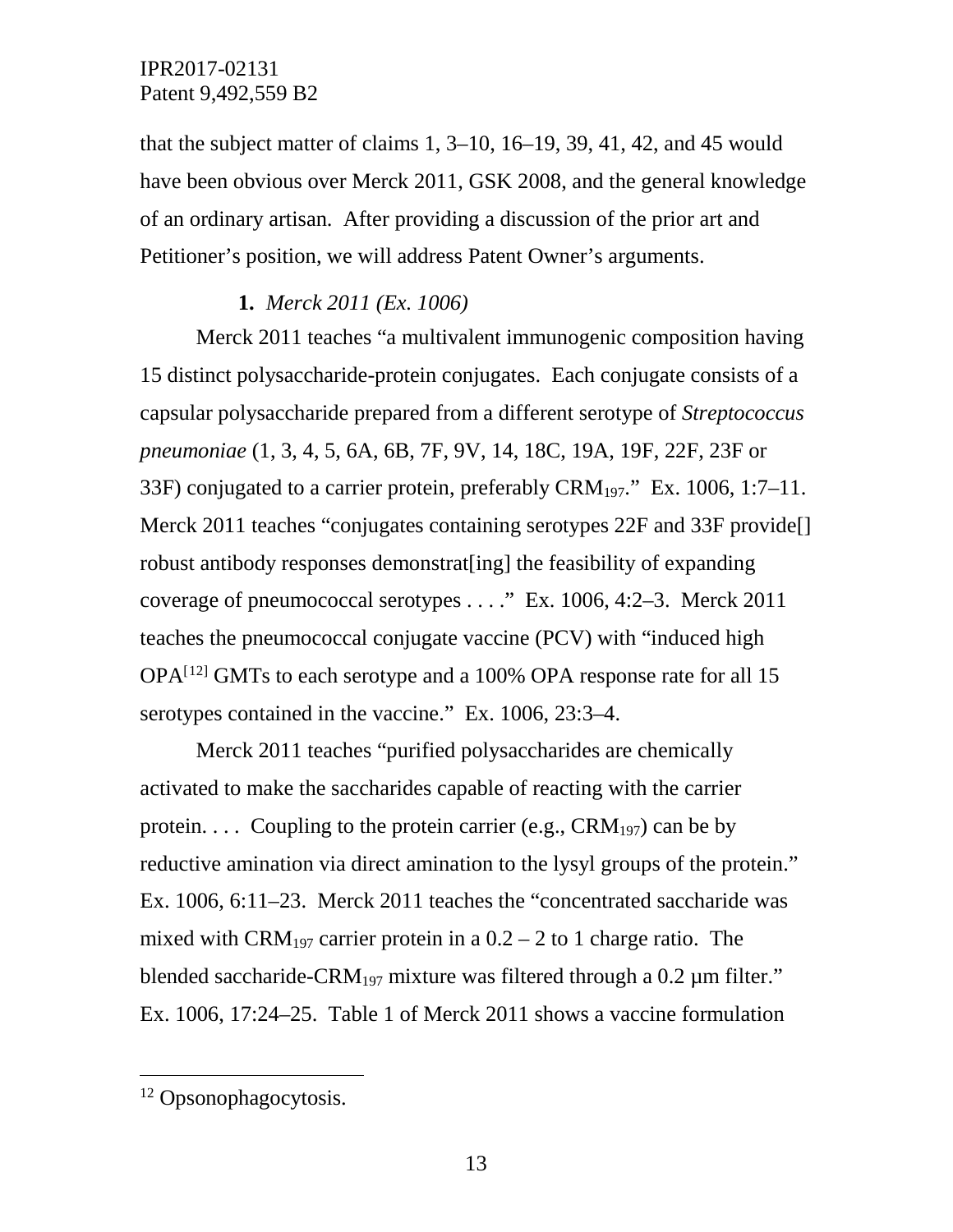comprising 32  $\mu$ g of total polysaccharide and 32  $\mu$ g of CRM<sub>197</sub> carrier protein with the total polysaccharide being composed of 2 µg of 14 serotypes including 22F and 4 µg of serotype 6B. Ex. 1006, 19:5–9.

#### **2.** *GSK 2008*

GSK 2008 teaches a *Streptococcus pneumoniae* vaccine comprising "capsular saccharide antigens (preferably conjugated), wherein the saccharides are derived from at least ten serotypes of *S. pneumoniae*" that may include an "*S. pneumoniae* saccharide conjugate of 22F." Ex. 1007, 8:5–19. GSK 2008 teaches "*Streptococcus pneumoniae* capsular saccharides . . . may be conjugated to a carrier protein independently selected from the group consisting of . . . CRM197. . . ." Ex. 1007, 10:12–14. GSK 2008 teaches "saccharide conjugates present in the immunogenic compositions of the invention may be prepared by any known coupling technique" and specifically, conjugates "can also be prepared by direct reductive amination methods. . . ." Ex. 1007, 17:1–28. GSK 2008 teaches "22F-PhtD administered within the 13-valent conjugate vaccine formulation [was] . . . shown immunogenic and induced opsono-phagocytic titers in young OF1 mice." Ex. 1007, 77:21–22.

GSK 2008 teaches: "Preferably the ratio of carrier protein to *S. pneumoniae* saccharide is between 1:5 and 5:1; e.g. between 1:0.5–4:1, 1:1– 3.5:1, 1.2:1–3:1, 1.5:1–2.5:1; e.g. between 1:2 and 2.5:1; 1:1 and 2:1 (w/w)." Ex. 1007, 20:24–26. Table 2 of GSK 2008 teaches fourteen different conjugates—the smallest conjugate size was PS4-PD of 1303 kDa and the largest conjugate size was PS9V-PD of 9572 kDa. Ex. 1007, 54–55, Table 2. GSK 2008 discloses a conjugate of serotype 22F, with a carrier/PS ratio of 2.17, but does not determine the conjugate size. Ex. 1007, 55, Table 2.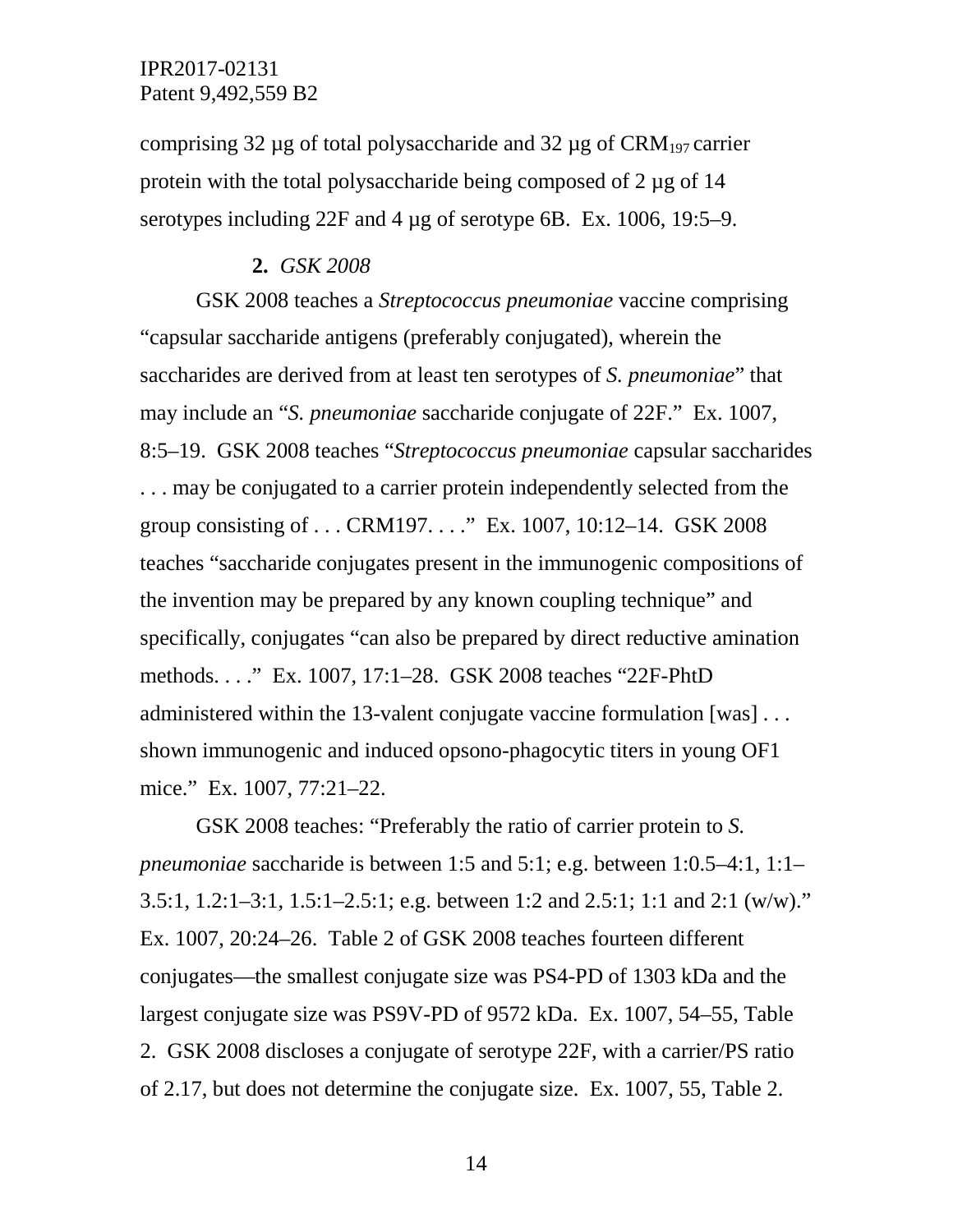GSK 2008 claims a conjugate where "the average size (e.g.  $M_w$ ) of the 22F saccharide is between 50 and 800 kDa. . . ." Ex. 1007, 93 (claim 56). GSK 2008 further teaches in claim 61 an "immunogenic composition of any preceding claim wherein the average size (e.g.  $M_w$ ) of the saccharides is above 50 kDa, e.g[.], 50–1600. . . ." Ex. 1007, 94.

GSK 2008 teaches "immunogenic conjugates prone to hydrolysis may be stabilised by the use of larger saccharides for conjugation. The use of larger polysaccharides can result in more cross-linking with the conjugate carrier and may lessen the liberation of free saccharide from the conjugate." Ex. 1007, 14:18–21. GSK 2008 teaches "that saccharide conjugate vaccines retaining a larger size of saccharide can provide a good immune response against pneumococcal disease." Ex. 1007, 14:23–25. GSK 2008 recommends optimization for larger size saccharide-protein conjugates, limited only by a requirement to be "filterable through a 0.2 micron filter  $\ldots$ ." Ex. 1007, 14:34.

#### **3.** *Analysis*

Petitioner asserts "Merck 2011 and GSK 2011 disclose immunogenic compositions that include a conjugate of pneumococcal serotype 22F" and that "Merck 2011 demonstrates immunogenicity against serotype 22F by the generation of functional antibody against that serotype." Pet. 34–35 (citing Ex. 1004 ¶ 103; Ex. 1006, 23:2–4). Petitioner asserts: "Based on the GSK 2008 disclosure of pneumococcal conjugates between 1,303-9,572 kDa, a POSITA would have been motivated with a reasonable expectation of success to construct the serotype 22F conjugate of Merck 2011/GSK 2008 in that approximate molecular weight range." Pet. 36 (citing Ex. 1004 ¶ 106). Petitioner also asserts "Merck 2011 and GSK 2008 both disclose the claimed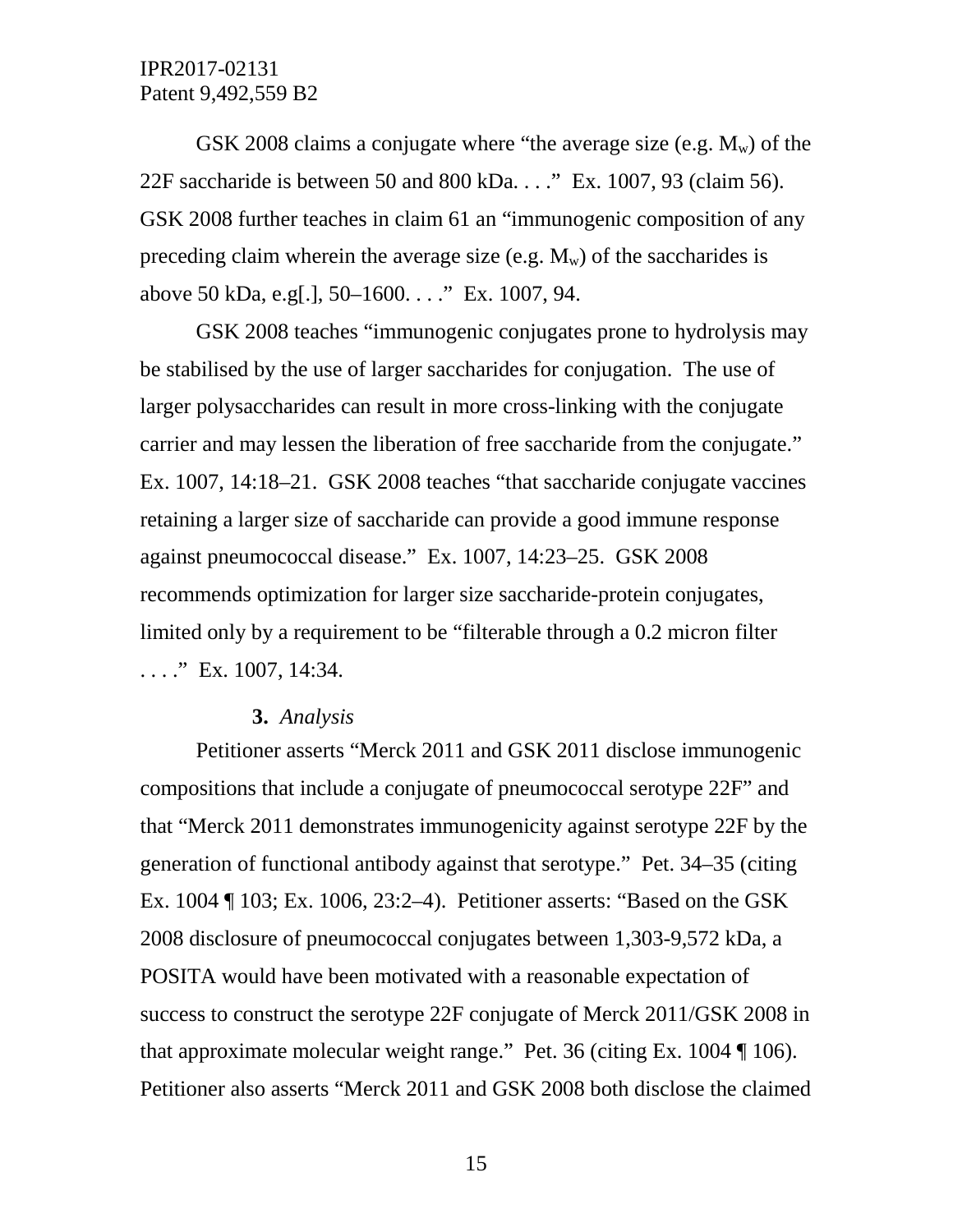range of conjugate polysaccharide to protein ratios (0.4 to 2), and reflect a POSITA's general understanding that conjugate polysaccharide to protein ratios in the claimed range are typical for immunogenic conjugates." Pet. 42 (citing Ex.  $1004 \text{ T} 114$ ).

Petitioner's Declarant, Dr. Kasper, states that a "POSITA would have considered the disclosure of pre-conjugation polysaccharide to  $\text{CRM}_{197}$ ratios in the range of 0.2 to 2 indicative of a final conjugate ratio in that range." Ex. 1004 ¶ 115 (citing Ex. 1006, 17:24–25). Dr. Kasper notes "the pre-conjugation ratios of Merck 2011 resulted in an average polysaccharide to protein ratio in the conjugates of approximately  $1$  ( $\sim$ 32 μg of polysaccharide and  $\sim$ 32 μg of protein), squarely in the claimed range." Ex. 1004 ¶ 115 (citing Ex. 1006, 19:3–8). Dr. Kasper also notes "a POSITA's general understanding that conjugate polysaccharide to protein ratios in the claimed range (0.4 to 2) are typical for immunogenic conjugates" and cites a monograph disclosing ratios of saccharide to protein in a pneumococcal  $CRM<sub>197</sub>$  conjugate vaccine with seven serotypes, concluding that each "disclosed ratio overlaps to a large extent with the claimed ratio of 0.4 to 2, consistent with the general understanding in the art as of January 21, 2014 that such ratios are typical for immunogenic conjugates." Ex. 1004 ¶¶ 118–19 (citing Ex. 1085, 20–24).

Dr. Kasper states "GSK 2008 discloses that '[p]referably the ratio of carrier protein to *S. pneumoniae* saccharide is . . . between 1:2 and 2.5:1 . . .  $(w/w)$ , which translates to a polysaccharide to protein ratio of 1:2.5 to 2:1, *i.e.*, the claimed polysaccharide to protein ratio of 0.4 to 2." Ex. 1004 | 116 (quoting Ex. 1007, 20:24–26). Dr. Kasper also states "Table 2 of GSK 2008 discloses an immunogenic serotype 22F conjugate (PS22F-PhtD) with a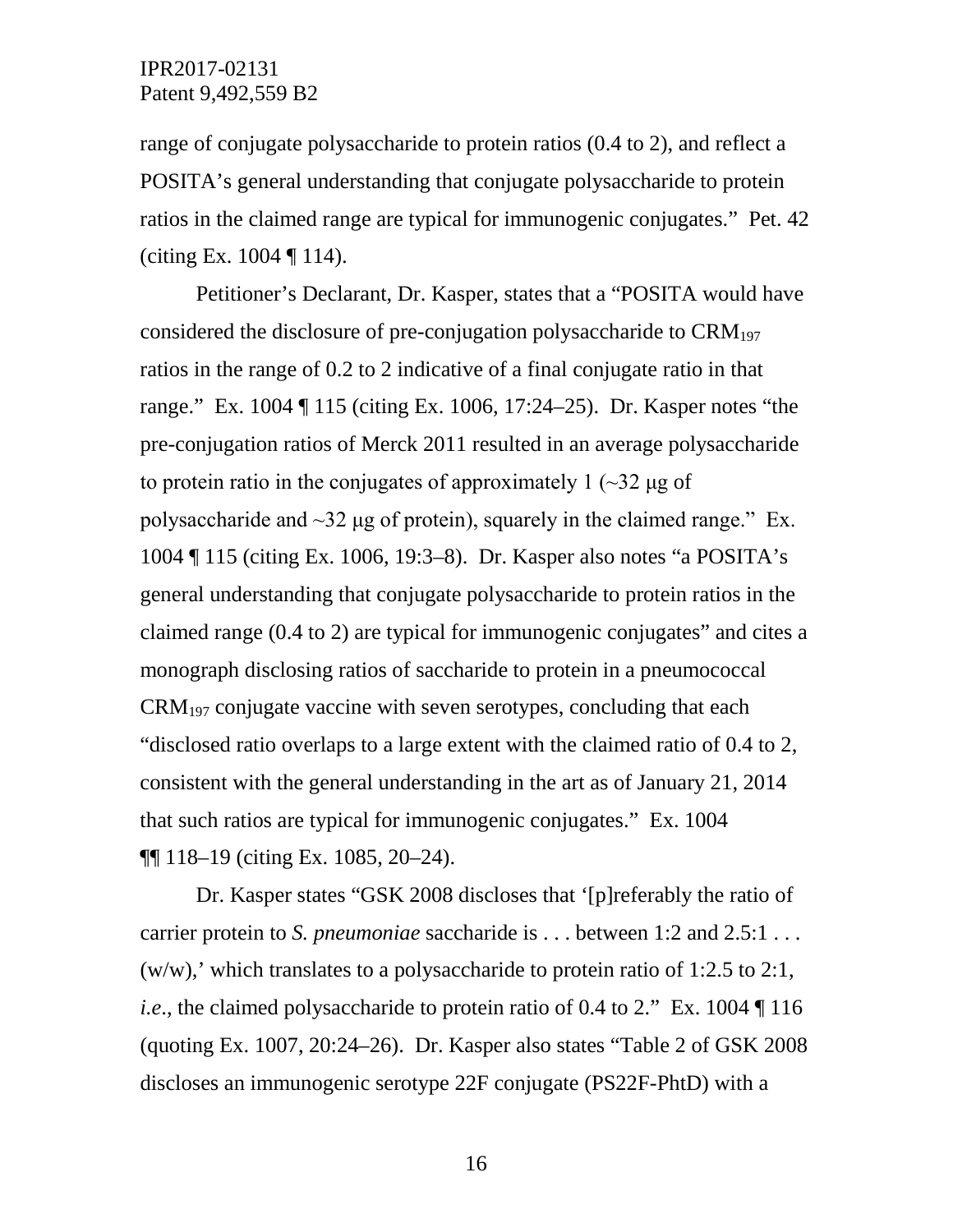protein to polysaccharide ratio of 2.17, which translates to a polysaccharide to protein ratio of 1/2.17 or 0.46 - squarely within the claimed range." Ex. 1004 ¶ 116 (citing Ex. 1007, 54:27 to 55:1). Dr. Kasper also relies upon a monograph that "specifies the acceptable range of 'Saccharide content/protein ratio' (which a POSITA would have understood to be a w/w ratio)" and that "[e]ach disclosed ratio overlaps to a large extent with the claimed ratio of 0.4 to 2 . . . ." Ex. 1004 ¶¶ 118–19 (citing Ex. 1085, 20– 24).

Dr. Kasper states "the conjugate molecular weights that were determined (for every conjugate of the underlying 10-valent composition) ranged from 1,303-9,572 kDa, squarely within the claimed molecular weight range." Ex. 1004 ¶ 106. Dr. Kasper states "GSK 2008 discloses that the serotype 22F polysaccharide in its immunogenic conjugates can be, *e.g*., 'between 50 and 800 kDa.'" Ex. 1004 ¶ 107 (quoting Ex. 1007, 93).

Dr. Kasper states the ordinary artisan would "have been motivated to stay roughly within the upper limit of molecular weights disclosed in GSK 2008, because 'excessive modifications to the PS or protein molecules can have an adverse impact on immunogenicity." Ex. 1004 ¶ 108 (quoting Ex. 1035, 8). Dr. Kasper also notes that "both Merck 2011 and GSK 2008 disclose a sterile filtration step through a 0.2 μm filter, which sets an upper limit on conjugate molecular weight." Ex. 1004 ¶ 108 (citing Ex. 1006, 16:30–31 and Ex. 1007, 14:13–15).

Dr. Kasper states a "POSITA's motivation and reasonable expectation of success would have been further supported by the fact that Patent Owner disclosed in a scientific meeting in 2012 that the 'Typical Mass (kDa)' for a glycoconjugate is '500-5000,' largely overlapping with the range recited in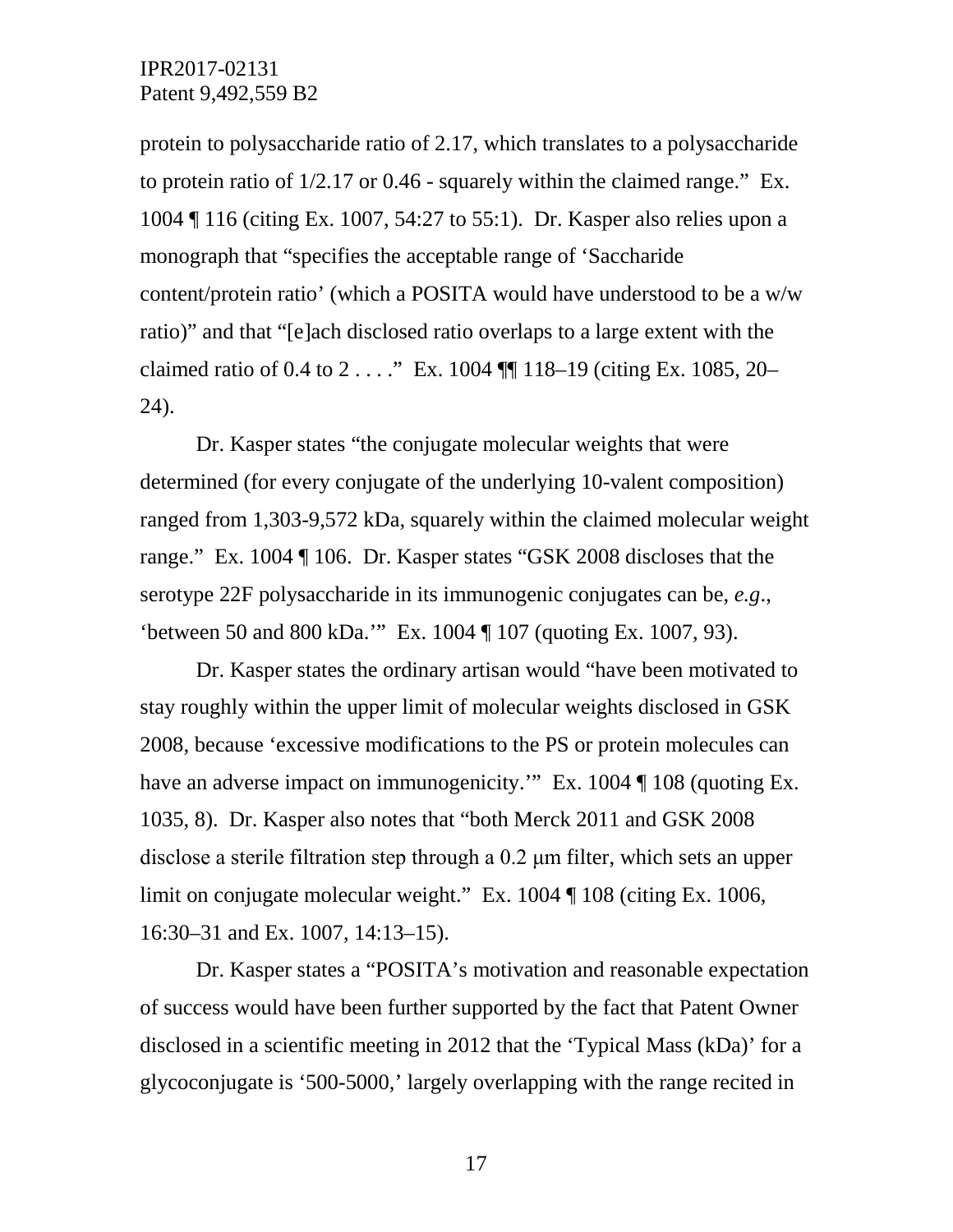GSK 2008 (and claim 1)." Ex. 1004 ¶ 109 (citing Ex. 1008, 6). Dr. Kasper states "Patent Owner even disclosed in a scientific meeting in 2007 that its own pneumococcal conjugates can be as large as  $\sim$ 7,000 to  $\sim$ 12,000 kDa, again overlapping with the range of GSK 2008 (and completely within the claimed range)." Ex. 1004 ¶ 109 (citing Ex. 1027, 21). Dr. Kasper states:

Because the structure of serotype 22F capsular polysaccharide had been known to the art since 1989 (Ex. 1029), a POSITA would have required only routine experimentation to obtain a conjugate molecular weight within the desirable range disclosed in GSK 2008, *e.g*., by increasing or decreasing the amount of cross-linking in the conjugate.

Ex. 1004 ¶ 110 (citing Ex. 1030, 4:56–59).

Having reviewed the cited evidence, and the record as a whole, we find that Petitioner has accurately described the above stated teachings of Merck 2011 and GSK 2008. We adopt these stated facts as our own. *See* Pet. 33–55. We focus our remaining analysis on Patent Owner's arguments that the cited combination fails to teach or suggest an immunogenic composition including: (1) a serotype 22F glycoconjugate having a molecular weight of between 1000 kDa and 12,500 kDa; and (2) a polysaccharide to carrier protein ratio (w/w) of between 0.4 and 2.

> *a. "wherein the glycoconjugate has a molecular weight of between 1000 kDa and 12,500 kDa"*

Patent Owner asserts:

Claim 1 and each of the challenged claims that depend therefrom require that the recited serotype 22F glycoconjugate "has a molecular weight of between 1,000 kDa and 12,500 kDa." EX1001 at claim 1. Merck 2011, GSK 2008, and the general knowledge do not alone or in combination teach or suggest this limitation.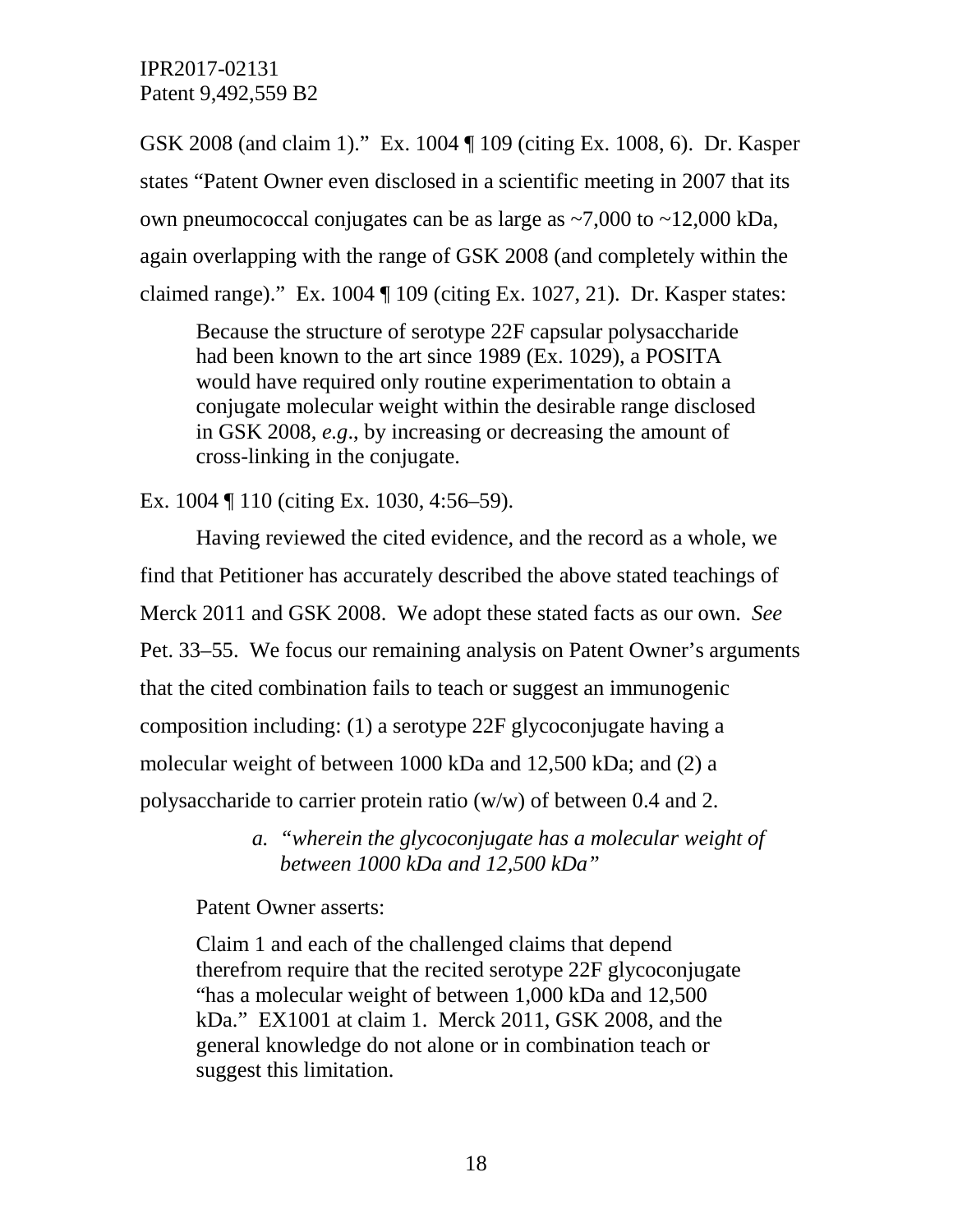PO Resp. 15.

#### *i. Optimization*

Patent Owner asserts a "POSA would have understood that a number of variables can affect polysaccharide activation, conjugation, and the final molecular weight of a glycoconjugate" and "[d]ue to these variables, a POSA 'couldn't predict what the outcome would be' with regard to the molecular weight of an uncharacterized serotype 7F glycoconjugate." PO Resp. 16 (citing Ex. 2040 ¶ 54).

Patent Owner further asserts that "[d]etermining the appropriate molecular weight for a specific serotype glycoconjugate was not a matter of 'routine optimization' of existing reductive amination procedures as of January 21, 2014." PO Resp. 17 (citing Ex. 2040 ¶ 55). Patent Owner asserts "each serotype glycoconjugate was designed using different protocols, and resulted in serotype glycoconjugates having different properties, thereby demonstrating that each serotype glycoconjugate needed to be evaluated on a case-by-case basis." PO Resp. 18 (citing Ex. 1007, Table 2).

Patent Owner asserts "[t]here is no overlap between the molecular weights in GSK 2008 and the '559 claims." PO Resp. 19. Patent Owner asserts:

The serotype 22F glycoconjugates of GSK 2008 were treated in an alkaline pH of 9.0 (EX1007 at 51:5-8; 52:18-22), and as a result the molecular weight of the serotype 22F polysaccharide in the final glycoconjugates would be expected to be levels lower than the pre-conjugation weight of 22F (159-167 kDa).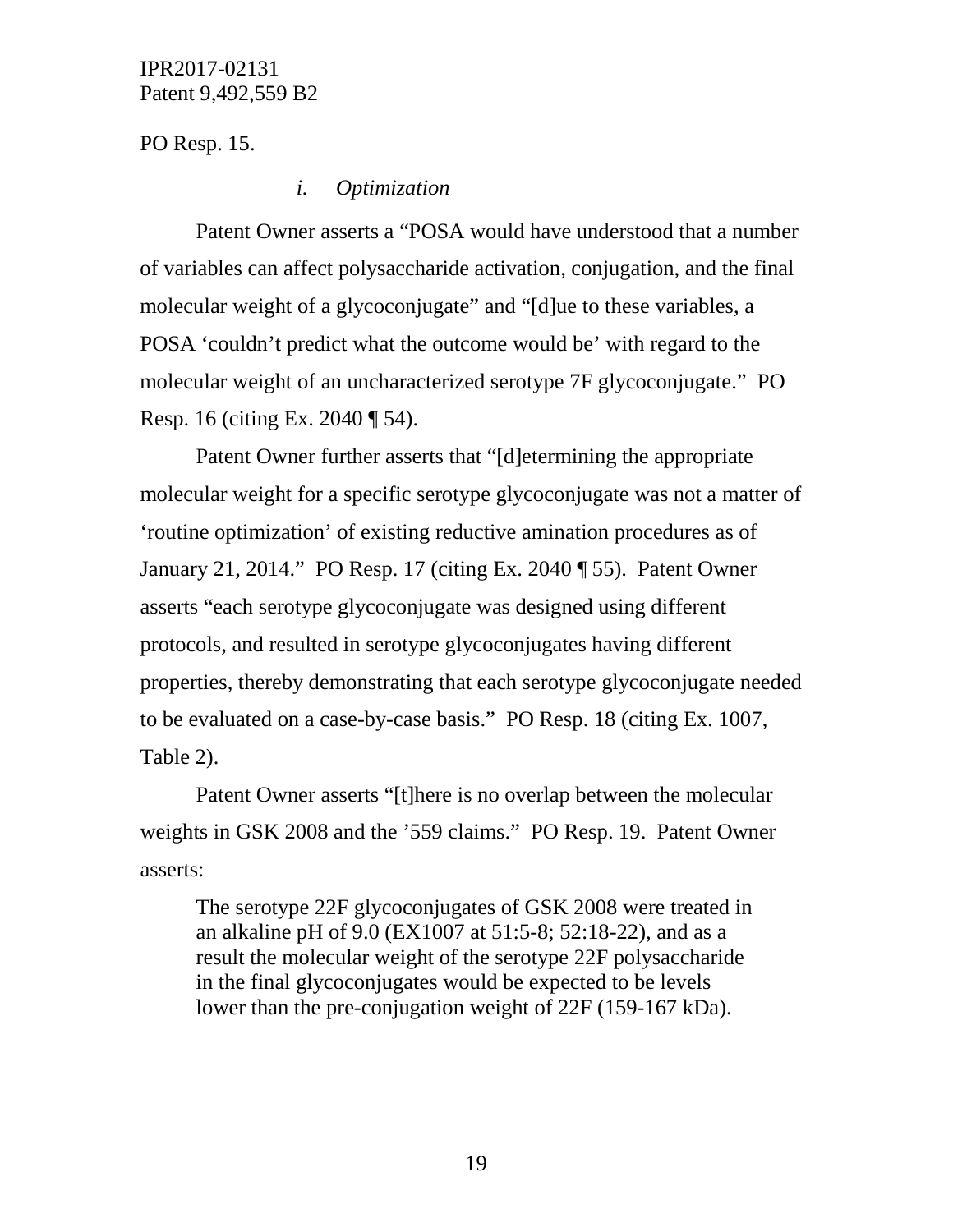PO Resp. 20. Patent Owner asserts "[t]he polysaccharide size in a final glycoconjugate of GSK 2008 would be unpredictable and as a result, and GSK 2008 cannot render the '559 claims obvious." PO Resp. 20.

Patent Owner asserts that a "POSA would not have determined the molecular weight of serotype 22F glycoconjugates based on GSK 2008 Table 2" because the "table does not provide the molecular weight for the two serotype 22F glycoconjugates" and the "serotype 22F glycoconjugates also differ from the other listed glycoconjugates in that they were associated with dramatically lower antigenicity, and with some of the highest protein to polysaccharide ratios as compared to all of the other serotype glycoconjugates." PO Resp. 23–24.

Patent Owner reiterates these arguments in the Patent Owner's Reply and also asserts "Merck's asserted 'desirable range' is fabricated from the lower and upper molecular weight limits for two non-serotype 22F glycoconjugates (*i.e*., PS4-PD and PS9V-PD) referenced in Table 2 of GSK-2008." PO Sur-Reply 6.

We agree with Petitioner that these arguments are not persuasive because they are not supported by a preponderance of the evidence (*see* Pet. Reply 3–16).

Merck 2011 teaches that "[c]apsular polysaccharides from *Streptococcus pneumoniae* can be prepared by standard techniques known to those skilled in the art. For example, polysaccharides can be isolated from bacteria and may be sized to some degree by known methods (see, e.g., European Patent Nos. EP497524 and EP497525) and preferably by microfluidisation." Ex. 1006, 4:12–15. Merck 2011 teaches "[p]olysaccharides can be sized in order to reduce viscosity in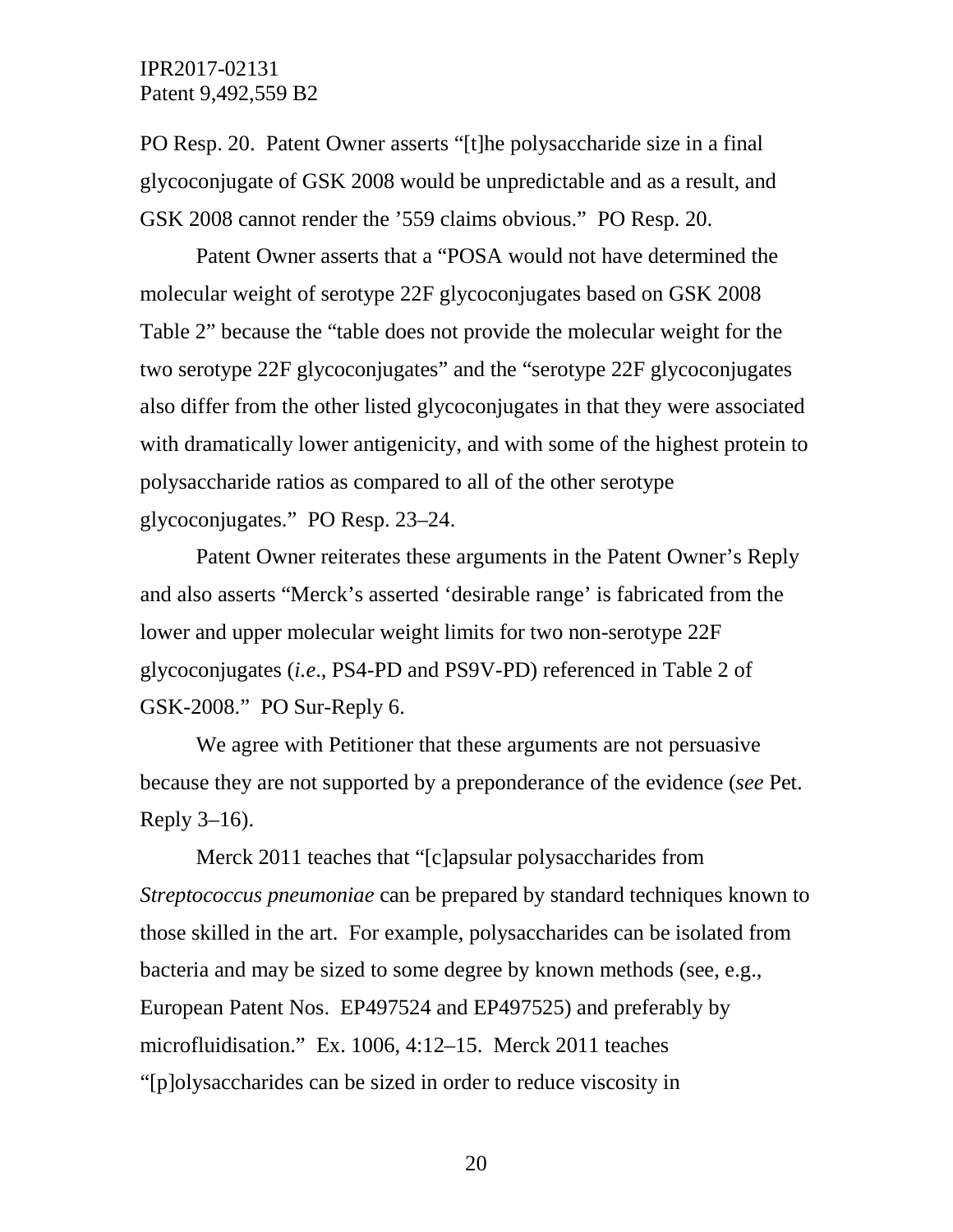polysaccharide samples and/or to improve filterability for conjugated products. In the present invention, capsular polysaccharides are prepared from serotypes 1, 3, 4, 5, 6A, 6B, 7F, 9V, 14, 18C, 19A, 19F, **22F**, 23F and 33F of *S. pneumoniae*." Ex. 1006, 4:15–18 (emphasis added). Merck 2011 teaches that:

The different serotype saccharides are individually conjugated to the purified CRM197 carrier protein using a common process flow. In this process the saccharide is dissolved, sized to a target molecular mass, chemically activated and buffer-exchanged by ultrafiltration. The purified  $CRM<sub>197</sub>$  is then conjugated with the activated saccharide and the resulting conjugate is purified by ultrafiltration prior to a final 0.2 µm membrane filtration.

Ex. 1006, 16:27–31.

Thus, Merck 2011 disclosed methods to optimize the size of the polysaccharides using known techniques, including the serotype 22F polysaccharide, and taught to couple to known carrier proteins such as  $CRM_{197}$ , while limiting the upper size range using membrane filtration. Ex. 1006, 4:12–18, 16:27–31. Thus, rather than fabricating desired sizes, Merck 2011 specifically provides methods to constrain polysaccharide sizes within a particular size range. Ex. 1006, 16:27–31.

Table 2 in GSK 2008 shows a range of conjugate sizes where the lowest reported value is 1303 kDa and the highest reported value is 9572 kDa, both values falling within the range of 1000 kDa to 12,500 kDa required by claim 1. Ex. 1007, 54–55. GSK 2008 prefers that "saccharide conjugates of the invention should have an average size of saccharide preconjugation of 50-1600" kDa but notes that the "present inventors have found that saccharide conjugate vaccines retaining a larger size of saccharide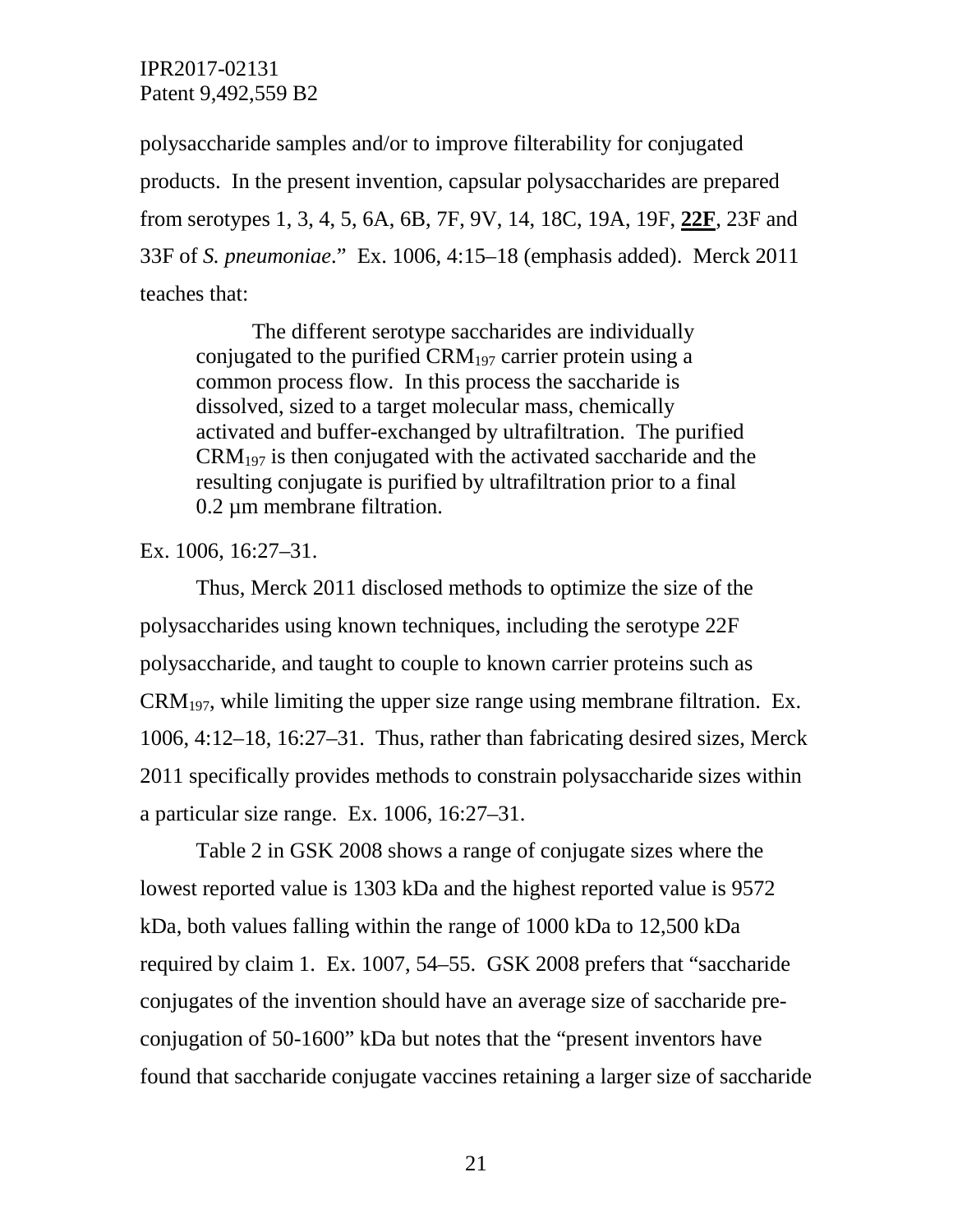can provide a good immune response against pneumococcal disease." Ex. 1007, 14:23–25. GSK 2008 teaches that "[f]ull length polysaccharides may be 'sized' i.e. their size may be reduced by various methods such as acid hydrolysis treatment, hydrogen peroxide treatment, sizing by emulsiflex® followed by a hydrogen peroxide treatment to generate oligosaccharide fragments or microfluidization." Ex. 1007, 14:6–10.

GSK 2008 teaches the "saccharide conjugates present in the immunogenic compositions of the invention may be prepared by any known coupling technique" including "direct reductive amination methods as described in US 4365170 (Jennings) and US 4673574 (Anderson). Other methods are described in EP-0-161-188, EP-208375 and EP-0-477508." Ex. 1007, 17:28–30. GSK 2008 is replete with suggestions to conjugate pneumococcal polysaccharides of various serotypes to CRM197. *See, e.g.*, Ex. 1007, 13.

GSK 2008 also provides more specific reasons to optimize the saccharide conjugates for larger sizes by teaching "immunogenic conjugates prone to hydrolysis may be stabilised by the use of larger saccharides for conjugation. The use of larger polysaccharides can result in more crosslinking with the conjugate carrier and may lessen the liberation of free saccharide from the conjugate." Ex. 1007, 14:18–21. GSK 2008 teaches "that saccharide conjugate vaccines retaining a larger size of saccharide can provide a good immune response against pneumococcal disease." Ex. 1007, 14:23–25. GSK 2008 recognizes optimization for larger size saccharideprotein conjugates, limited only by a requirement to be "filterable through a 0.2 micron filter." Ex. 1007, 14:34.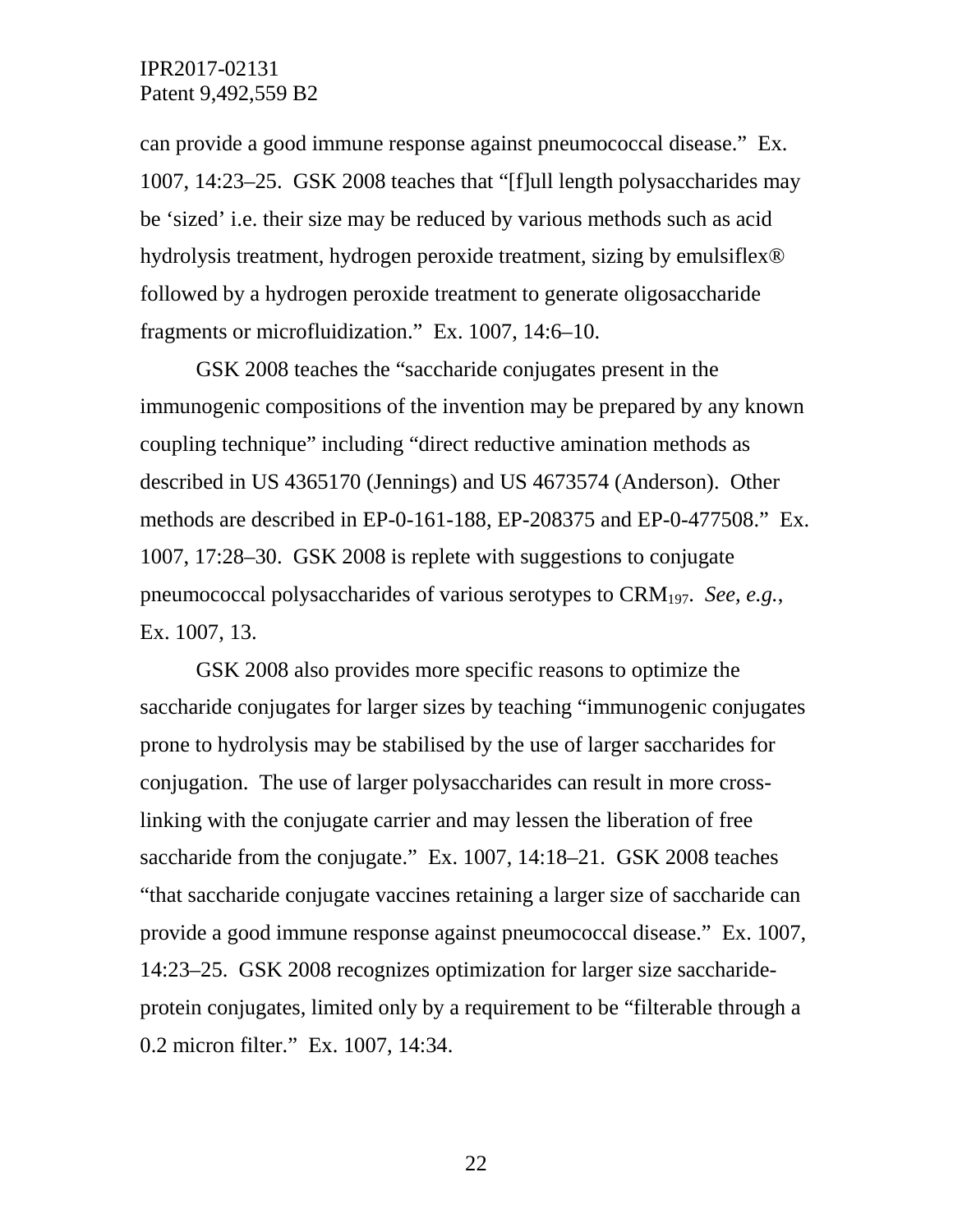Thus, GSK 2008 demonstrates that the artisan preferred a range of conjugated polysaccharide sizes overlapping that recited by the '559 claims, disclosed methods to optimize the size of the polysaccharides as well as to couple to known conjugates such as  $CRM_{197}$ . Ex. 1007, 13–15, 54–55.

Dr. Kasper, relying on GSK 2008, states "[c]onjugation of each polysaccharide to a carrier protein may be performed 'by any known coupling technique,' including conjugation chemistries based on CDAP and/or reductive amination." Ex. 1004 ¶ 82 (citing Ex. 1007, 17:28–35). Dr. Kasper states "[g]iven that routine conjugation techniques and conditions readily achieved those disclosed molecular weights (as well as polysaccharide to protein ratios falling within the claimed range), a POSITA would have understood such molecular weights to be typical of immunogenic conjugates." Ex 1004 ¶ 101. Dr. Kasper also stated, in response to the question "[s]o would you agree that developing pneumococcal glycoconjugates is very much a serotype-specific process?" that "I think there is a common process that you follow. This is routine optimization, as far as I'm concerned. There's nothing unusual about doing that. That's typical." Ex. 2013, 29:21–24.

In rebuttal to Dr. Kasper's position that the molecular weight of the serotype 22F glycoconjugate would have been an optimizable variable, Patent Owner relies on Dr. Boons's statement that:

The determination of an appropriate molecular weight for a specific serotype glycoconjugate was not, in my opinion, a matter of "routine optimization" of existing reductive amination procedures. A number of variables affect the postconjugate molecular weight and/or immunogenicity of a specific serotype glycoconjugate. Because numerous variables affect the postconjugation molecular weight and/or immunogenicity of a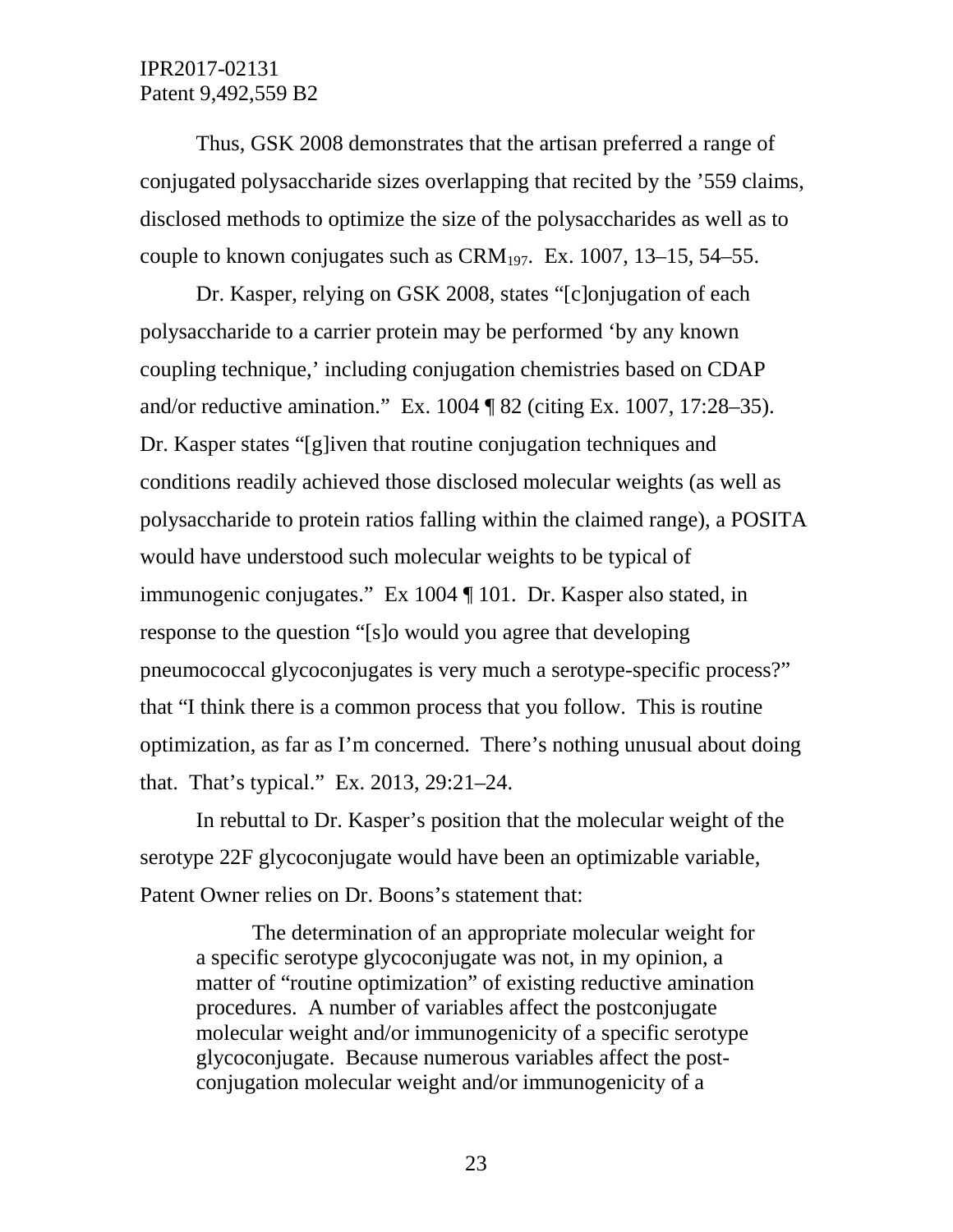specific serotype glycoconjugate . . . a POSA would not have inferred that 22F glycoconjugates fall within a particular molecular weight based on the molecular weight of other serotype glycoconjugates (e.g., those serotypes listed in Table 2 of GSK 2008). For example, as noted in Jones 2005 (a document cited by Merck), some glycoconjugates were considerably smaller than the range recited in the '559 patent.

Ex. 2040  $\P$  55.

Under deposition, Dr. Boons stated that "something that the person skilled in the art would know, is that multiple parameters are important and can be critical for generating an immunogenic glycoconjugate composition, including degree of oxidation, saccharide to protein ratio, and molecular weights." Ex. 1109, 65:2–8. Dr. Boons stated that "it is well known that glycoconjugate vaccine development is difficult, that multiple parameters need to be optimized, and that success cannot be predicted beforehand." Ex. 1109, 66:21–24.

However, in response to a question as to whether he could "identify a passage in the '559 patent where the inventors describe issues that they had constructing a serotype 22F conjugate that elicits functional antibody," Dr. Boons stated "I can't identify a specific section mentioning specifically 22F." Ex. 1109, 69:7–12. In this discussion, Dr. Boons did not identify any specific teaching in the '559 patent or other prior art that demonstrated that the optimization of the size of the serotype 22F conjugate, known to be desirable by the skilled artisan, would have had any specific issues or concerns. *See* Ex. 1109, 67:2 to 69:25.

Dr. Kasper responded to Dr. Boons's concerns, noting that "[i]t would have been trivial for a POSITA to construct a conjugate with sufficient cross-linking to produce a serotype 22F conjugate over 1,000 kDa; the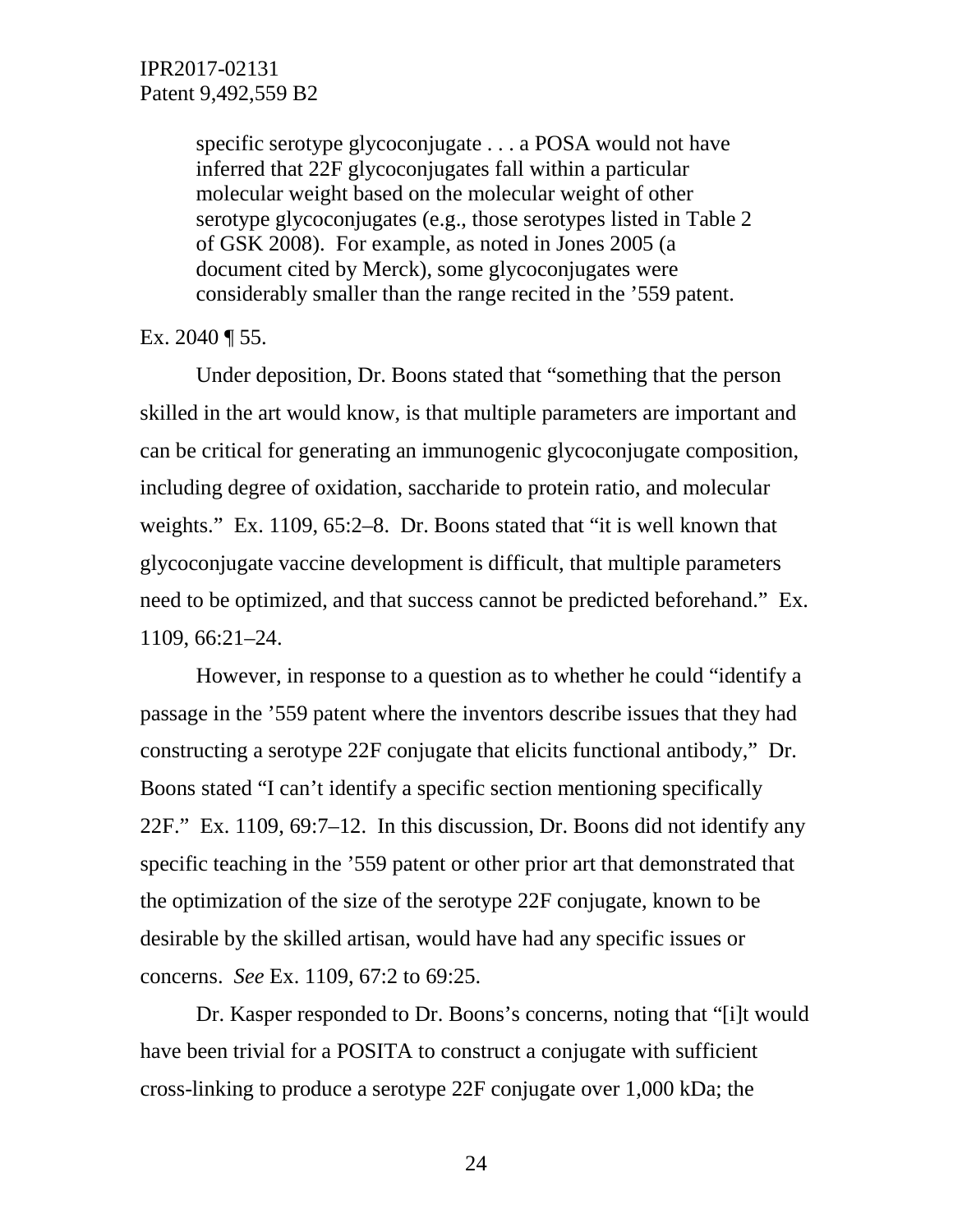serotype 22F polysaccharides and  $\text{CRM}_{197}$  carrier proteins each have multiple conjugation points." Ex. 1105 ¶ 46. Dr. Kasper noted that "because the disclosed neoglycoconjugates in Jones 2005 contained on average six saccharides . . ., such neo-glycoconjugates would have been over 1,000 kDa with six serotype 22F polysaccharides (and also within the claimed range), even if the polysaccharides were as small as 167 kDa." Ex. 1105 ¶ 48.

Patent Owner's declarant, Dr. Paradiso, was asked during deposition whether a "person of . . . skill in the art . . . would have understood how to vary the conjugation reaction conditions to achieve those different ten conjugates of Table 16?" Ex. 1104, 103:13–17. Dr. Paradiso answered that a "person of skill in the art would, based on the information given in [columns 15 and 16 and Table 16 of the '559 patent] . . . , probably have a good idea on how to vary these parameters." Ex. 1104, 103:19–22. In a follow-up question, Dr. Paradiso agreed that "there is no disclosure of a particular molecular weight of the serotype 22F conjugate that is used in the 16-valent composition [in the '559 patent] . . . ." Ex. 1104, 106:6–9.

The evidence of record, therefore, shows that optimization of polysaccharide conjugate size was well known to the person of ordinary skill in the art, as even Patent Owner's expert Dr. Boons acknowledged. Ex. 1109, 66:21–24. Dr. Boons further acknowledged that the '559 patent did not rely on any specific disclosure explaining issues in generating a serotype 22F conjugate (Ex. 1109, 69:7–12), thereby supporting the reasonable position of Dr. Paradiso that the ordinary artisan would "probably have a good idea on how to vary these parameters." Ex. 1104, 103:19–22. This evidence supports a determination that routine optimization would have been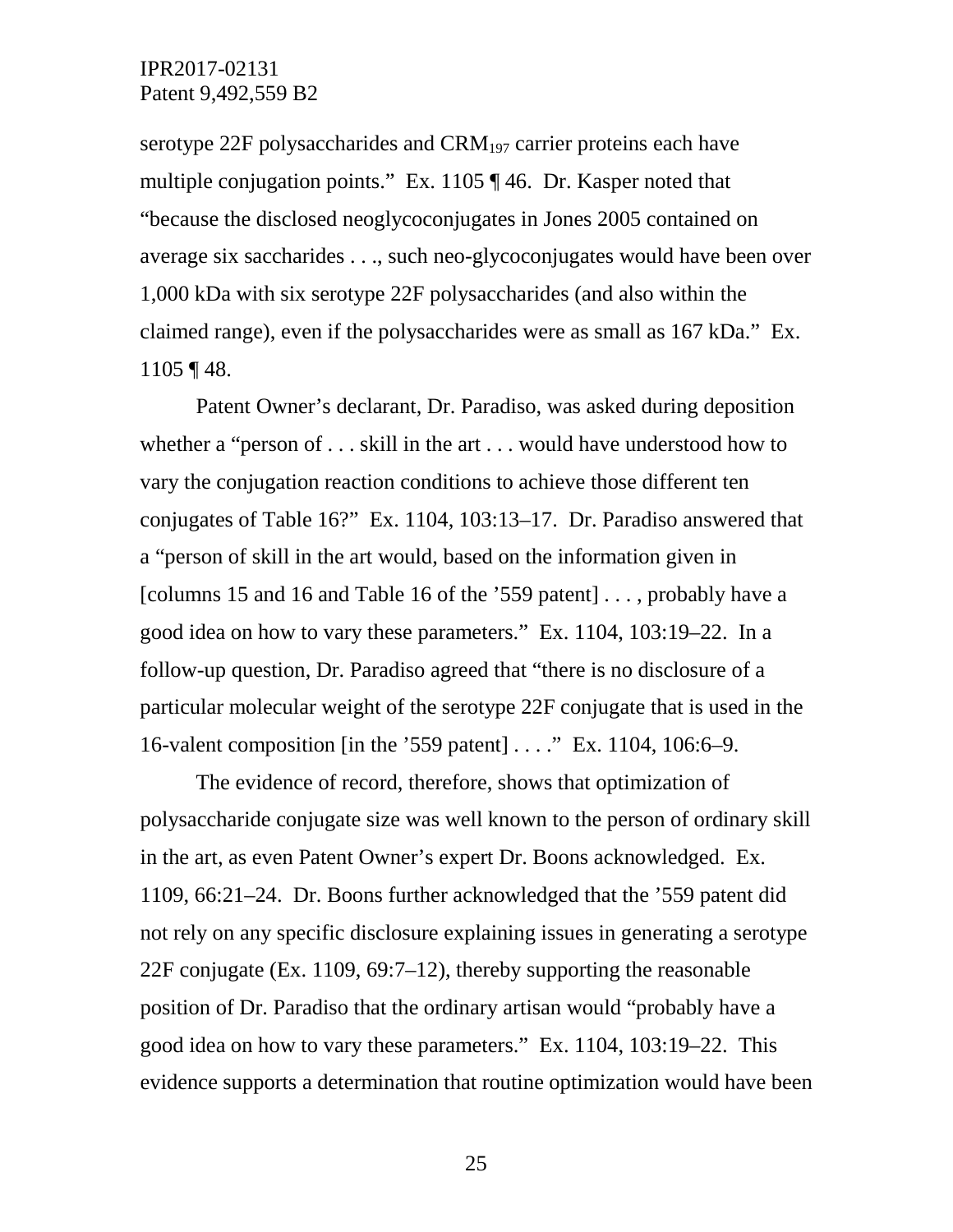obvious, particularly when combined with the teachings of Merck 2011 to optimize the size of the polysaccharides using known techniques, including the serotype 22F polysaccharide; with teachings of GSK 2008 of methods to optimize the size of the polysaccharides as well as to couple to known conjugates such as  $CRM_{197}$ ; and with Dr. Kasper's statement that "[t]his is routine optimization, as far as I'm concerned. There's nothing unusual about doing that. That's typical." Ex. 2013 ¶ 82.

We recognize, but find unpersuasive, Patent Owner's assertion that "it is unreasonable to conclude that the molecular weight of a serotype 22F glycoconjugate would necessarily be over 1,000 kDa" (PO Resp. 22), because the issue is the obviousness of routine optimization of conjugate sizes, not inherent anticipation by GSK 2008. Instead, we agree with Petitioner that "a POSITA would have found GSK 2008's molecular weight range (1,303-9,572 kDa) desirable and would have had a reasonable expectation of achieving an immunogenic serotype 22F conjugate in that range." Pet. Reply 12–13.

We find that a preponderance of the evidence of record demonstrates that conjugate size is a resultseffective variable associated with improved stability of conjugates and good immune response, limited only by filter size, thereby rendering "optimization within the grasp of one of ordinary skill in the art." *In re Applied Materials*, 692 F.3d 1289, 1295 (Fed. Cir. 2012). "[W]here the general conditions of a claim are disclosed in the prior art, it is not inventive to discover the optimum or workable ranges by routine experimentation." *In re Aller*, 220 F.2d 454, 456 (CCPA 1955).

We, therefore, conclude that a preponderance of the evidence of record supports Petitioner's position that the 1,000 to 12,500 kDa size range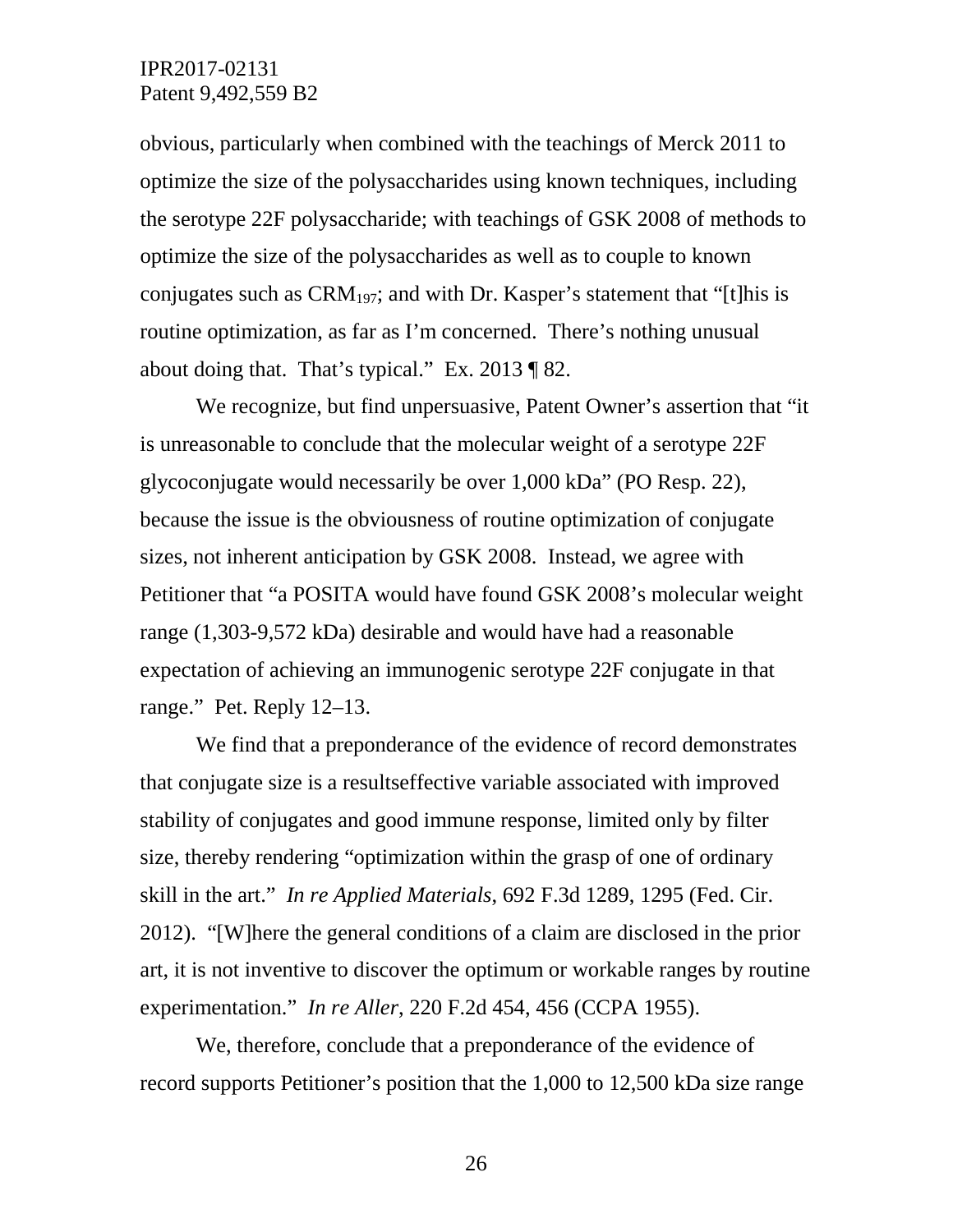in claim 1 of the '559 patent, which overlaps with the 1303 and 9572 kDa in GSK 2008, would have been consistent with the ranges optimized and used to generate multivalent vaccines. Pet. 39; Ex. 1007, 55:2–10. "In cases involving overlapping ranges, we and our predecessor court have consistently held that even a slight overlap in range establishes a prima facie case of obviousness." *In re Peterson*, 315 F.3d 1325, 1329 (Fed. Cir. 2003).

## *ii. General Knowledge and Other Prior Art*

Patent Owner criticizes Petitioner's reliance on Pfizer 2012 (Ex. 1008),[13](#page-26-0) Jones 2005 (Ex. 1026),[14](#page-26-1) Lees 2008 (Ex. 1035),[15](#page-26-2) and Wyeth 2007  $(Ex. 1027)^{16}$  as evidence that the person of ordinary skill in the art would

<span id="page-26-0"></span> <sup>13</sup> Pfizer 2012, a slide presentation at a symposium, teaches general kDa mass ranges for glycoconjugates of 50 to 200 for the polysaccharide and 500 to 5,000 for the conjugate. Ex. 1008, 6.

<span id="page-26-1"></span><sup>14</sup> Jones 2005 reviews polysaccharide vaccines including *Streptococcus pneumoniae vaccines*. Ex. 1026, 2. Jones 2005 discusses both glycoconjugate vaccines and a 23-serotype specific pneumococcal polysaccharide vaccine. Ex. 1026, 6. Jones 2005 teaches CRM197 as a carrier protein and 5,000 kDa glycoconjugates. Ex. 1026, 7. Jones 2005 also shows a cartoon representation that depicts different structural types of glycoconjugate vaccines. Ex. 1026, 8, Fig. 2.

<span id="page-26-2"></span><sup>&</sup>lt;sup>15</sup> Lees 2008 reviews conjugation chemistry, and particularly, polysaccharides and carrier proteins used in pneumococcal vaccines. Ex. 1035, 23. Lees 2008 identifies factors including the ratio of protein and polysaccharide as variables that may be controlled during the conjugation process. Ex. 1035, 5. Lees 2008 teaches sizing of the conjugates by purification using size exclusion chromatography or filtering through membranes with particular molecular weight cutoffs. Ex. 1035, 5.

<span id="page-26-3"></span><sup>16</sup> Wyeth 2007, a slide presentation at a colloquium, teaches the process of polysaccharide manufacture for pneumococcus vaccines. Ex. 1027, 4. Wyeth 2007 teaches a method of characterizing polysaccharides in a vaccine by size. Ex. 1027, 10–16. Wyeth 2007 teaches a serotype 7F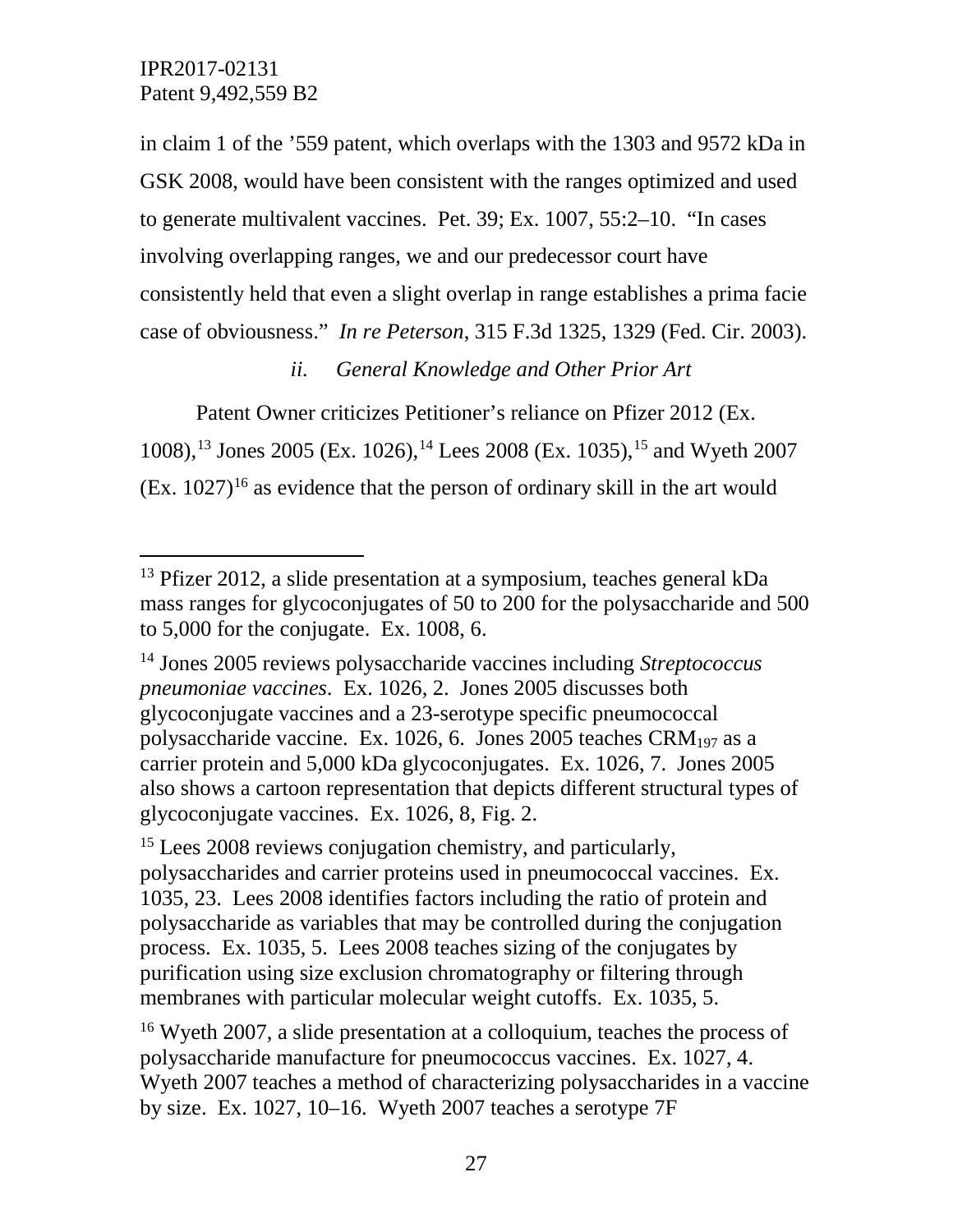$\overline{a}$ 

have understood that "the claimed ranges of the '559 Patent were known as typical and desirable." PO Resp. 26–31; Pet. Reply 6.

Patent Owner asserts that Petitioner "relies on a mass spectrometry slide in Pfizer 2012 for the statement that a 'typical' mass for a glycoconjugate could be within the range of 500-5,000 kDa," but Patent Owner asserts that a "POSA would not have interpreted the statement to mean that all glycoconjugates are within the range of 500-5,000 kDa. EX2040, ¶69. Pfizer 2012 does not provide any guidance to a POSA on how to generate a *S. pneumoniae* serotype 22F glycoconjugate or what the resulting molecular weight should be." PO Resp. 26. Patent Owner asserts that "Dr. Kasper's testimony illustrates the lack of any guidance, teaching or suggestion on conjugation chemistry or procedures in Pfizer 2012." PO Resp. 27 (citing Ex. 2013, 59:25 to 60:14). Patent Owner asserts that "Pfizer 2012 does not refer to serotype 22F glycoconjugates and only refers to general molecular weights well outside the range in the '559 patent claims." PO Resp. 27.

We find these arguments unpersuasive because we understand the citation to Pfizer 2012 as evidencing that 500 to 5000 kDa was a known size range for glycoconjugates consistent with the disclosure of a range up to 1600 kDA disclosed by GSK 2008. *See* Prelim. Resp. 27–28; Ex. 1008, 6; Ex. 1007, 94 (*cf*. Pet. 19, 39).

Moreover, while we agree with Patent Owner that Pfizer 2012 does detail the procedures used for conjugation, Dr. Kasper stated in his testimony that in Pfizer 2012 "if you look at page 4, they describe two

polysaccharide conjugated to  $\text{CRM}_{197}$  that falls within a range of 9,202 to 11,950 kDa. Ex. 1027, 21.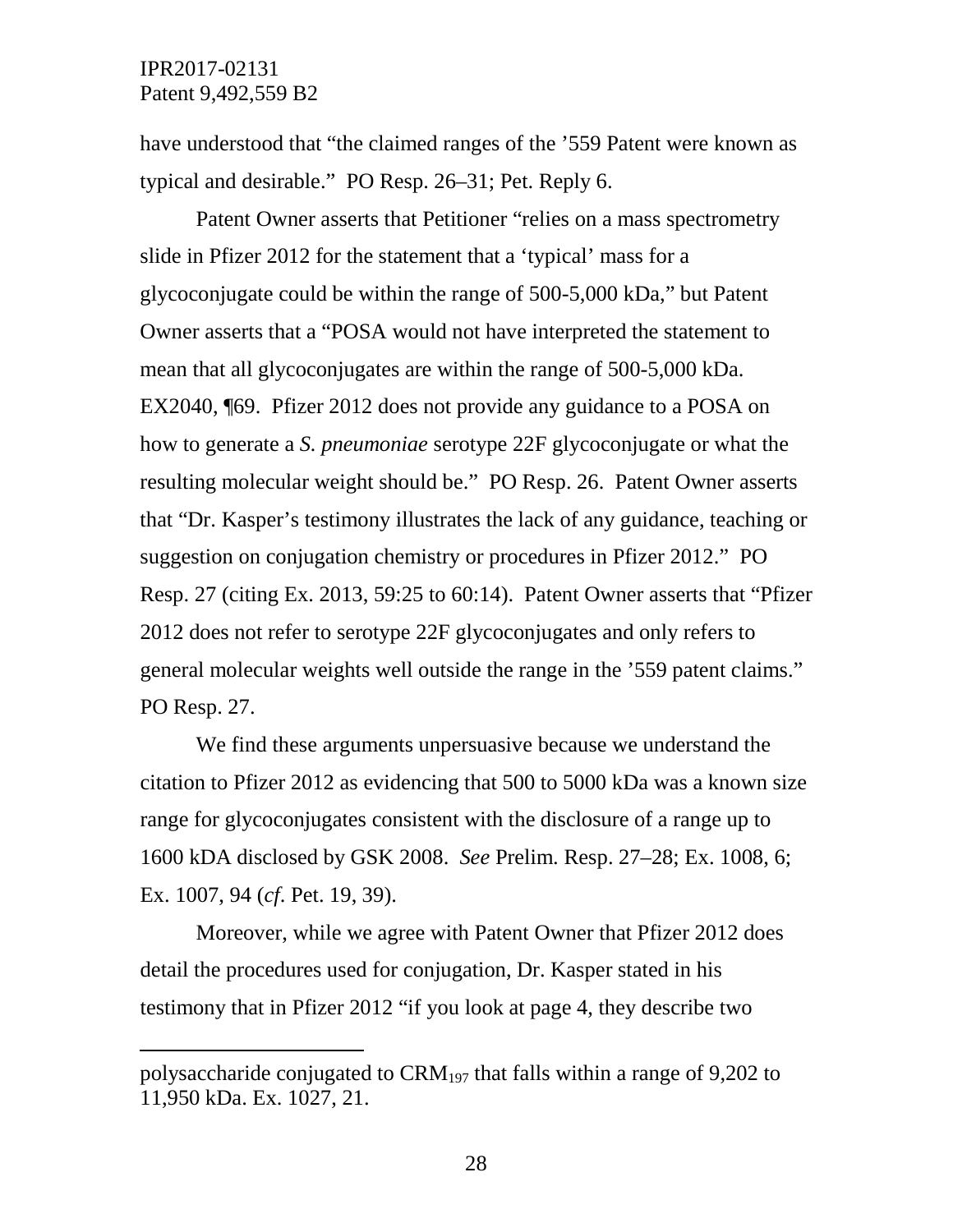different technologies for conjugation, one for cross-linking and one for single-end conjugation." Ex. 2013, 60:5–8 (citing Ex. 1008, 4). Dr. Kasper also stated that "[a]s of January 21, 2014, both reductive amination and CDAP had been used to construct immunogenic conjugates, including in licensed pneumococcal vaccines." Ex. 2035 ¶ 35. Dr. Kasper states that "Pfizer 2012 discloses that such conjugates are typically 500-5,000 kDa, with the vast majority of the disclosed range  $(1,000-5,000 \text{ kDa})$  overlapping the claimed range of 1,000-12,500 kDa." Ex. 2035 ¶ 103. Dr. Kasper asserts that "a POSITA would have been motivated with a reasonable expectation of success to apply Pfizer 2012's disclosed 1,000 to 5,000 kDa range (within the claimed range of 1,000 to 12,500 kDa) to the serotype 22F conjugates of Merck 2011's pneumococcal CRM197 conjugate composition." Ex. 2035 ¶ 103.

Patent Owner asserts that: "Jones 2005 does not mention any serotype 22F glycoconjugates, much less how to make these glycoconjugates"; that "Wyeth 2007 does not mention serotype 22F or provide any guidance as to how to make a serotype 22F glycoconjugate"; and that "Lees 2008 does not refer to any serotype 22F glycoconjugates, much less how to make an immunogenic serotype 22F glycoconjugate having the specific molecular weight and ratio parameters recited in the '559 patent claims." PO Resp. 27–30 (citing Ex. 2040 ¶¶ 70, 72, 74).

We are unpersuaded by Patent Owner's general allegations because each of these references provides specific teachings regarding vaccine glycoconjugates that establish the knowledge of the ordinary artisan. As Dr.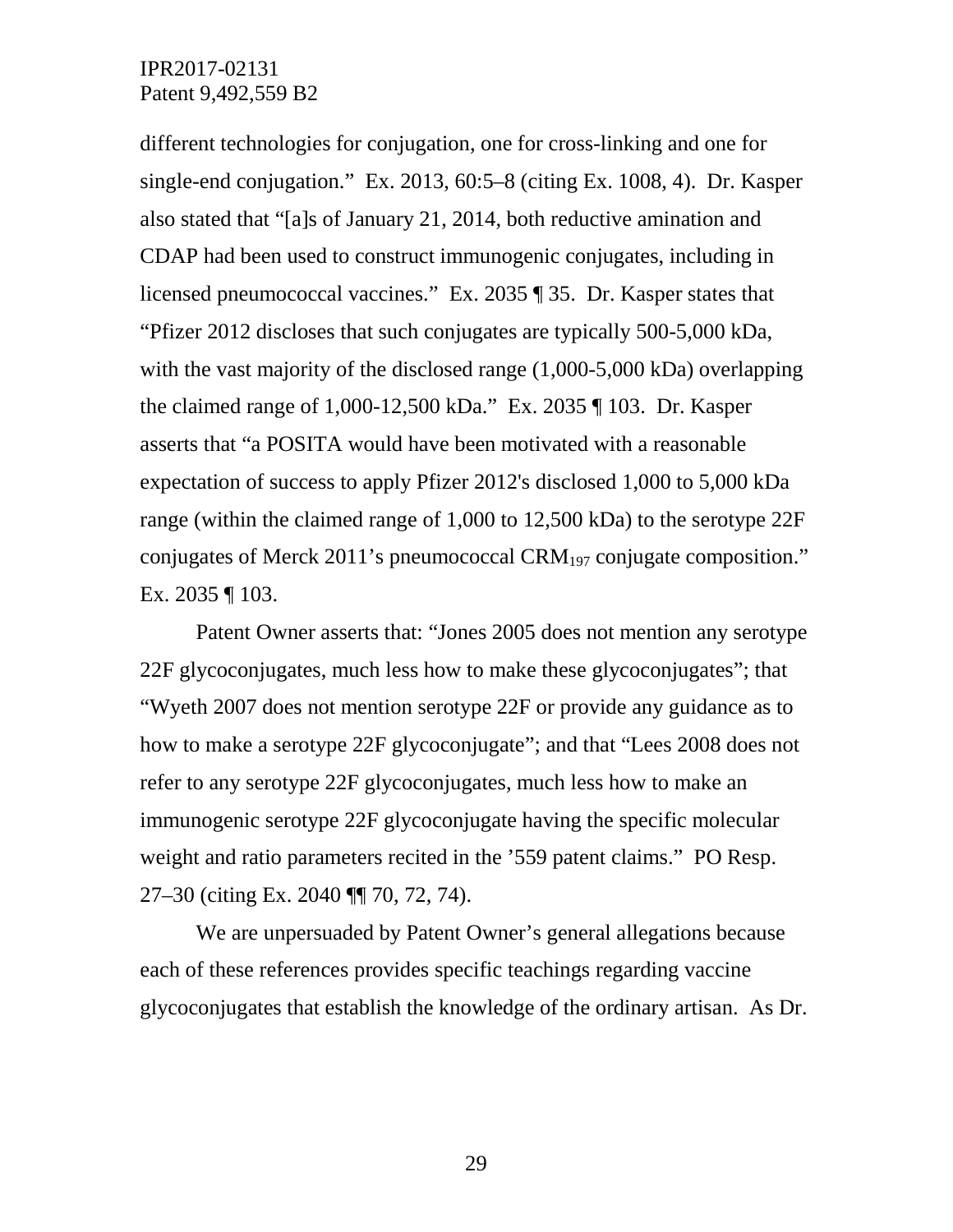Lees<sup>[17](#page-29-0)</sup> stated, "immunogenic 22F glycoconjugates already existed before 2014. Specifically, the 22F glycoconjugates taught in both GSK-711 and Merck-086 were shown to be immunogenic." Ex. 2039 ¶ 124. Dr. Lees noted that "GSK-711 shows that both 22F conjugates (22F-PhtD and 22F-AH-PhtD) are immunogenic measured by both IgG and OPA antibodies." Ex. 2039

¶ 128 (citing Ex. 1007, 93). Petitioner cites Jones 2005, Wyeth 2007, and Lees 2008 in order to demonstrate that the specific conditions used for making glycoconjugate in general were well known.

Patent Owner then makes specific assertions identifying deficiencies in Jones 2005, Wyeth 2007, and Lees 2008. For Jones 2005, Patent Owner asserts that "Jones 2005 refers to a (non-pneumococcal) glycoconjugate having a molecular weight (5,000 kDa) within the recited range of the '559 patent claims, and one that does not (90 kDa)" and asserts a "POSA likely would have initially focused on the smaller neo-glycoconjugate, because it would be expected to be simpler to generate and easier to characterize." PO Resp. 28. For Wyeth 2007, Patent Owner asserts that:

Wyeth 2007 and GSK 2008 viewed together demonstrate that different conjugation chemistries can result in glycoconjugates with different molecular weights. Wyeth 2007 recites 7F glycoconjugates of 9,202-11,950 kDa, while GSK 2008 recites 7F glycoconjugates of 3907-4452 kDa. *Id.*, ¶73 (citing EX1027 at 21; EX1007 at Table 2). The differences between the molecular weights for 7F glycoconjugates disclosed in Wyeth 2007 and GSK 2008 highlight the need to

<span id="page-29-0"></span> $17$  Ex. 2039 is a Declaration by Dr. Lees submitted by the Petitioner in IPR 2018-00187 in support of a petitioner asserting the unpatentability of claims 1–45 of the '559 patent. Ex. 2039 ¶ 1.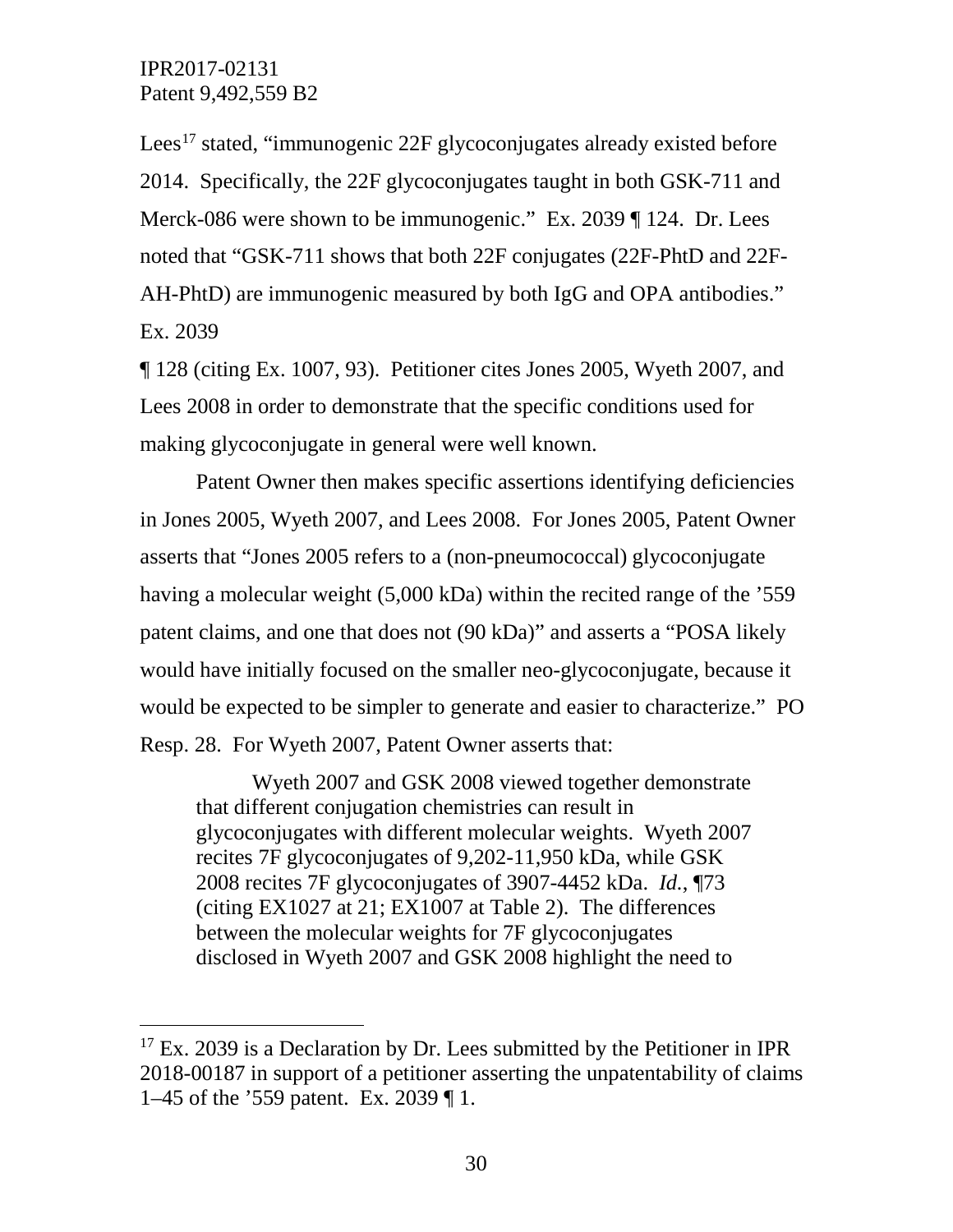determine the appropriate molecular weight of a given serotype glycoconjugate on a case-by-case basis. *Id.*

PO Resp. 29. For Lees 2008, Patent Owner asserts that "Lees 2008 cautions that 'careful control' over numerous factors (e.g., pH, temperature, ratio of protein and polysaccharide and concentration of each) is 'key to successful conjugation.'" PO Resp. 30. Patent Owner further asserts, as to Lees 2008, that a "POSA would have known that more than routine experimentation would be needed to determine the appropriate molecular weight (or polysaccharide to protein ratio) of any given serotype glycoconjugate, and that appropriate conjugation conditions for each serotype glycoconjugate needed to be carefully determined on a case-by-case basis." PO Resp. 31 (citing Ex. 2040 ¶ 74).

We find these specific arguments unpersuasive. Jones 2005 teaches the repeating unit structure of types 1, 2, 3, 4, 5, 6B, 9N, 9V, 12F, 14, 18C, 19F, and 23F of *S. pneumoniae*. *See* Ex. 1026, 5. Jones 2005 does teach structurally variant conjugate vaccines comprising either neoglycoconjugate or crosslinked oligosaccharides with CRM197 (*see* Ex. 1026, 8, Fig. 2), but Jones 2005 explains that the "immune responses elicited by these different structural variants are generally similar." Ex. 1026, 7. Jones 2005 teaches, for *Haemophilus influenzae* type b glycoconjugate vaccines, that different methods result in different sizes, with a reductive amination approach resulting in a glycoconjugate that "is approximately 90 kDa in size, is approximately 30% carbohydrate and contains an average of six glycan chains per carrier protein" while cyanogen bromide activation approach results in a conjugate that "is a crosslinked network of polysaccharide and protein with a molecular weight of, on average,  $5\times10^6$  Da [(5,000 kDa)]."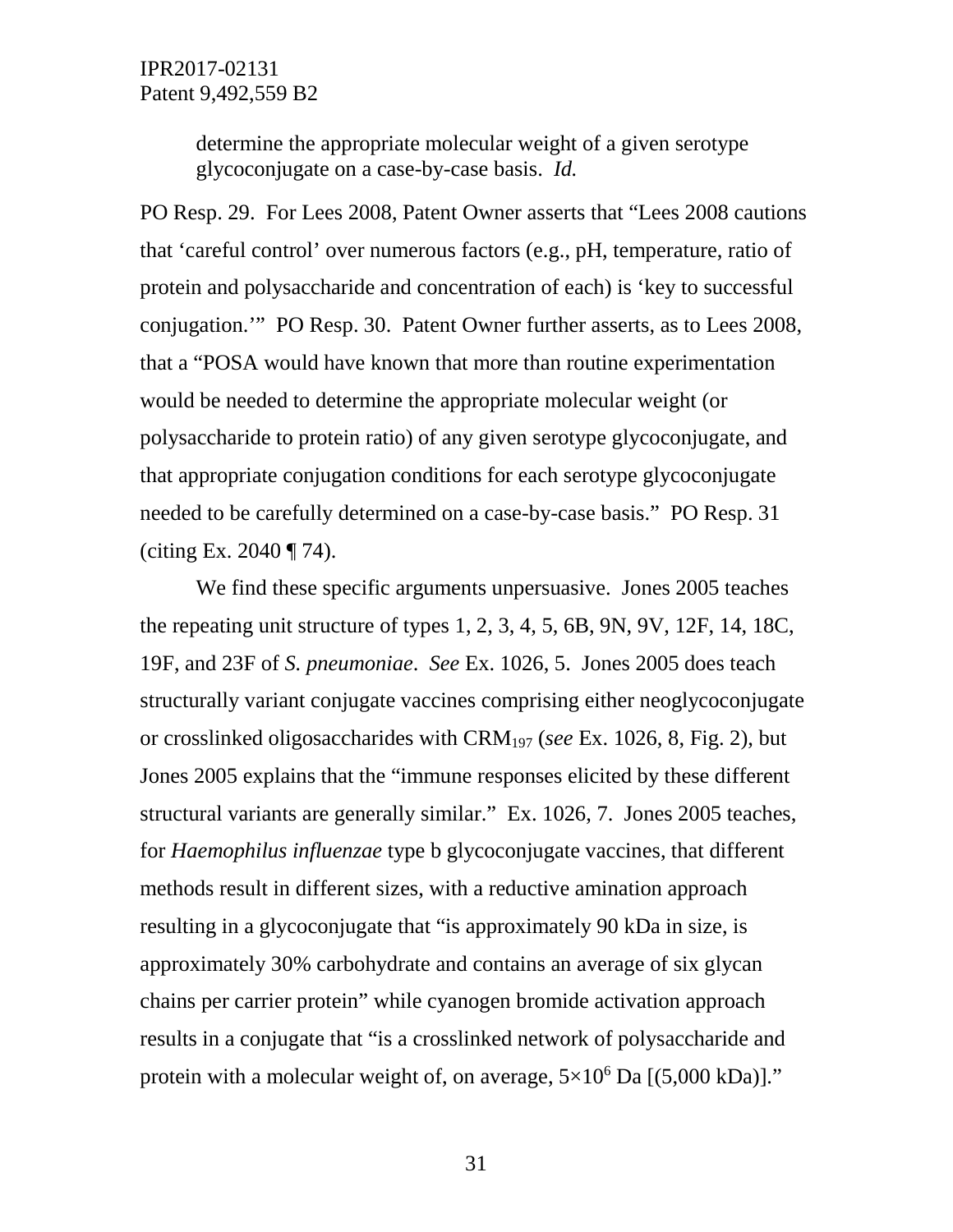Ex. 1026, 7. Jones 2005 teaches "[s]tudies of the crosslinked conjugate vaccines have focused principally on the molecular size" (Ex. 1026, 12) and explains that "[m]olecular sizing of the conjugates is a simple and effective means to ensure consistency of the final conjugate." Ex. 1026, 13–14.

Thus, Jones 2005 demonstrates that the ordinary artisan was aware that different conjugation methods yielded different size glycoconjugates, that size was an important parameter, and that size was controllable using molecular sizing techniques.

Wyeth 2007 provides an example where glycoconjugates of serotype 7F of *S. pneumoniae* with CRM197 have a molecular weight between 9,200 kDa and 11,950 kDa. *See* Ex. 1027, 21. While Patent Owner correctly notes that these values differ from those for serotype 7F in GSK 2008 (*see* Ex. 1007, 56), we note that the two vaccines are conjugated to different carriers, CRM197 in Wyeth 2007 and *Haemophilus influenzae* protein D in GSK 2008. Ex. 1027, 21; Ex. 1007, 44, 55. Wyeth 2007 emphasizes that size is a central parameter for vaccine production. Ex. 1027, 7. Wyeth 2007 teaches a size assay for size measurement of glycoconjugate vaccines. *See, e.g.*, Ex. 1027, 12, 14.

Thus, Wyeth 2007 also demonstrates that size of glycoconjugates was an important concern for the ordinary artisan, provides a method for determining that size, and demonstrates that a particular glycoconjugate could be generated in the claimed size range using a different carrier protein.

Lees 2008 notably teaches that serotype 22F vaccines are used in formulations, teaching "the currently available licensed 23-valent pneumococcal PS vaccine is formulated with PSs from the 23 most prevalent strains: 1, 2, 3, 4, 5, 6B, 7F, 8, 9N, 9V, 10A, 11A, 12F, 14, 15B, 17F, 18C,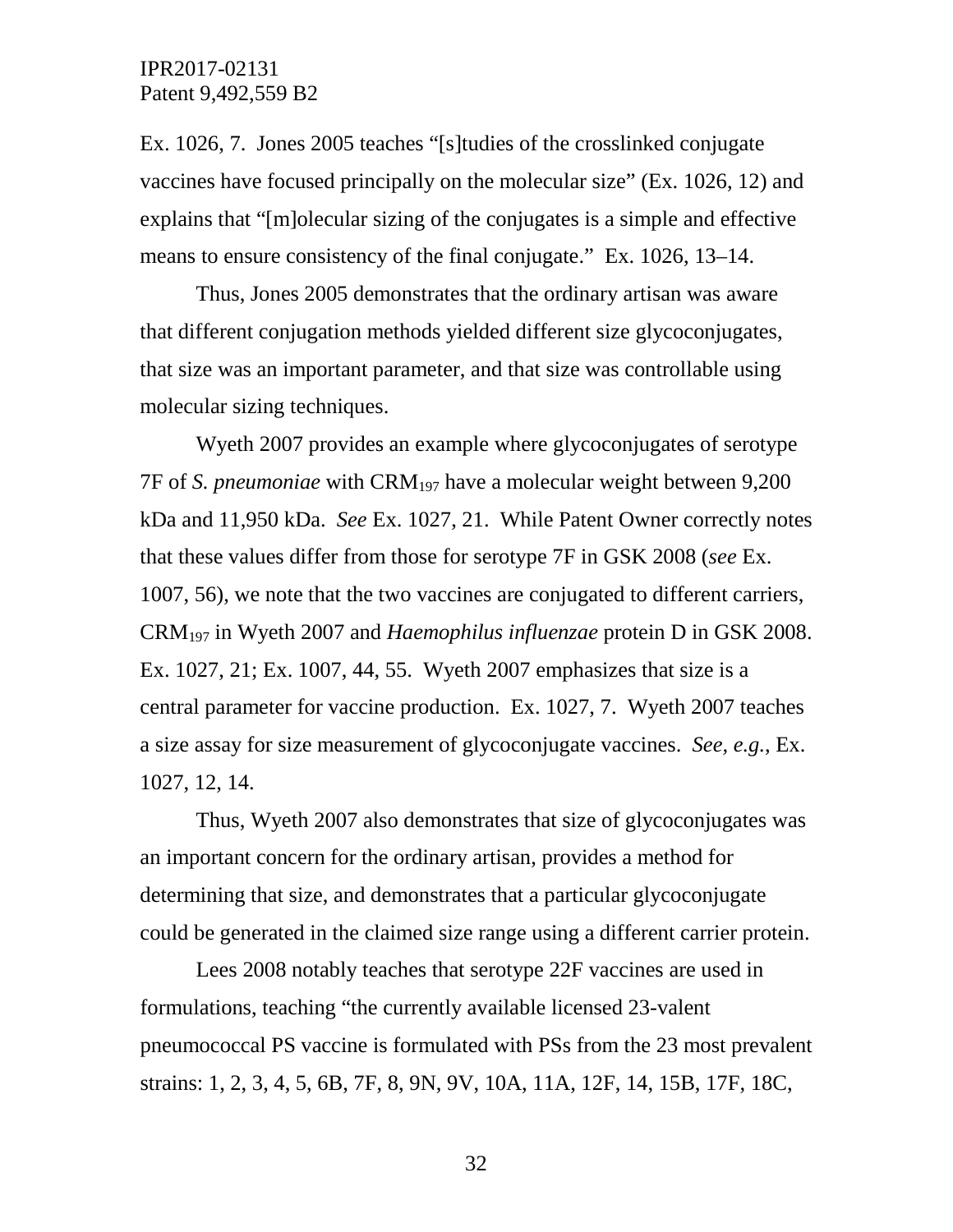19F, 19A, 20, 22F, 23F, and 33F." Ex. 1035, 2. Lees 2008 teaches that "[s]ize fractionation is usually necessary" (Ex. 1035, 4) and that "[c]areful control over the factors relevant to the particular chemistry is key to successful conjugation. These factors include pH, temperature, the ratio of the protein and PS, and the concentration of each." Ex. 1035, 5. Thus, Lees 2008 demonstrates that the factors necessary to obtain particular glycoconjugates are results-optimizable variables, noting "[s]ince each capsular serotype has a different structure, reaction conditions, including concentrations, molar ratios of periodate, oxidation times, and pH, must be optimized." Ex. 1035, 6. Lees 2008 explains that after the reaction has been completed, particular desired sizes of glycoconjugates can be obtained because "purification of the conjugate is usually performed by size exclusion, by using either size exclusion chromatography or membranes with appropriate molecular weight cutoffs." Ex. 1035, 5.

Thus, Lees 2008 demonstrates not only that serotype 22F pneumococcal vaccines are desirable, but provides detailed discussion regarding the known parameters necessary to obtain particular glycoconjugates as well as methods to limit those glycoconjugates to the desired size.

Considered as a whole, we conclude that the disclosures in Jones 2005 of a 5000 kDa glycoconjugate, in Wyeth 2007 of pneumococcal serotype 7F glycoconjugates with sizes between 9202 and 11950 kDa, and in Lees 2008 of a multiple conjugate formation provide evidence that glycoconjugate size was a known optimizable variable. *See* Pet. 37, 39–40; Ex. 1026, 7; Ex. 1027, 21; Ex. 1035, 7. That is, these additional references underline the basic teachings in Merck 2011 and GSK 2008 discussed above and further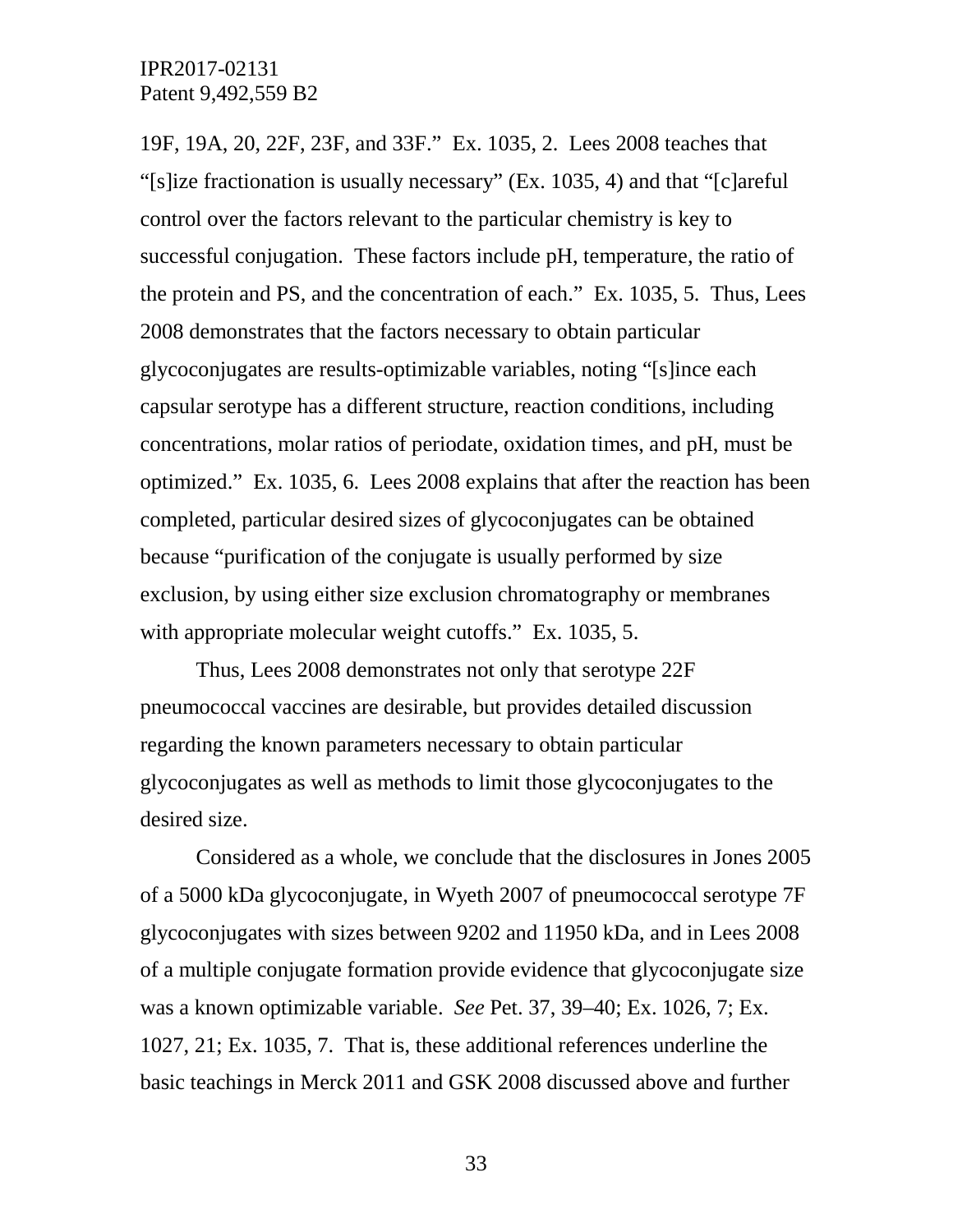demonstrate that at the time of invention, a person of ordinary skill in the art would have recognized how to generate glycoconjugates of varying sizes using known techniques and recognized that size was a known, optimizable variable.

# *b. "ratio (w/w) of the polysaccharide to the carrier protein is between 0.4 and 2"*

Patent Owner asserts "Merck 2011, GSK 2008 and the general knowledge would not have motivated a POSA to generate a 22F glycoconjugate with the recited polysaccharide to carrier protein ratio." PO Resp. 31 (citing Ex. 2040 ¶¶ 75–76).

## *i. Merck 2011's "charge ratio"*

Patent Owner asserts that "the referenced ratio in Merck 2011 is presented in terms of 'charge', not weight to weight, as required by the '559 patent claims." PO Resp. 32. Patent Owner asserts "[a]t deposition, Dr. Kasper was unable to define what is meant by the term 'charge ratio'" and, therefore, "Merck's basis for the assertion that a general relationship exists between this term and weight-to-weight ratio is unclear." PO Resp. 33 (citing Ex. 2040 ¶ 79). Patent Owner asserts "a POSA would not have had any idea how to determine the appropriate ranges for this undefined parameter." PO Resp. 34. Patent Owner asserts "Merck 2011 also does not teach or suggest that any pre-conjugation polysaccharide to protein ratio (much less a w/w ratio) would be a 'result-effective variable' or have any impact on the resulting properties, *e.g.*, immunogenicity, of its serotype 22F glycoconjugates." PO Resp. 34.

While we agree with Patent Owner that the meaning of the term "charge ratio" is not intrinsically clear from Merck 2011, Patent Owner's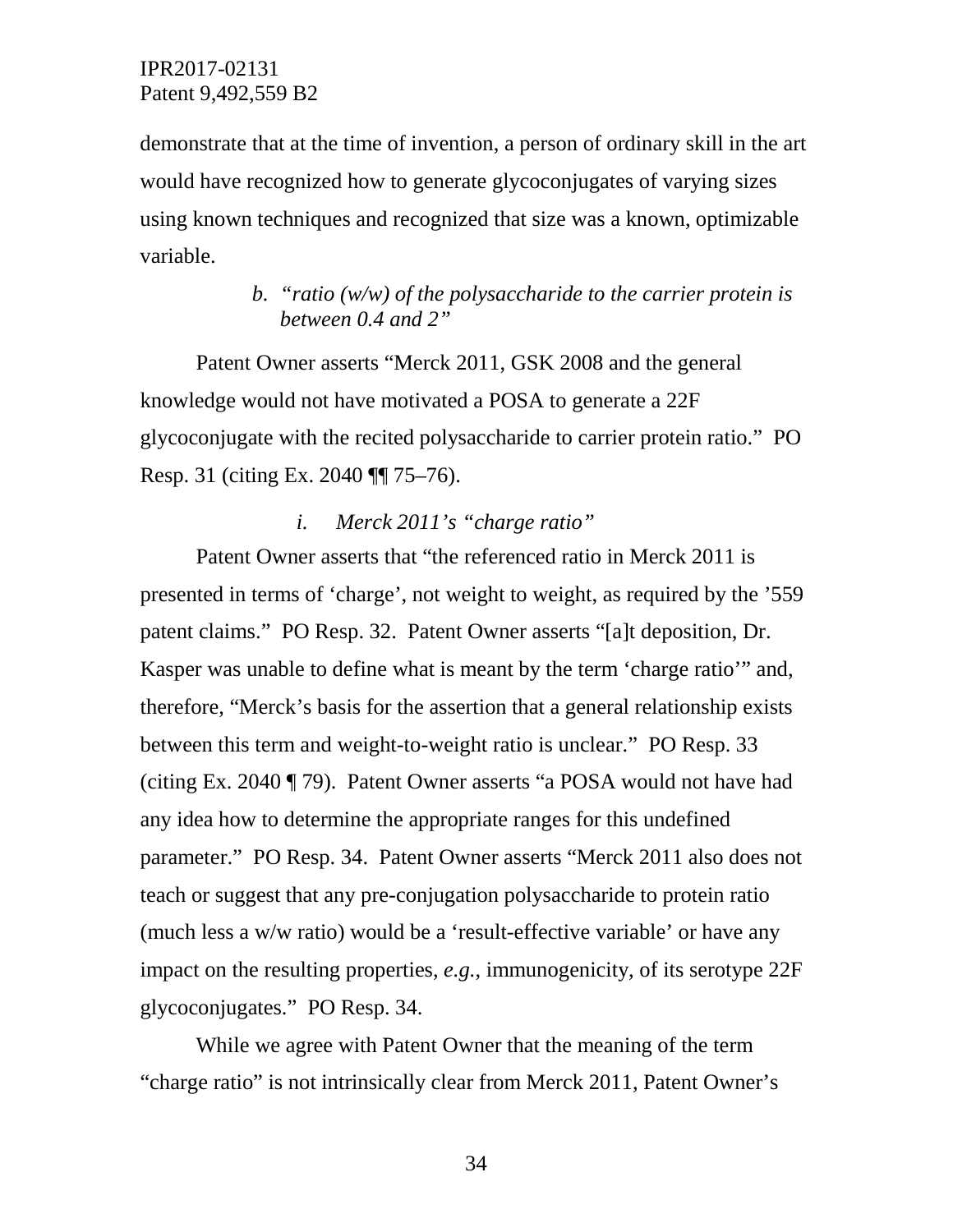assertion that Dr. Kasper was unable to define the term is incorrect, as Dr. Kasper stated that "[c]harge ratio refers to the preconjugation ratio of your two components." Ex. 2013, 78:20–21. Dr. Kasper supports this interpretation based on "45 years of experience in the field, that's how it's commonly used." Ex. 2013, 79:2–3. Dr. Kasper explains, in response to the question of "[h]ow is charge ratio determined?" that "[t]he common usage would be the ratio of the weight of one that you put into the reaction to the weight of the other, the amount of one -- it's a stoichiometric ratio based on the amount of material that goes in." Ex. 2013, 80:12–17. Dr. Kasper also notes that "Merck 2011 specifically discloses that serotype 22F did not require unusual conjugation conditions. In particular, Merck 2011 discloses common activation and conjugation conditions, as well as any serotypes for which the conditions that deviate from those common conditions. Common conditions are not modified for serotype 22F." Ex. 1105 ¶ 32.

Dr. Boons states that a "POSA in January 2014 would not have been familiar with this term." Ex. 2040 ¶ 78. Dr. Boons responds to Dr. Kasper's statements by noting that Weber 2009 is an example where "the term 'charge ratio' means exactly what one would expect from the words recited in this term, i.e., the ratio of charges (not weights) between two different elements." Ex. 2040 ¶ 78.

Although we agree with Patent Owner that Merck's teaching of a 0.2– 2 to 1 charge ratio for polysaccharide and carrier protein does not necessarily equate to the 0.4 to 2 w/w ratio required by claim 1, Merck's teaching nevertheless suggests that the ratio (i.e., proportional relationship) between the amount of polysaccharide to carrier protein represents an optimizable variable. Even Dr. Boons, after disagreeing with the question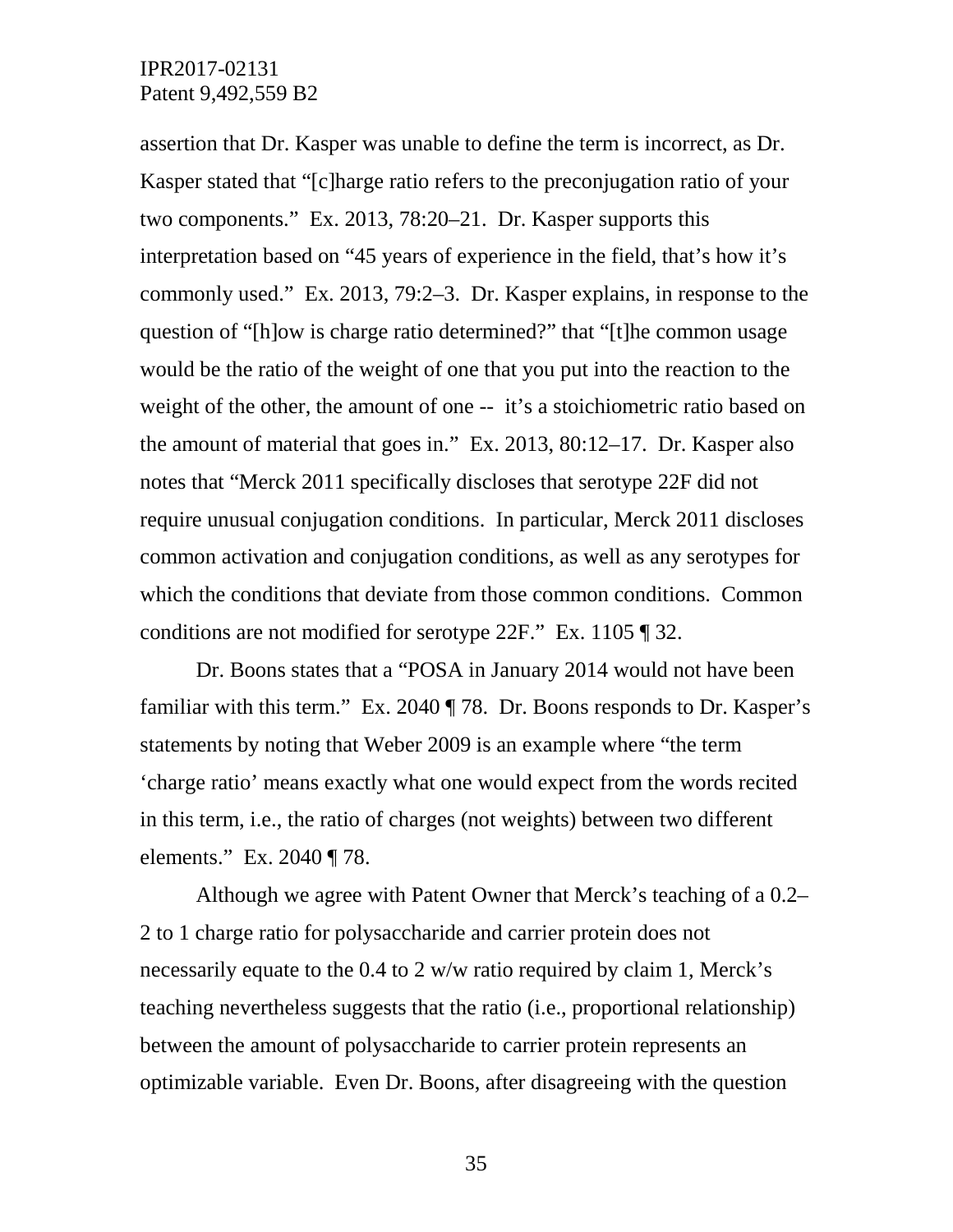"[d]o you agree that based on the Oxford Dictionary of Chemical Engineering for 'charge' the term 'charge ratio' in Merck 2011 refers to the ratio of the quantities of polysaccharide and protein that are fed into the conjugation reaction?" acknowledges that "I look at molar equivalents, not at weight equivalents. Actually I teach my students when you perform reactions weights are far less important than molar equivalents." Ex. 1109, 171:15–20, 173:14–18. Dr. Boons's statements indicate that the relative amount of the components, whether measured in moles or molecular weight, is a known parameter for optimization.

Therefore, even if Dr. Boons's interpretation of "charge ratio" as referring to molar equivalents of the polysaccharide and carrier protein is correct, and even if these ratios represent pre-conjugation amounts rather than post-conjugation amounts, the evidence still supports an understanding of Merck 2011 as suggesting that the relative amounts of these two components are results optimizable for the conjugation reaction and resultant vaccine.

#### *ii. Merck 2011's pre- and post-conjugate ratios*

Patent Owner asserts the "ratio values in Merck 2011 are preconjugation ratios that do not necessarily indicate post-conjugation characteristics of the glycoconjugate." PO Resp. 34 (citing Ex. 2040 ¶ 80). Patent Owner asserts "Tables 1 and 2 of GSK 2008 disclose pre-conjugation ratios that are 28% higher (2.5/1 up to 3.2/1 for serotype 19A) or 50% lower (1/1 down to 0.5/1 for serotype 23F) compared to the final conjugation ratios." PO Resp. 34–35 (citing Ex. 1007, 53–56). Patent Owner asserts that based on these tables in GSK 2008, "a POSA would have understood that one could not reasonably predict a post-conjugation polysaccharide to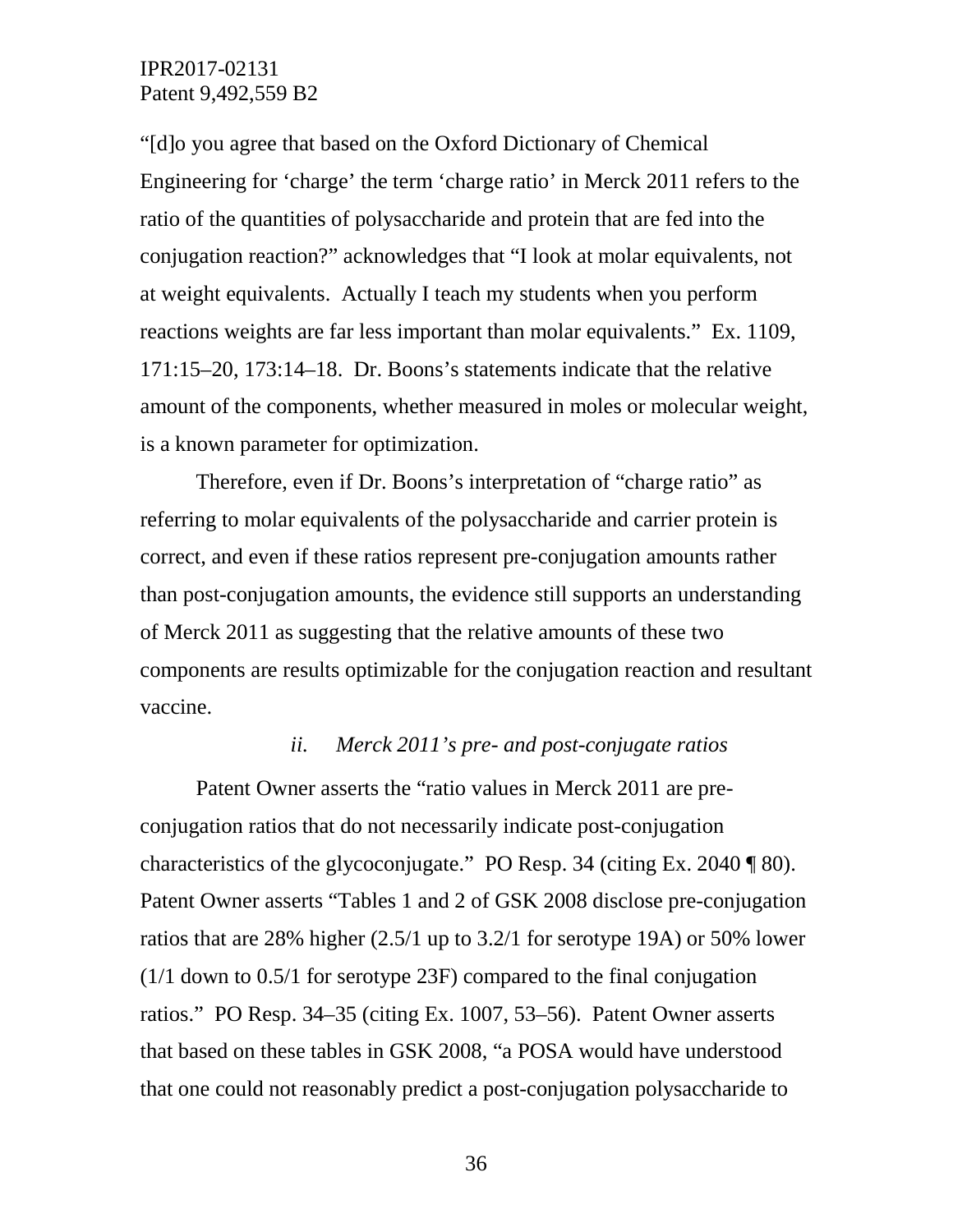protein ratio based on pre-conjugation polysaccharide to protein ratios." PO Resp. 35. Patent Owner asserts that "[i]n Table 2 of GSK 2008, some glycoconjugates comprised up to 11.2% free polysaccharide and up to 4.9% free carrier protein" and that "Merck 2011 considered its first formulation comprised unconjugated polysaccharide at levels high enough to be problematic, and that the levels of these conjugated polysaccharides and carrier protein were allegedly reduced to an unknown level in the second formulation." PO Resp. 36–37 (citing Ex. 1007, Table 2 and Ex. 1006, 24:1–28).

Patent Owner also asserts:

[t]here is no evidence that the polysaccharides and carrier proteins listed in Merck 2011 Table 1 exist in the composition in a 1:1 ratio for each serotype. EX2040, ¶84. Table 1 lists the total amount of the fifteen different polysaccharides and the total amount of the carrier protein, it does not assess polysaccharide/protein ratio by serotype.

# PO Resp. 38.

We are not persuaded by Patent Owner's arguments that Table 1 in Merck 2011 does not suggest a weight/weight ratio of polysaccharide to carrier protein within the range of 0.4 and 2 as required by claim 1 of the '559 patent because Table 1 of Merck 2011 discloses an example that would reasonably have been expected to result in a 1:1 w/w ratio of the 22F polysaccharide to the CRM<sub>197</sub> carrier protein. Ex. 1006, 19:5–9; Ex. 1087 ¶ 120. This expectation is supported by Dr. Kasper's statement that the ratios "resulted in an average polysaccharide to protein ratio in the conjugates of approximately 1." Ex. 1004 ¶ 115.

Even comparing the pre- and post-conjugation evidence in Tables 1 and 2 of GSK 2008 that relate to serotypes other than serotype 22F,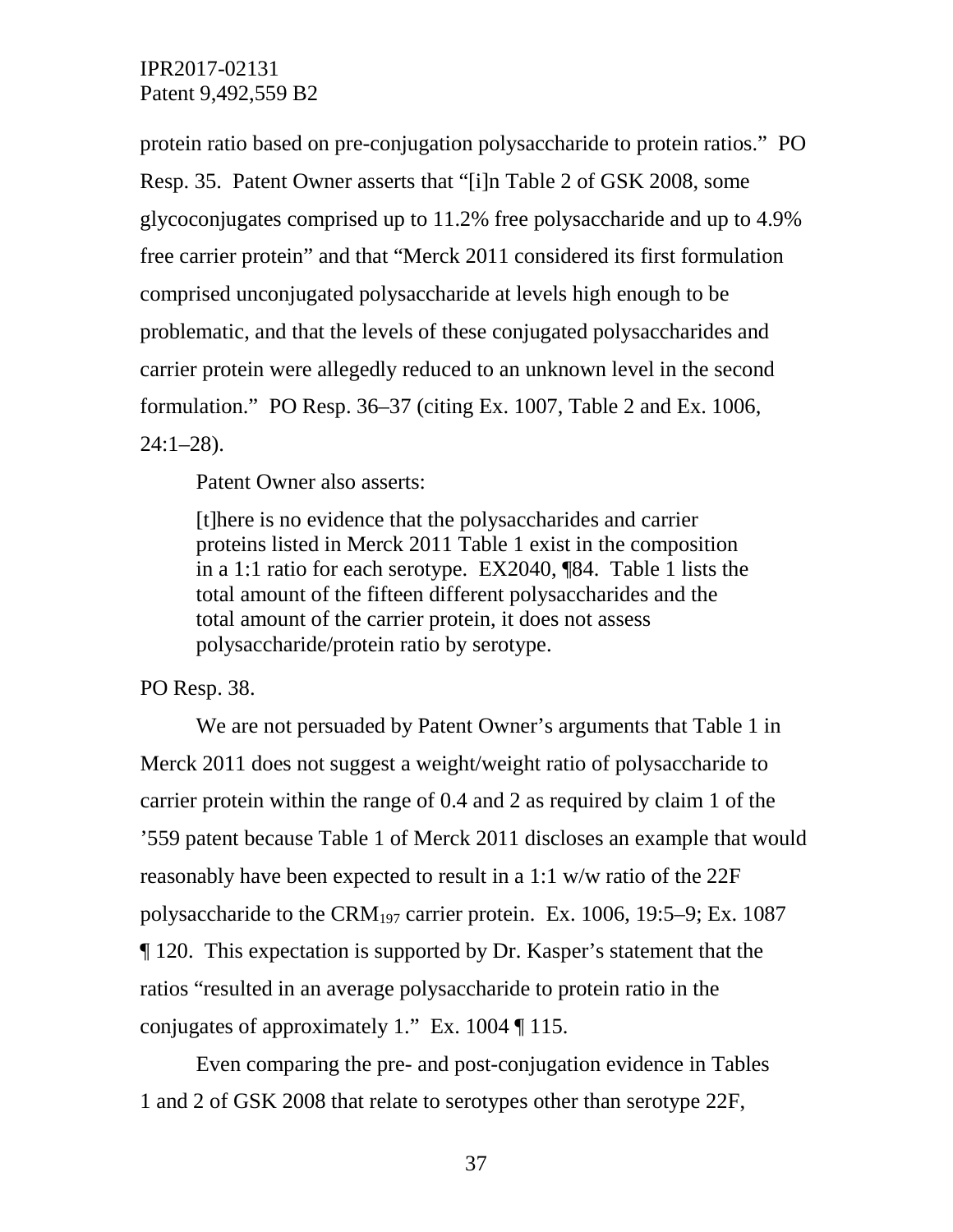we note that either a 50% reduction or a 28% increase in the 1:1 starting pre-conjugation ratio for serotype 22F disclosed in Merck 2011 would still result in a final conjugation composition that falls within the 0.4 and 2 w/w ratio range required by claim 1. Therefore, even fully accepting Patent Owner's position, the final conjugated composition of serotype 22F in Merck 2011 would have been expected to render claim 1 obvious. *See, e.g.*, *Ineos USA LLC v. Berry Plastics Corp*., 783 F.3d 865, 869 (Fed. Cir. 2015) ("When a patent claims a range, as in this case, that range is anticipated by a prior art reference if the reference discloses a point within the range.")

We recognize that Dr. Boons states that "[g]iven the variation between pre- and post-conjugation ratios in Tables 1 and 2 of GSK 2008, a POSA would have understood that pre-conjugation ratios do not indicate post-conjugation ratios and that the appropriate ratio of each serotype glycoconjugate must be determined on a case-by-case basis." Ex. 2040 ¶ 80. However, Dr. Boons has not established that the post-conjugation ratios for any serotype shown in the Merck 2011 Table 2 fall outside the range recited in claim 1, while Dr. Kasper states "[f]or the PS22F-PhtD conjugate, the carrier protein to polysaccharide ratio is 2.17 (which translates to a polysaccharide to carrier protein ratio of 1/2.17 or 0.46), with only 5.8% free (unconjugated) polysaccharide." Ex. 2035 ¶ 89. Thus, the evidence of record in Merck 2011 suggests that the polysaccharide to carrier protein ratio of a serotype 22F conjugate falls within the claimed ratio range of 0.4 to 2.

Moreover, Dr. Lees supports the obviousness of the claimed range, noting that:

It is desirable to avoid very low or very high polysaccharide-to-carrier protein ratios. Glycoconjugates having a very low polysaccharide-to-carrier protein ratio would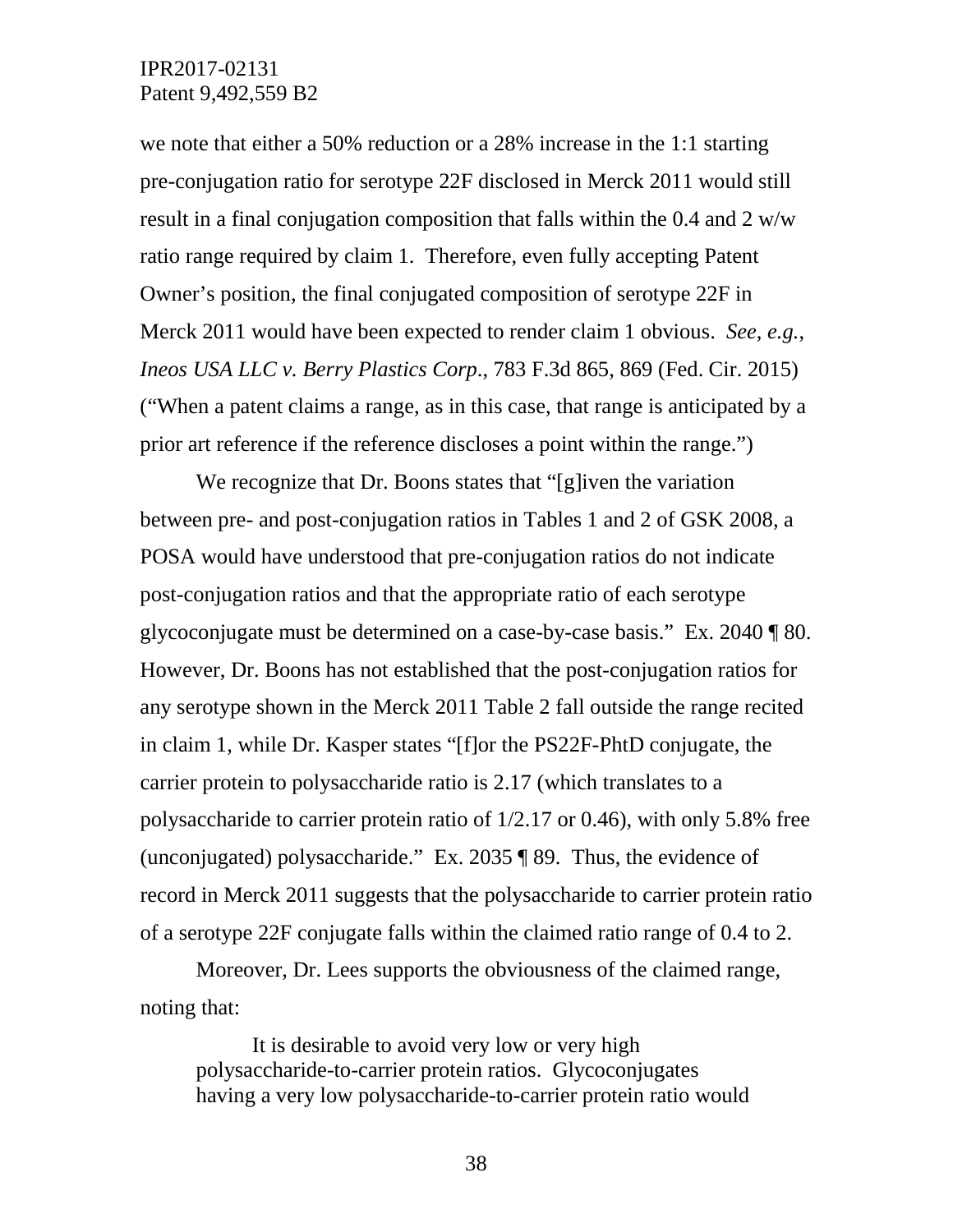require administration of large amounts of the conjugates in order to provide an effective amount of the polysaccharide. Ex. 1054 at 13. By contrast, glycoconjugates with a very high polysaccharide-to-carrier protein ratio may interfere with the immunogenic role of the carrier protein.

Ex. 2039 ¶ 57. Dr. Lees further notes that "[a]ccording to the WHO guidelines, the ratio of polysaccharide to carrier protein should be within the range approved . . . . For pneumococcal conjugate vaccines, while the particulars may differ for a specific serotype, the WHO guidelines specifically recommend a ratio 'in the range of 0.3–3.0.'" Ex. 2039 ¶ 58 (internal citation omitted). We note that Dr. Lees appears to be referring to a 2009 statement in *Recommendations to assure the quality, safety and efficacy of pneumococcal conjugate vaccines* published by the Expert Committee on Biological Standardization of the World Health Organization that teaches "[t]ypically for pneumococcal conjugate vaccines the ratio is in the range of 0.3 to 3.0 but varies with the serotype. The ratio can be determined either by independent measurement of the amounts of protein and polysaccharide present, or by methods which give a direct measure of the ratio." Ex. 2060, 17.

Therefore, a preponderance of the evidence of record supports the obviousness of selecting polysaccharide to carrier protein ratio values for the serotype 22F polysaccharides within the 0.4 and 2 range recited in claim 1 of the '559 patent based on the disclosures of Merck 2011, GSK 2008, and the knowledge of the ordinary artisan, including the WHO guidelines.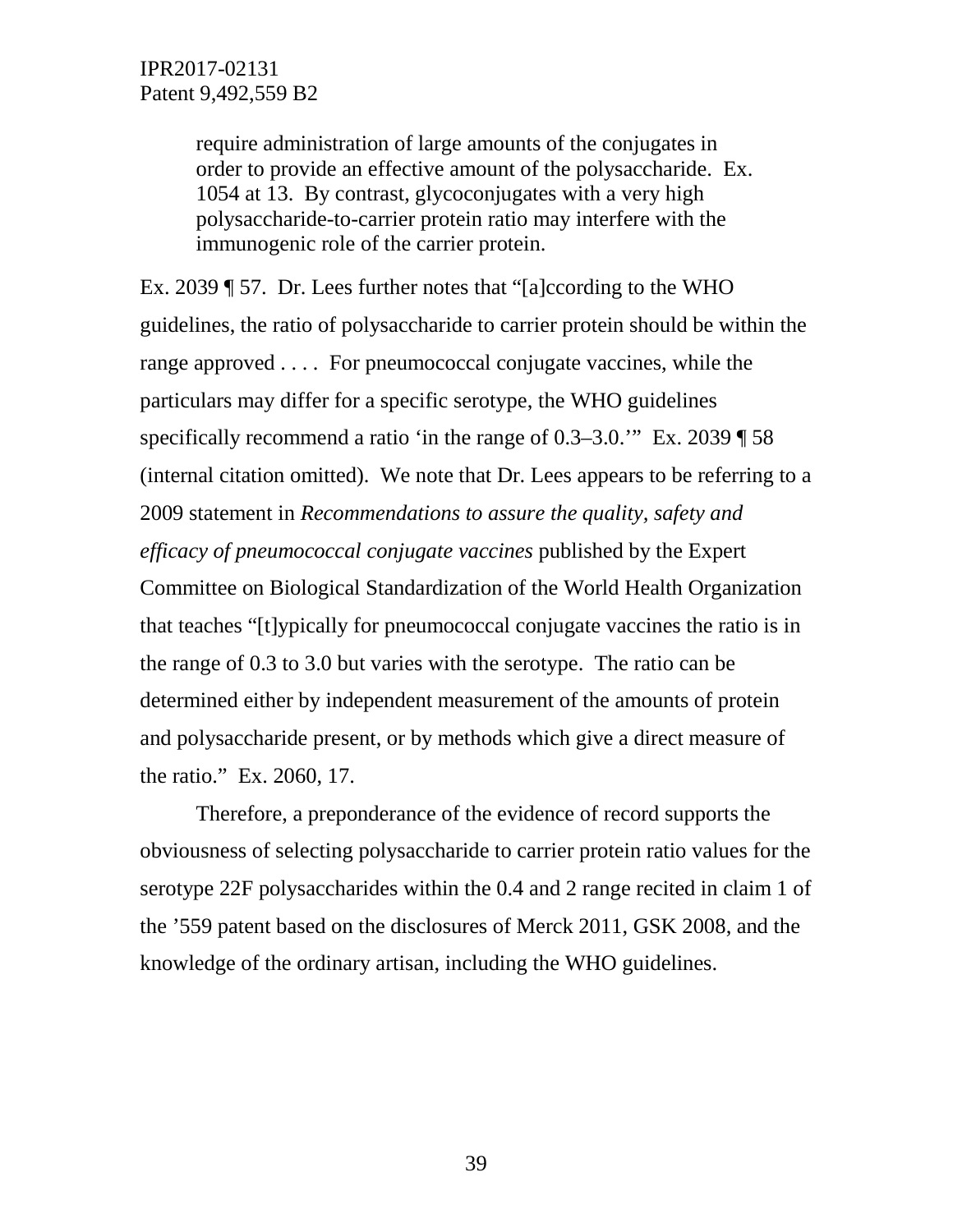*iii. GSK teaching about serotype 22F polysaccharide to protein ratio*

Patent Owner asserts "none of the ratio ranges in GSK 2008 are serotype specific and other ratio ranges in this same paragraph cited by Merck have values falling outside of the claimed range." PO Resp. 39. Patent Owner asserts "other portions of GSK 2008 refer to a variety of carrier protein to polysaccharide ratio ranges (*e.g*., 6:1 to 3:1, and 6:1 to 3.5:1) that, when converted to polysaccharide to protein ratio ranges as in the '559 patent, fall entirely outside of the claimed range (*e.g*., 0.17 to 0.33 and 0.17 to 0.28)" and, therefore, "a POSA would not have had any motivation to select the specific ratio range cited by Merck over any of the other ratio ranges disclosed in GSK 2008." PO Resp. 39–40.

Patent Owner asserts that based on Figure 6 of GSK 2008, "there is a striking difference (what appears to be a 12-fold difference) between the OPA results from the two different 22F glycoconjugates." PO Resp. 43. Patent Owner asserts that "a POSA trying to make an immunogenic serotype 22F glycoconjugate would have turned to PS22F-AHPhtD rather than PS22F-PhtD" because of "clear and unambiguous statements and data provided in GSK 2008 regarding the superiority of the PS22F-AH-PhtD glycoconjugate." PO Resp. 42.

Patent Owner asserts that:

Due to the significant inferiority of the PS22F-PhtD glycoconjugate, a POSA would have been "discouraged" from generating this glycoconjugate and "would be led in a direction divergent from the path" adopted by Pfizer, *i.e.*, a POSA would have been directed to prepare a serotype 22F glycoconjugate having a polysaccharide to protein ratio outside the claimed range. EX2040, ¶88.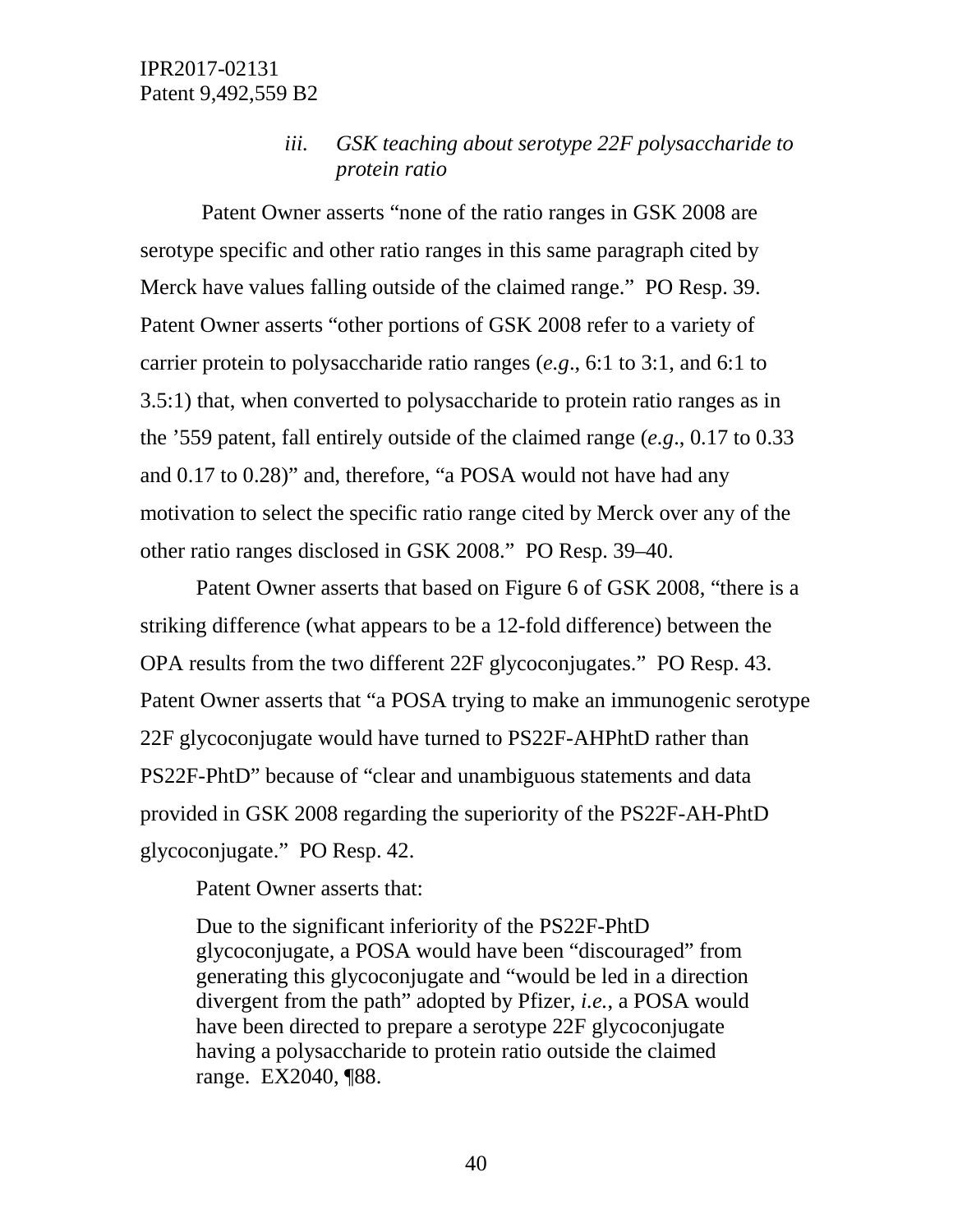#### PO Resp. 45.

Patent Owner compares these facts to *Insite Vision Inc. v. Sandoz, Inc*., 783 F.3d 853 (Fed. Cir. 2015), and asserts, "[s]imilar to the facts of *Insite*, the challenged patent claims recite a combination of features (*e.g*., polysaccharide to protein ratios and molecular weights), and the cited prior art reference does not disclose one of the recited claim features (*i.e*., molecular weight) in that combination." PO Resp. 41.

We do not find these arguments persuasive. As already noted, GSK 2008 discloses a range of ratios of polysaccharide to carrier protein that includes and fully overlaps the range claimed. Ex. 1007, 20:24–28. *Peterson*, 315 F.3d at 1329. Dr. Kasper states that the "narrowest range in claim 48 [of GSK 2008] is a protein to polysaccharide ratio of 2:1 to 1:1, which translates to a polysaccharide to protein ratio of 0.5 to 1." Ex. 1105 ¶ 52. Also, we have already discussed Dr. Lees' statement that "[f]or pneumococcal conjugate vaccines, while the particulars may differ for a specific serotype, the WHO guidelines specifically recommend a ratio 'in the range of 0.3–3.0.'" Ex. 2039 ¶ 58 (citing Ex. 2060, 17 ("Typically for pneumococcal conjugate vaccines the ratio is in the range of 0.3 to 3.0 but varies with the serotype.")). Patent Owner also acknowledges that GSK 2008 teaches a final conjugate of serotype 22F that has a polysaccharide to protein ratio of 0.46, within the range required by claim 1. *See* PO Resp. 41.

The exemplary serotype 22F-PhtD conjugate with a 0.46 ratio, along with the overlapping ranges disclosed and claimed by GSK 2008, the overlapping Merck 2011 0.2–2 to 1 charge ratio, and the statement by Dr. Lees that this range substantially overlaps the World Health Organization's recommended ratios for pneumococcal conjugate vaccines, all provide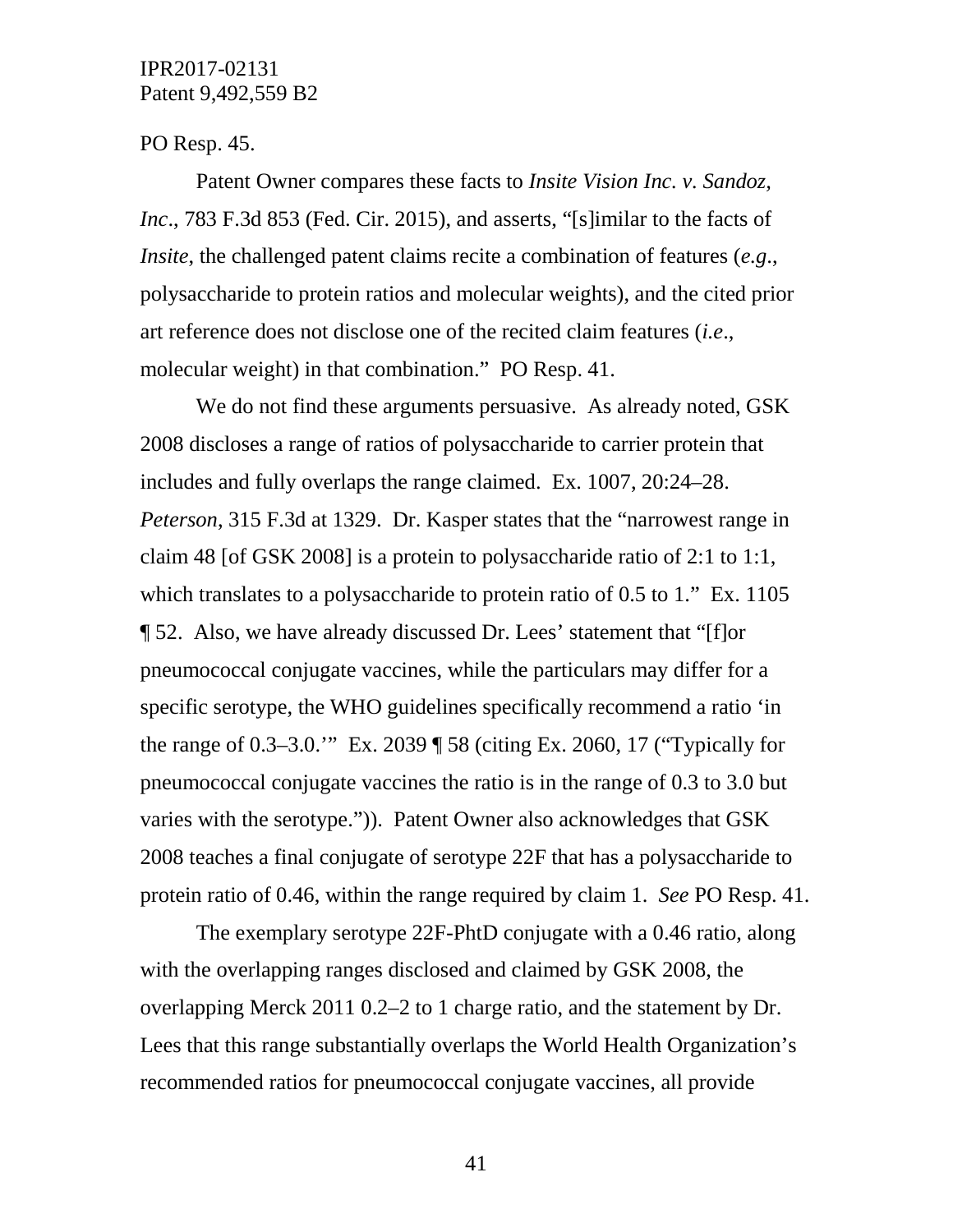reasonable motivation for the ordinary artisan to select ratios for the serotype 22F conjugate within the range required by claim 1 of the '559 patent. Ex. 1004 ¶ 84; Ex. 1105 ¶ 52; Ex. 1006, 19:24–25; Ex. 2039 ¶ 58; Ex. 2060, 17.

We recognize that Figure 6 of GSK 2008 shows what Patent Owner states to be a 12-fold lower level of antibody titer for serotype 22F-PhtD with a 0.46 ratio relative to serotype 22F-AH-PhtD with a 3.66 to 4.34 ratio. *See* Ex. 1007, 108. We also recognize that Dr. Boons states that a "POSA would have avoided the glycoconjugate that was associated with the significantly worse immunogenicity (*i.e.*, PS22F-PhtD), not the glycoconjugate that required a little more effort to make (*i.e.*, PS22F-AH-PhtD)." Ex. 2040 ¶ 88.

However, GSK 2008 teaches that either conjugate may be used, noting a "13 valent vaccine was made by further adding the serotypes 19A and 22F conjugates above (with 22F either directly linked to PhtD, or alternatively through an ADH linker)." Ex. 1007, 55:5–7. Thus, the plain text of GSK 2008 teaches that either conjugate may be used. Therefore, even if the GSK 2008 teaching were interpreted as a preference for the higher polysaccharide to protein ratio rather than simply a preference for the ADH linker, it is well settled that disclosed examples, and even preferred embodiments do not constitute a teaching away from a broader disclosure or non-preferred embodiments. *In re Susi*, 440 F.2d 442, 446 n.3 (CCPA 1971). "[A] given course of action often has simultaneous advantages and disadvantages, and this does not necessarily obviate motivation to combine." *Medichem, S.A. v. Rolabo, S.L*., 437 F.3d 1157, 1165 (Fed. Cir. 2006). *See also In re Fulton*, 391 F.3d 1195, 1201 (Fed. Cir. 2004) ("The prior art's mere disclosure of more than one alternative does not constitute a teaching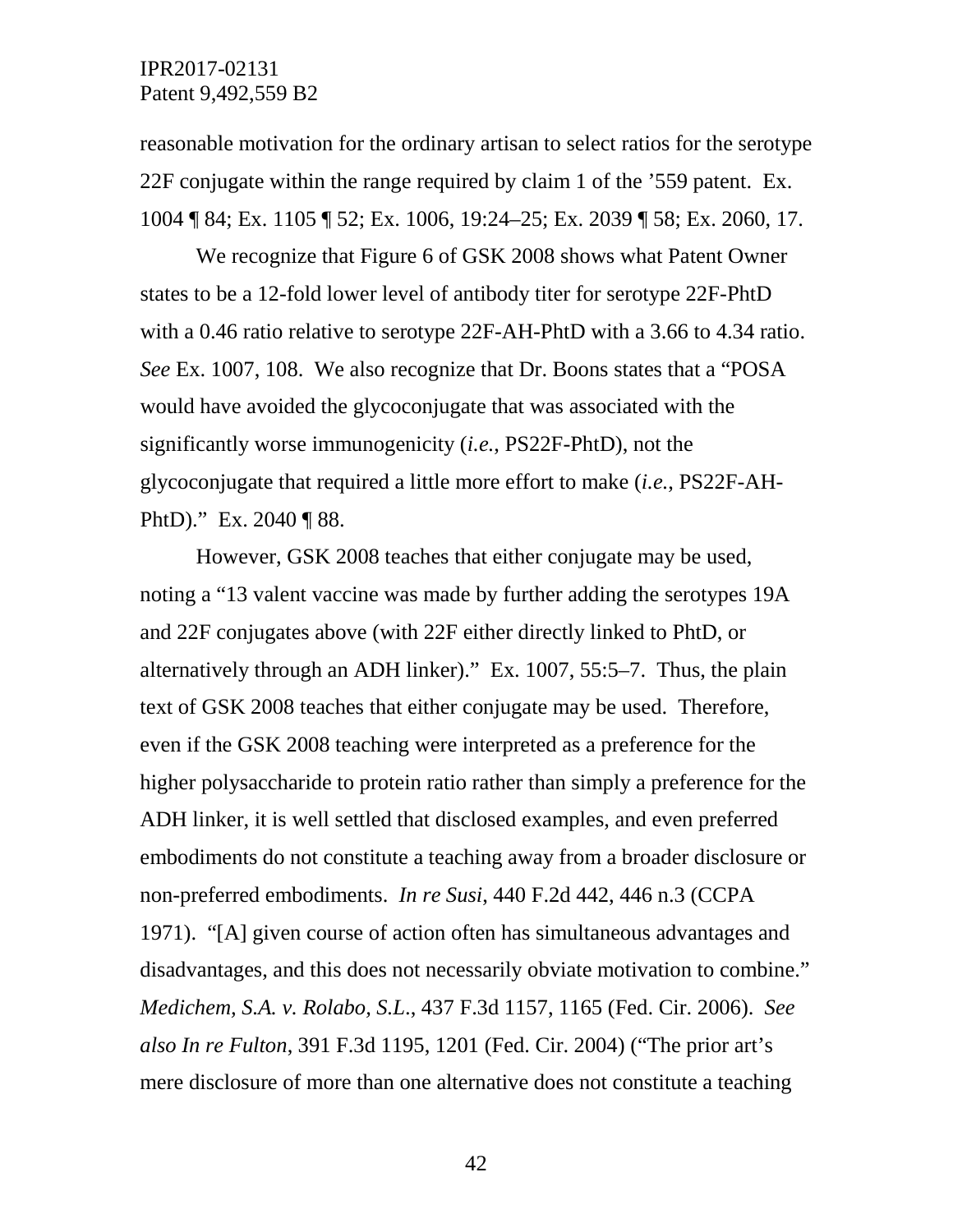away from any of these alternatives because such disclosure does not criticize, discredit, or otherwise discourage the [claimed] solution.").

We also note that GSK 2008 shows the immunogenicity for the two serotype 22F conjugates as either 37% or 28–31%, demonstrating similar results for both conjugates. Patent Owner points to no teaching in GSK 2008 that criticizes, discredits, or discourages the use of a ratio within the range required by claim 1.

Patent Owner points to *Insite* as indicating that one of ordinary skill in the art would not have been motivated to select the claimed conjugate because the claims require "a combination of features (*e.g*., polysaccharide to protein ratios and molecular weights), and the cited prior art reference does not disclose one of the recited claim features (*i.e*., molecular weight)." PO Resp. 41 (*citing Insite*, 783 F.3d at 861).

In *Insite*, the Federal Circuit relied on District Court findings that "it would not have been obvious to a person of ordinary skill in the art to formulate a topical azithromycin formulation for ophthalmic treatment of any infection" because "there were 'innumerable' options for ophthalmic treatments" and concerns that azithromycin "might not penetrate ocular tissue based on its high molecular weight, charge and insolubility in water." *Insite*, 783 F.3d at 861.

In contrast, here, both of the cited prior art references, Merck 2011 and GSK 2008, specifically direct the ordinary artisan to incorporate serotype 22F conjugates into pneumococcal vaccines. *See* Ex. 1006, 6:1–4 ("[T]he addition of new polysaccharide-protein conjugates containing serotypes 22F and 33F provides robust antibody responses demonstrates the feasibility of expanding coverage of pneumococcal serotypes not covered by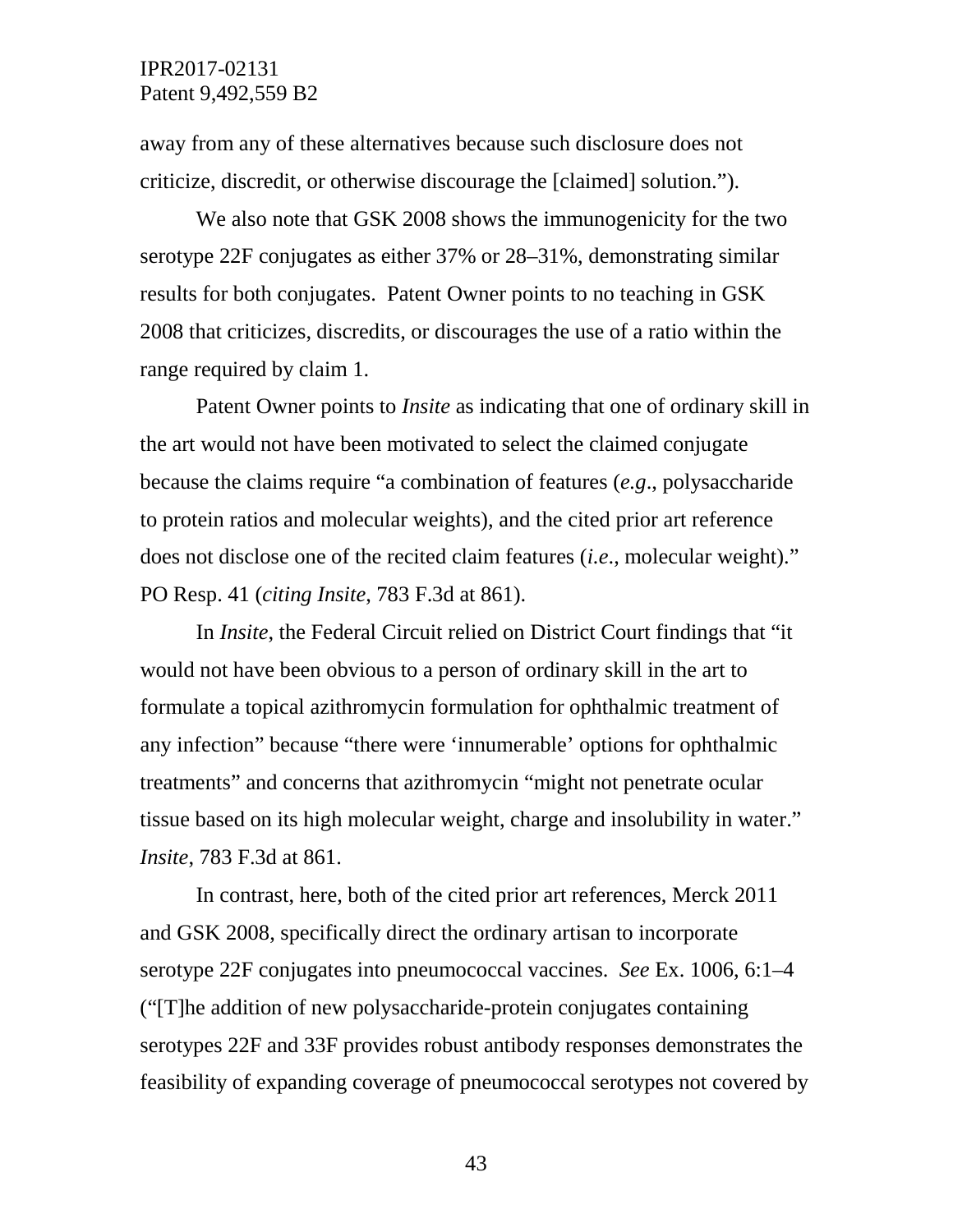existing pneumococcal vaccines."). *See also* Ex. 1007, 5:32 to 6:1 ("The present invention provides an immunogenic composition . . . [that] comprises a 22F saccharide conjugate.").

Moreover, as discussed above, the Merck 2011 and GSK 2008 references together suggest molecular weights and polysaccharide to carrier protein ratios that overlap and fall within the ranges recited in claim 1 of the '559 patent. *See, e.g.*, Ex. 1007, 55–56; Ex. 1004 ¶ 84; Ex. 1105 ¶ 52; Ex. 1006, 19:24–25. In addition, the ordinary artisan was aware of desirable ranges of polysaccharide to carrier protein. *See* Ex. 2039 ¶ 58; Ex. 2060, 17.

Therefore, unlike *Insite*, we conclude that the evidence of record directly suggests incorporation of a serotype 22F glycoconjugate into a pneumococcal vaccine and suggests selection of molecular weight and polysaccharide to carrier protein ratio from a limited series of optimizable ranges disclosed in the prior art.

We also conclude that the prior art provides a reasonable expectation of success in doing so, particularly in light of the disclosure in the prior art of functional glycoconjugates. Specifically, GSK 2008 demonstrates an immunogenic serotype 22F glycoconjugate with an overlapping polysaccharide to carrier protein ratio and Merck 2011 demonstrates an immunogenic serotype 22F glycoconjugate in a 1:1 polysaccharide to carrier protein ratio. Ex. 1007, 55–56; Ex. 1006, 21. Patent Owner provides no evidence showing that any serotype 22F glycoconjugate fails to result in an immunogenic response.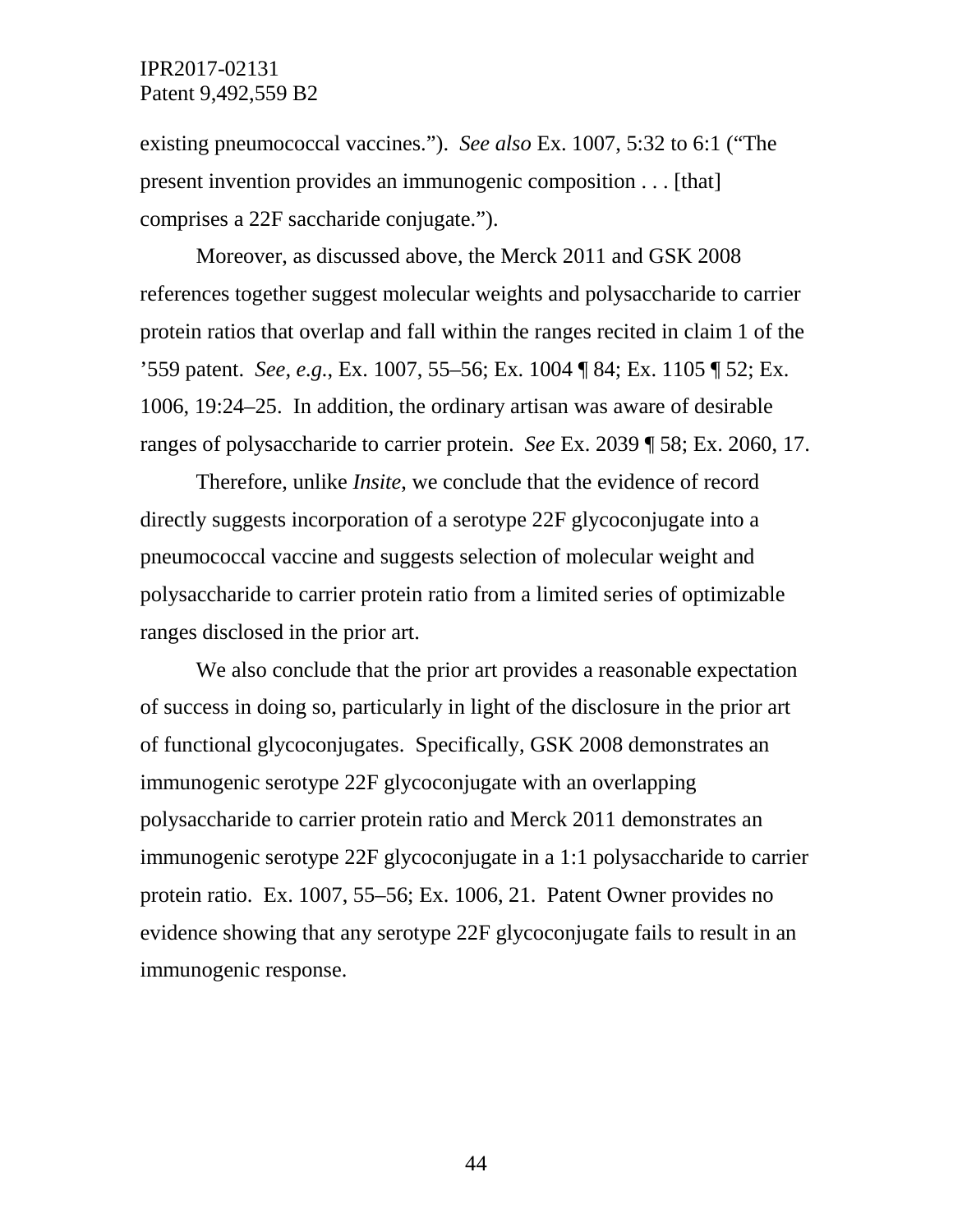### *iv. Optimization of 1:1 polysaccharide to protein ratio*

Patent Owner asserts a "POSA would disagree with Dr. Kasper's assertion that one would be 'shooting for' a polysaccharide to protein ratio of 1:1. . . . GSK 2008, in fact, teaches the opposite. For example, Table 1 of GSK 2008 provides pre-conjugation protein/polysaccharide ratios ranging from 1:1 to 3:1." PO Resp. 46 (citing Ex. 1008, Table 1). Patent Owner asserts that Example 2 of GSK 2008 "targets a ratio well below 1:1 and outside the claimed ranges" where the "conjugate had a final protein to polysaccharide ratio of 4.1 (w/w), which translates to a polysaccharide to protein ratio of 1:4.1, or 0.24." PO Resp. 47 (citing Ex. 1007, 52:38).

We are not persuaded that the range recited in claim 1 of polysaccharide to the carrier protein, between 0.4 and 2, is unobvious. We note that while Dr. Kasper responded to a question about a 1:1 saccharide to protein ratio as "[t]hat's what you're shooting for most often," Dr. Kasper continued to state regarding the ratio that "[b]ut they fall within a range. And the Pfizer patent and the GSK patent define a range of .4 to 2." Ex. 2013, 77:7–23. Thus, Dr. Kasper states that the range recited in claim 1 would have been obvious based on the ranges disclosed in the prior art.

We recognize Patent Owner's reliance on Dr. Boons' statement that "[p]rior to generating a glycoconjugate, a POSA would not have assumed that any particular post-conjugation polysaccharide to protein ratio would necessarily be appropriate for generating that given glycoconjugate." Ex. 2040 ¶ 90 (citing Ex. 1026, 13).

A preponderance of the evidence does not support Patent Owner's position. As already noted, GSK 2008 specifically suggests a range of carrier protein that overlaps the range recited in claim 1 of the '559 patent,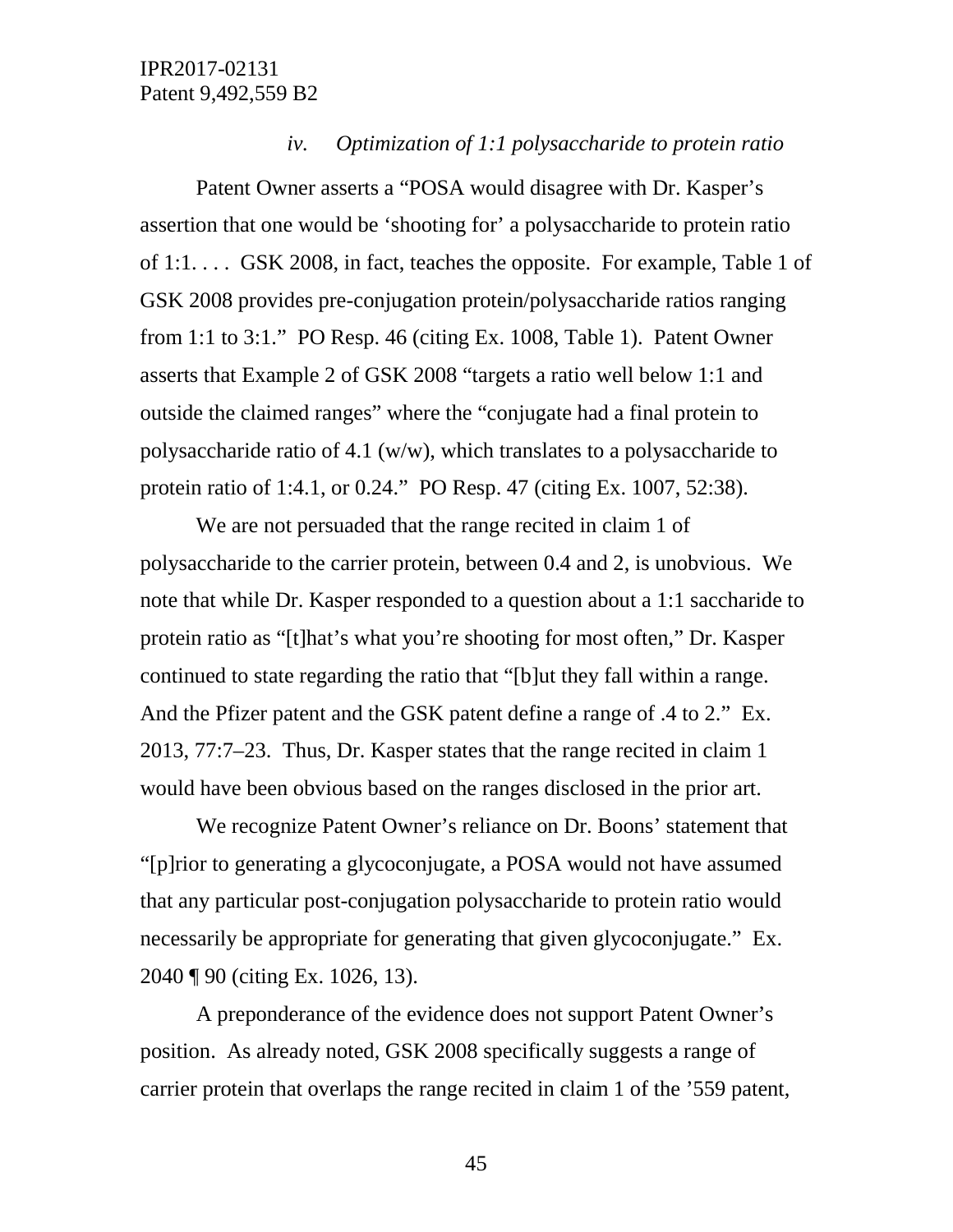and GSK 2008 specifically teaches "the majority of the conjugates, for example 6, 7, 8, 9 or more of the conjugates have a ratio of carrier protein to saccharide that is greater than 1:1, for example 1.1:1." Ex. 1007, 20:24–28. Of equal significance, Merck 2011 teaches conjugations in which equal amounts of polysaccharide and carrier protein are present, including equal amounts of serotype 22F, suggesting a 1:1 ratio of these components. Ex. 1006, Table 1. Dr. Lees also supports the obviousness of the claimed range, stating that "[f]or pneumococcal conjugate vaccines, while the particulars may differ for a specific serotype, the WHO guidelines specifically recommend a ratio 'in the range of 0.3–3.0.'" Ex. 2039 ¶ 58 (citing Ex. 2060, 17 ("Typically for pneumococcal conjugate vaccines the ratio is in the range of 0.3 to 3.0 but varies with the serotype.")). Dr. Lees further notes that the "desired ratios of polysaccharide to carrier protein can be achieved typically by varying the relative amounts of starting polysaccharide materials and carrier proteins in the reaction mixture, optimizing the reaction conditions and monitoring the conjugation chemistry." Ex. 2039 ¶ 60.

#### *v. JNIDD and polysaccharide to protein ratio*

Patent Owner asserts that "the English portion of JNIID does not refer to any serotype 22F glycoconjugates, much less a polysaccharide to protein ratio range for a serotype 22F glycoconjugate." PO Resp. 48 (citing Ex. 2013, 103:14–23). Patent Owner asserts "a POSA understood that appropriate parameters for each serotype glycoconjugate needed to be determined on a case-by-case basis, and a POSA would not have assumed that a polysaccharide to protein ratio for one serotype glycoconjugate would be appropriate for a different polysaccharide to protein glycoconjugate." PO Resp. 48 (citing Ex. 2040 ¶ 92). Patent Owner also asserts: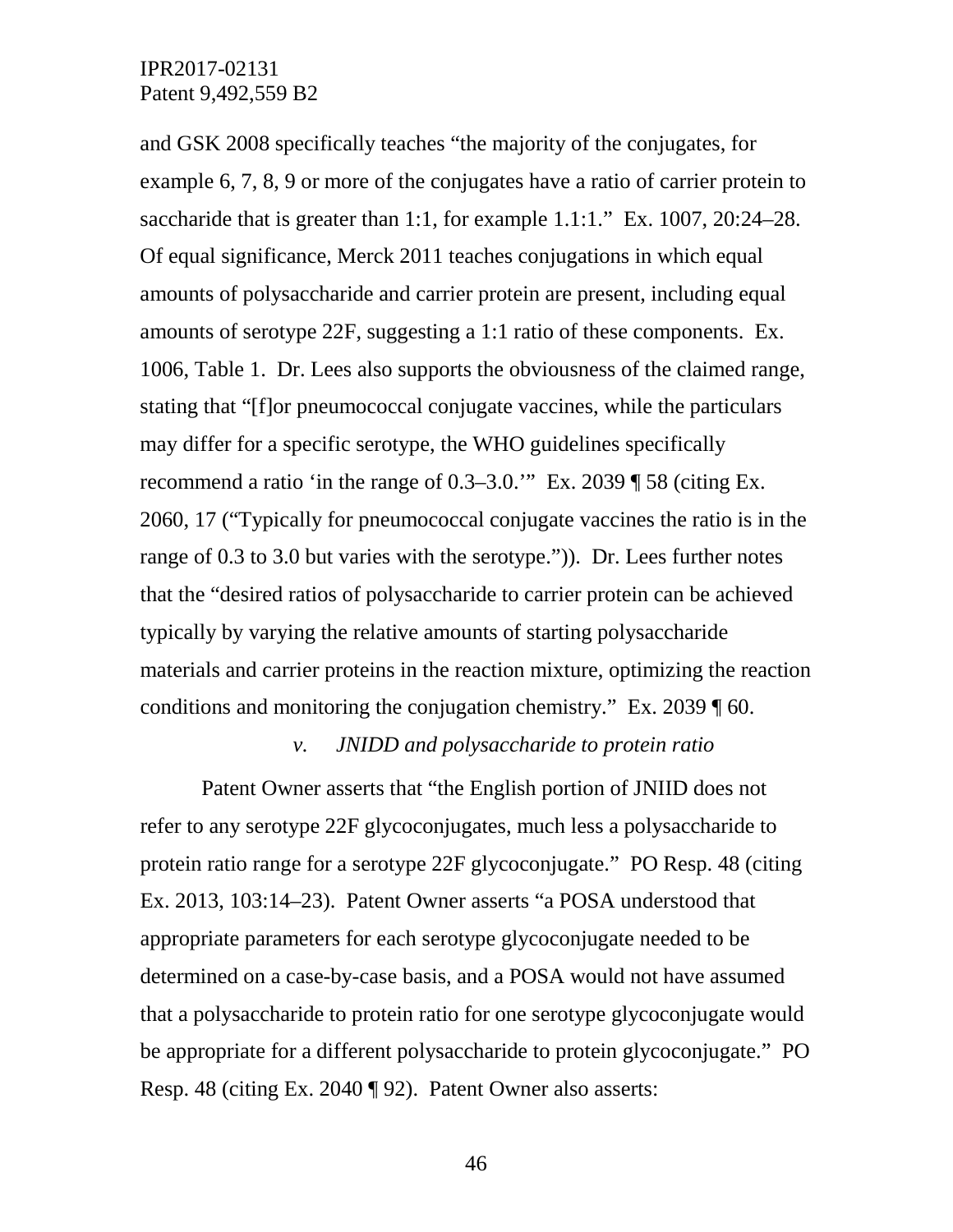This understanding is also made clear in another document cited by Merck, Jones 2005 (EX1026). Jones 2005 states that: "[t]he optimal [polysaccharide-protein] ratio has to be determined by experiment in preclinical studies or clinical trials." *Id.* (quoting EX1026 at 13). Lees 2008 further notes that "[t]he unique structures of each serotype mean that the precise activation and conjugation conditions *must be carefully controlled and optimized*. . . ." EX1035 at 7-8.

PO Resp. 48–49.

We agree with Patent Owner that the prior art recognized that conjugate size and polysaccharide to protein ratio were known results optimizable variables, and we agree that JNIID does not specifically discuss serotype 22F. However, JNIID does identify saccharide to protein ratios for seven serotypes, serotypes 4, 6B, 9V, 14, 18C, 19F, and 23F, that range from a low of 0.3 to a high of 2.6, with the vast majority falling within the range of 0.4 and 2 recited by claim 1 of the '559 patent. Ex. 1085, 23. Thus, we agree with Dr. Kasper's statement that "[e]ach disclosed ratio [in JNIID] overlaps to a large extent with the claimed ratio of 0.4 to 2, consistent with the general understanding in the art as of January 21, 2014 that such ratios are typical for immunogenic conjugates." Ex. 2035 ¶ 113.

*c. serotype 15B in claim 3 and 10A and 11A in claim 4*

Patent Owner asserts a "POSA reading claims 3 or 4 (or claims 5–8) would understand that all of the serotype glycoconjugates recited in these claims would be required to be immunogenic, not just serotype 22F glycoconjugates." PO Resp. 51. Patent Owner asserts that "[n]either Merck 2011 nor GSK 2008 exemplifies immunogenic compositions that include a conjugate of pneumococcal serotype 15B, as required by claims 3 and 4." PO Resp. 52. Patent Owner asserts Lees 2008 "teaches that multivalent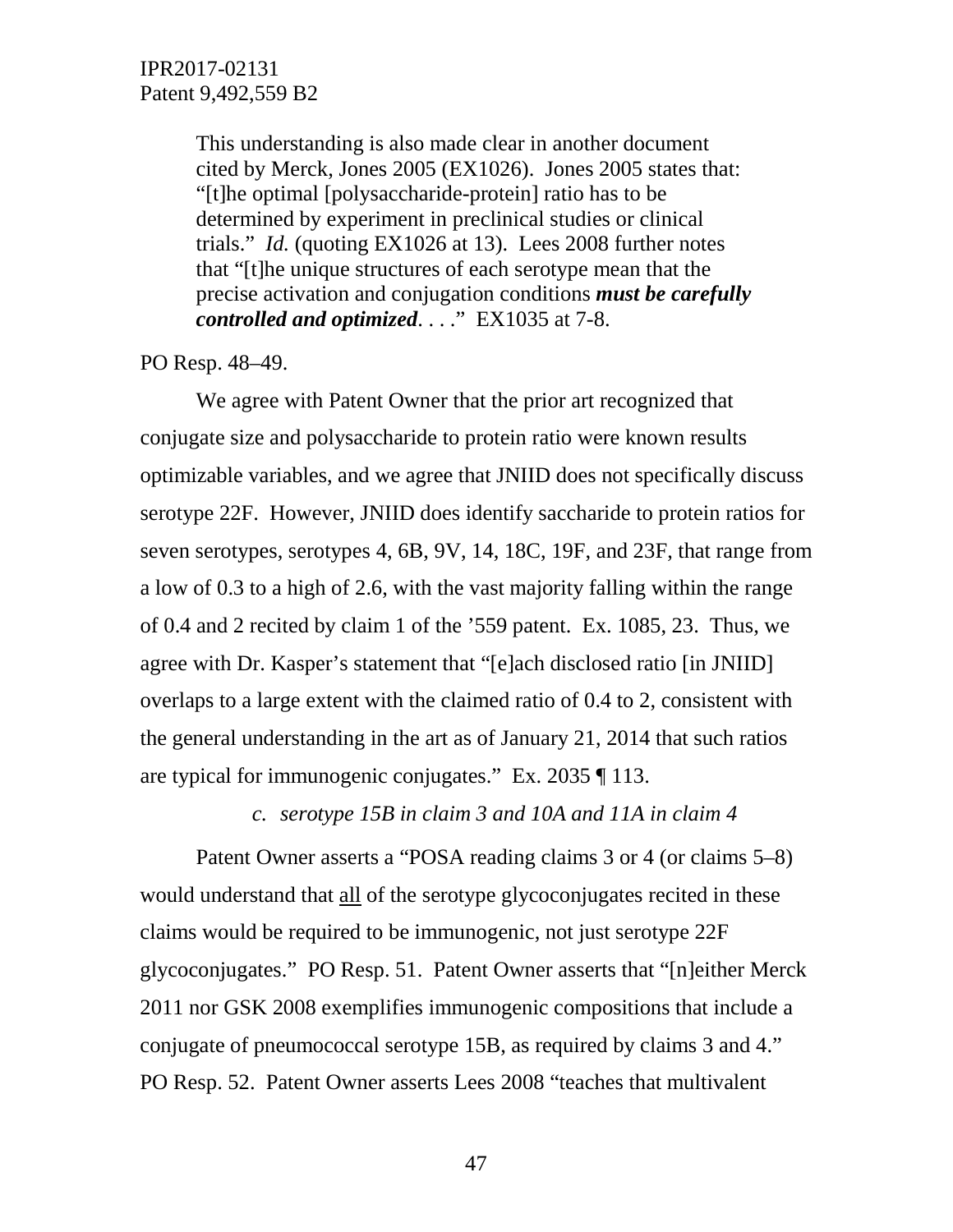pneumococcal glycoconjugate compositions 'present additional complexities' due to each serotype being chemically distinct, requiring optimization of each glycoconjugate within the compositions." PO Resp. 52 (internal citation omitted).

While we agree, as noted above, that Patent Owner correctly construes the claims to require the term "immunogenic" to apply to all of the serotypes present in the composition, we are not persuaded that claims 3 and 4 are unobvious over the disclosures in Merck 2011, GSK 2008, and the knowledge of the person of ordinary skill in the art.

GSK 2008 teaches a "multivalent pneumococcal vaccine of the invention will be selected from the following serotypes 1, 2, 3, 4, 5, 6A, 6B, 7F, 8, 9N, 9V, 10A, 11A, 12F, 14, 15, 17F, 18C, 19A, 19F, 20, 22F, 23F and 33F." Ex. 1007, 8:29–31. Thus, GSK 2008 expressly suggests a vaccine containing serotypes 10A, 11A, and 15. Just as we agreed with Patent Owner that the construction of the word "immunogenic" in claim 1 reasonably requires each serotype contained in a vaccine to induce an immune response, we also find that the disclosure of a vaccine by GSK 2008 containing multiple serotypes also requires induction of an immune response to each serotype. Otherwise there would be no need to include a serotype unable to induce such a response. And indeed, GSK 2008 uses the same term, immunogenic, to describe the pneumococcal vaccine composition. *See* Ex. 1007, 5:27.

We recognize that Dr. Boons correctly notes that "[n]either Merck 2011 nor GSK 2008 exemplifies immunogenic compositions that include a conjugate of pneumococcal serotype 15B." Ex. 2040 ¶ 96. However, "[a]ll the disclosures in a reference must be evaluated . . . and a reference is not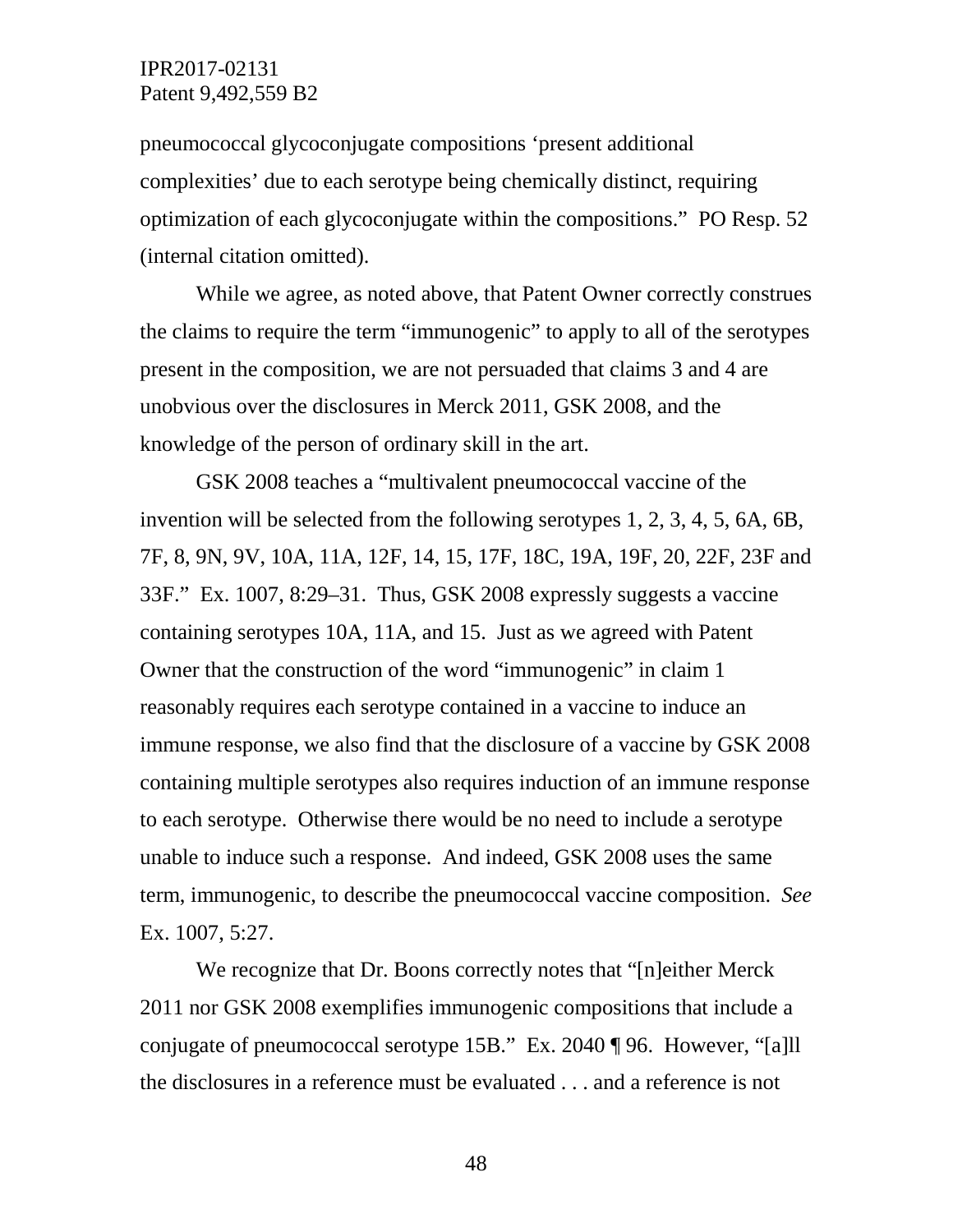limited to the disclosure of specific working examples." *In re Mills*, 470 F.2d 649, 651 (CCPA 1972).

We note that Dr. Kasper stated that at the time of invention, the ordinary artisan was aware of serotype 15B, that PVP 2013 discloses inclusion of serotype 15B in a pneumococcal vaccine, and that "[b]ased on GSK 2008, a POSITA would have been motivated with a reasonable expectation of success to additionally include a serotype 15B conjugate." Ex. 1004 ¶¶ 44, 88, 120 (citing Ex. 1009, 1). Dr. Kasper also noted that "serotypes 15B and 33F had already been included in the Pneumovax® 23 polysaccharide vaccine." Ex. 1096 ¶ 60 (citing Ex. 1054, 4). Dr. Kasper stated for serotypes 22F, 33F, and 15B that "each one had to be optimized structurally, and then they could be combined. And they would induce an immune response." Ex. 2013, 43:10–13.

This is consistent with Dr. Lees statement that "[c]laims 3–8 [of the '559 patent] collectively recite 20 additional serotypes. However, . . . all 20 of the recited serotypes were already included in multivalent pneumococcal vaccines on the market in 2014" and, therefore, "[o]ne would also have reasonably expected success because, as shown in GSK-711 and Merck-086, 22F and other new serotypes were successfully included in multivalent PCV compositions while maintaining the immunogenicity to all serotypes in the compositions." Ex. 2039 ¶¶ 158–59.

We, therefore, conclude that incorporation of known immunogenic serotypes such as 10A, 11A, 15B, and 33F into the vaccine suggested by Merck 2011, GSK 2008, and the knowledge of the ordinary artisan would have been obvious in order to increase the coverage of serotypes of pneumococcal vaccines.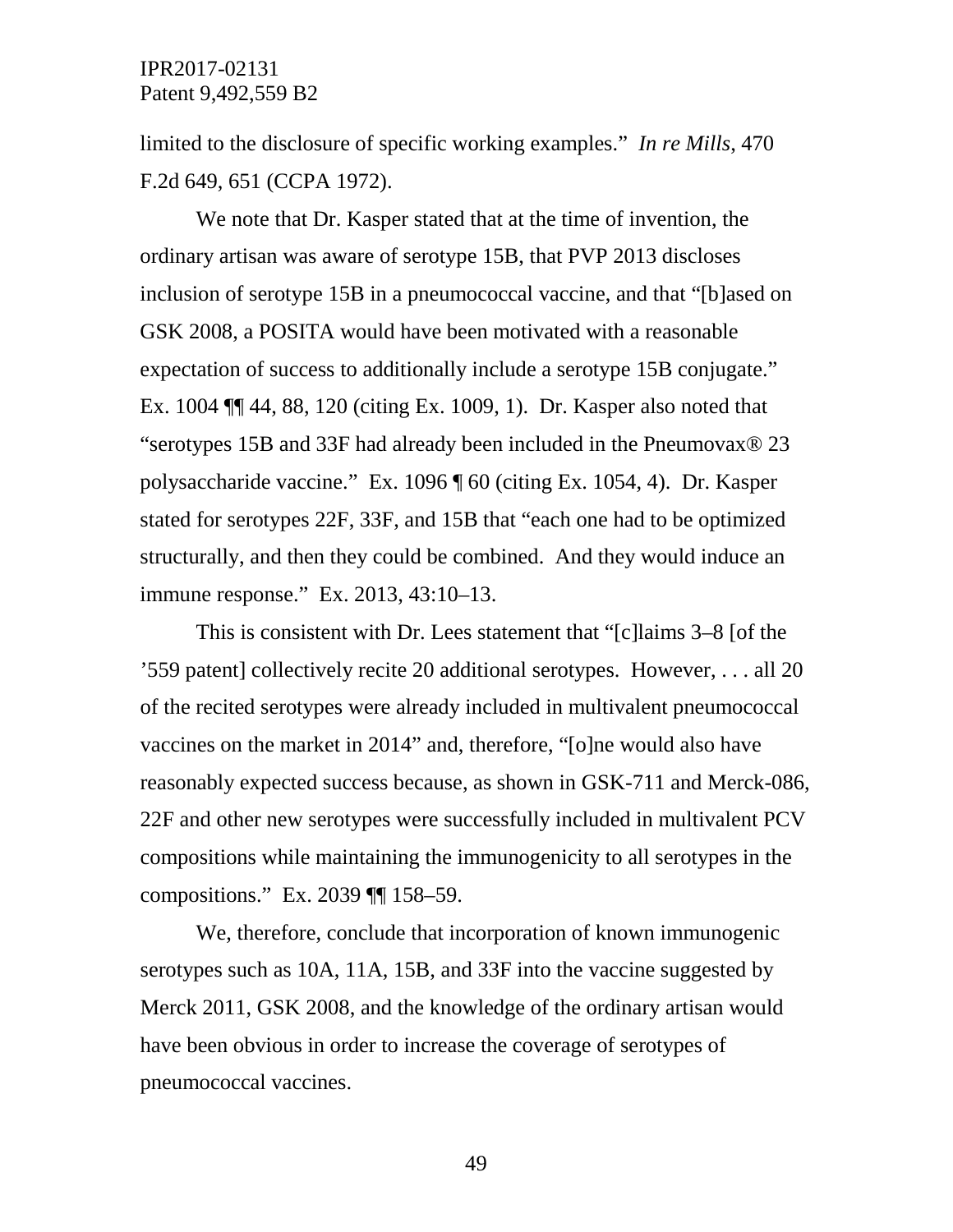*D. Obviousness over Merck 2011, GSK 2008, and PVP 2013*

Petitioner asserts that "PVP 2013 specifies that, for a pneumococcal polysaccharide vaccine, serotype 22F capsular polysaccharide must contain an 'O-acetyl/polysaccharide unit molar ratio' of '0.5 - 1.5'; that entire specified range meets the claimed ratio of 'at least 0.1.'" Pet. 57, citing Ex. 1009, 4. Petitioner asserts that "[b]ecause the immunogenicity of a conjugate depends in large part on the immunogenicity of the included polysaccharide, a POSITA would have considered the teachings of PVP 2013 when designing the pneumococcal conjugate compositions of Merck 2011/GSK 2008." Pet. 56. Petitioner asserts:

[g]iven that the O-acetyl content of native 22F capsular polysaccharide was known to be approximately 0.8 (Ex. 1029 at 1), it would have been obvious to a POSITA that the "ratio of mM acetate per mM polysaccharide in the glycoconjugate to mM acetate per mM polysaccharide in the activated polysaccharide" would have been at least 0.625-1.875; that entire specified range meets the claim limitation of "at least  $0.6."$ 

Pet. 61–62, citing Ex. 1004 ¶ 150.

Patent Owner asserts "Merck 2011 and GSK 2008 do not refer to the minimum acetate levels required by claims 2, 40, and 43" and asserts that Petitioner "relies on PVP 2013 (EX1009) to allege that the acetate contents specified in these claims would have been obvious." PO Resp. 54. Patent Owner asserts the "23-valent free unconjugated polysaccharide vaccine referred to in PVP 2013, is not the same as the glycoconjugate compositions that are claimed in the '559 patent" because "the polysaccharides in a free polysaccharide-based vaccine composition are not conjugated to any carrier protein." PO Resp. 54 (citing Ex. 2013, 109:8–23 and Ex. 1071, 5). Patent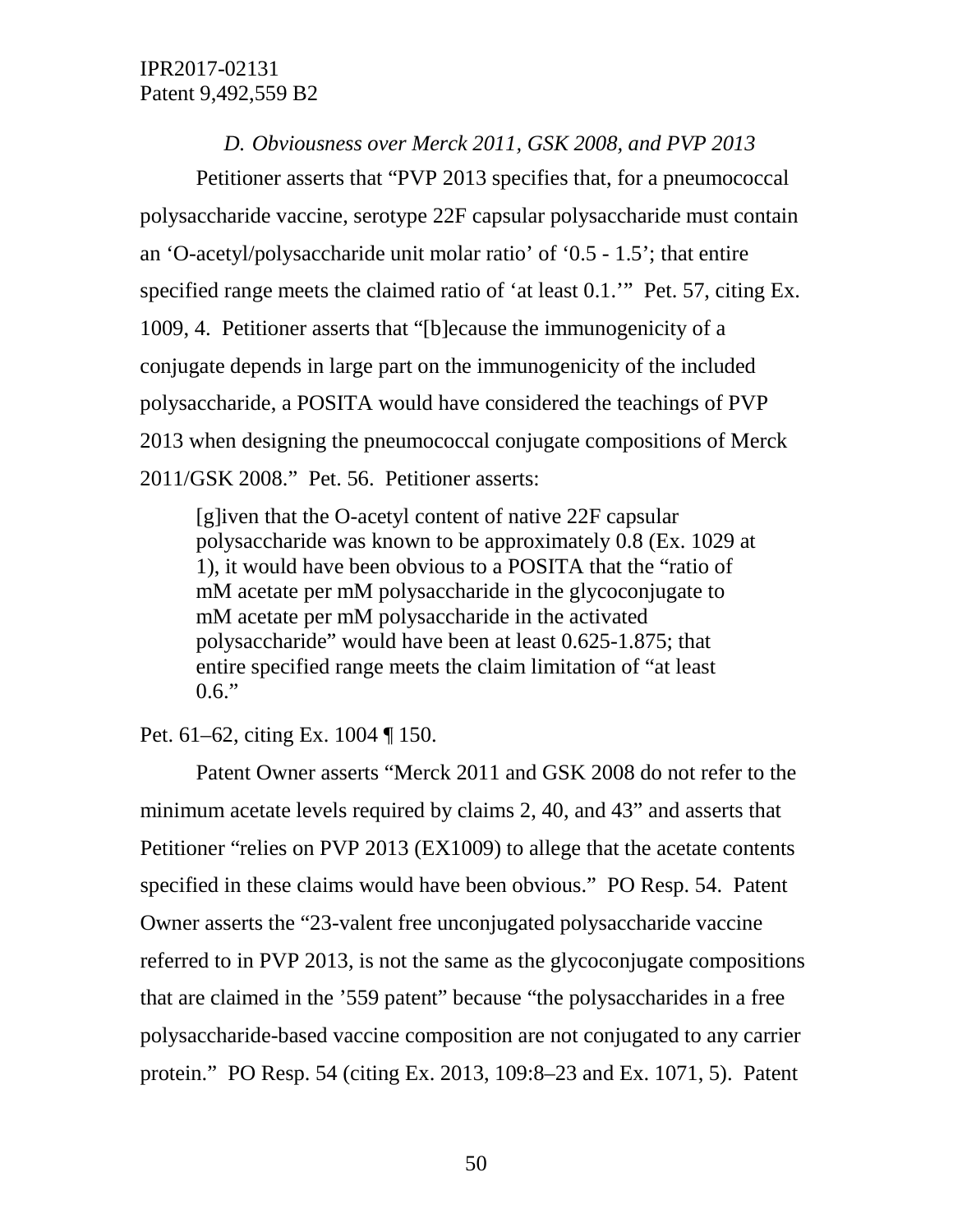Owner asserts "[b]ecause carrier proteins or glycoconjugates are not mentioned in PVP 2013, this document would not have taught a POSA how to arrive at the specific polysaccharide to protein ratio (w/w) recited in the '559 patent claims." PO Resp. 54.

### 1*. PVP 2013 (Exhibit 1009)*

PVP 2013 is titled "Pneumococcal Vaccine Polyvalent" and was published on the website of Japan's National Institute of Infectious Diseases (*see* Pet., v). PVP 2013 discusses starting materials used to make vaccines including serotypes 1, 2, 3, 4, 5, 6B, 7F, 8, 9N, 9V, 10A, 11A, 12F, 14, 15B, 17F, 18C, 19A, 19F, 20, 22F, 23F, and 33F. *See* Ex. 1009, 1. PVP 2013 teaches various tests used to analyze polysaccharides used in the vaccines including, among others, an *O*-acetate content test. Ex. 1009, 3, 4. PVP 2013 provides a range of *O*-acetate for a variety of serotypes including a range of 0.5 – 1.5 for serotype 22F. Ex. 1009, 4.

#### 2*. Analysis*

We find these arguments unpersuasive. Claim 2 requires "at least 0.1" mM acetate per mM polysaccharide" and claims 40 and 43 require a mM ratio that "is at least 0.6." Ex. 1001, 141:35–37, 144:15–18, 27–30. Dr. Kasper stated "PVP 2013 specifies that, for a pneumococcal polysaccharide vaccine, serotype 22F capsular polysaccharide must contain an 'O-acetyl/ polysaccharide unit molar ratio' of '0.5 - 1.5'; that entire specified range meets the claimed ratio of 'at least 0.1.'" Ex. 1004 ¶ 142 (citing Ex. 1009, 4). Consistent with Dr. Kasper's statement, PVP 2013 states the "*O*-acetate content (*O*-acetyl/polysaccharide unit molar ratio) shall be within the range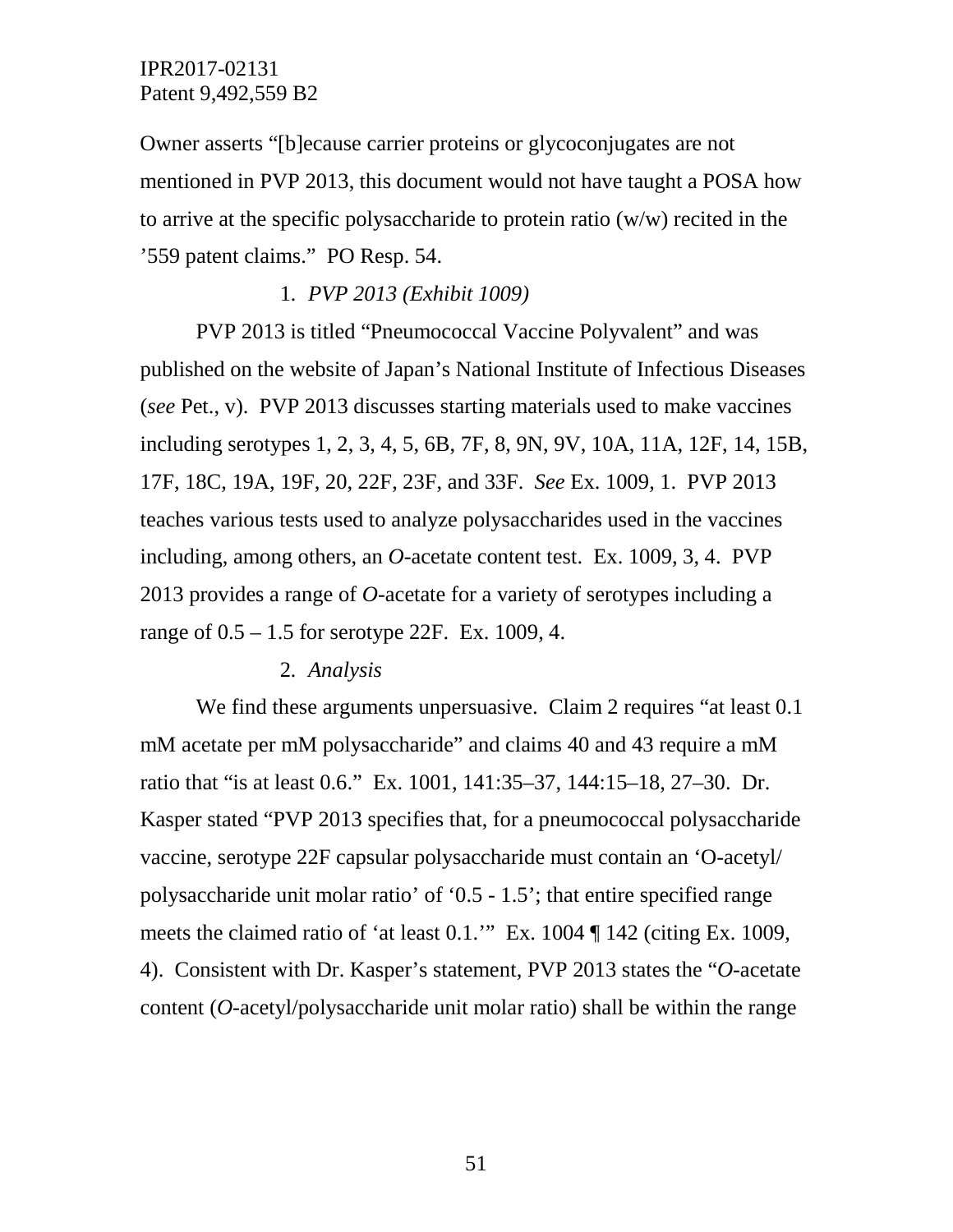of the following specification" where the range for serotype 22F is given as  $"0.5-1.5."$  Ex. 1009, 3, 4.

Dr. Kasper explained that Rajam 2007<sup>[18](#page-51-0)</sup> evidences "that O-acetyl" groups can contribute to the immunogenicity of pneumococcal polysaccharides." Ex. 1004 ¶ 143 (citing Ex. 1086). Rajam 2007 states "the primary functional epitope of 15B-Ps is linked to the O acetylation of the monosaccharide residues. Removal of this O-acetyl group results in loss of the functional antibody activity." Ex. 1086, 4. This teaching, in combination with the teaching of PVP 2013 to incorporate acetate into serotype 22F in particular, demonstrates that the evidence of record better supports Petitioner's position that use of acetate in the molar ratios suggested by PVP 2013 would have been expected to improve vaccine activity.

Consequently, PVP 2013 and the knowledge of the ordinary artisan reasonably suggest to utilize a molar ratio of acetate to polysaccharide for serotype 22F that falls within the requirements of claims 2, 40, and 43.

As to Patent Owner's assertions regarding polysaccharide to protein ratios and molecular weight ranges, we have already found the ratio of polysaccharide to protein and molecular weight ranges obvious for claim 1 as discussed above and claims 2, 40, and 43 are drawn to further ratios of acetate to polysaccharide suggested by PVP 2013.

<span id="page-51-0"></span> <sup>18</sup>Gowrisankar Rajam et al., *Functional Antibodies to the O-Acetylated Pneumococcal Serotype 15B Capsular Polysaccharide Have Low Cross-Reactivities with Serotype 15C*, 14 CLINICAL & VAC. IMMUNOL. 1223–27 (2007) ("Rajam 2007," Ex. 1086).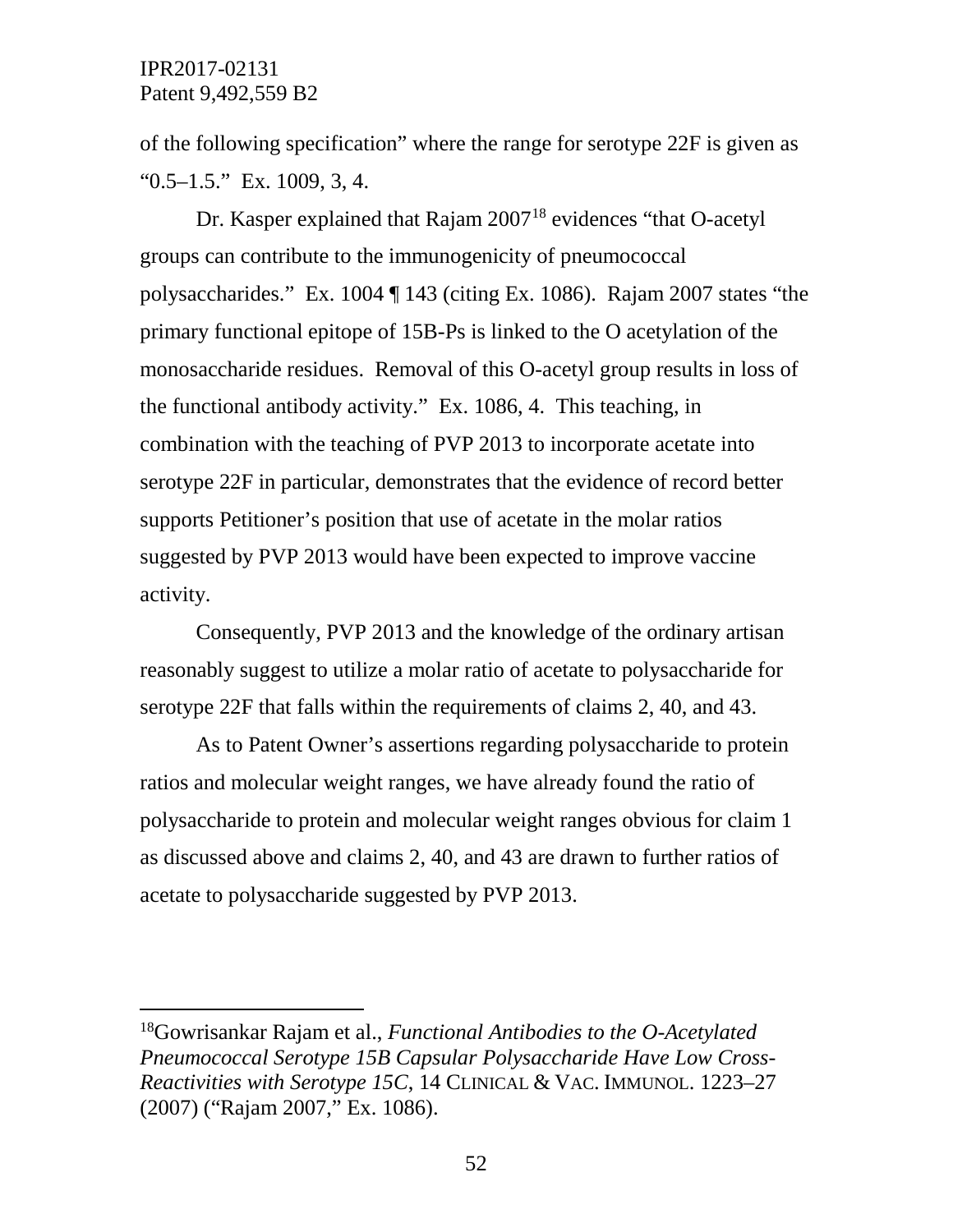We therefore conclude that a preponderance of the evidence supports the obviousness of modifying the vaccine suggested by Merck 2011, GSK 2008, and the knowledge of the ordinary artisan with the acetate ratios suggested by PVP 2013 in order to retain immunogenic activity as disclosed by PVP 2013.

#### *E. Obviousness over Merck 2011, GSK 2008, and Hsieh 2000*

Petitioner asserts that Hsieh 2000 "discloses methods for characterizing  $CRM_{197}$  conjugate vaccines, including multivalent pneumococcal conjugate vaccines prepared by reductive amination." Pet. 62. Petitioner asserts that "[b]ased on Hsieh 2000, a POSITA would have been motivated with a reasonable expectation of success to obtain at least 30% of the conjugates of claim 1 with a  $K_d$  below or equal to 0.3 in a CL-4B column." Pet. 62, citing Ex. 1004 ¶ 152.

Patent Owner asserts "[n]either Merck nor its expert, Dr. Kasper, has demonstrated that claim 1 is obvious over Merck 2011, GSK 2008, Hsieh 2000 and the 'general knowledge.' Therefore, Merck has likewise not met its burden in showing that claims 38 and 44 are obvious." PO Resp. 55. Patent Owner asserts "Hsieh 2000 does not refer to serotype 22F glycoconjugates. Hsieh 2000 also does not contain any guidance about targeting any particular molecular weight or polysaccharide to protein ratio for a serotype 22F glycoconjugate." PO Resp. 56 (citing Ex. 2040 ¶ 102).

#### 1*. Hsieh 2000 (Exhibit 1013)*

Hsieh 2000 discusses the characterization of vaccines composed of polysaccharides conjugated to  $\text{ERM}_{197}$ , including a 7-valent pneumococcal saccharide-CRM<sub>197</sub> conjugate vaccine. Ex. 1013, 1. Hsieh 2000 teaches that "CRM<sub>197</sub> is a mutant of diphtheria toxin" and "lists the methods that have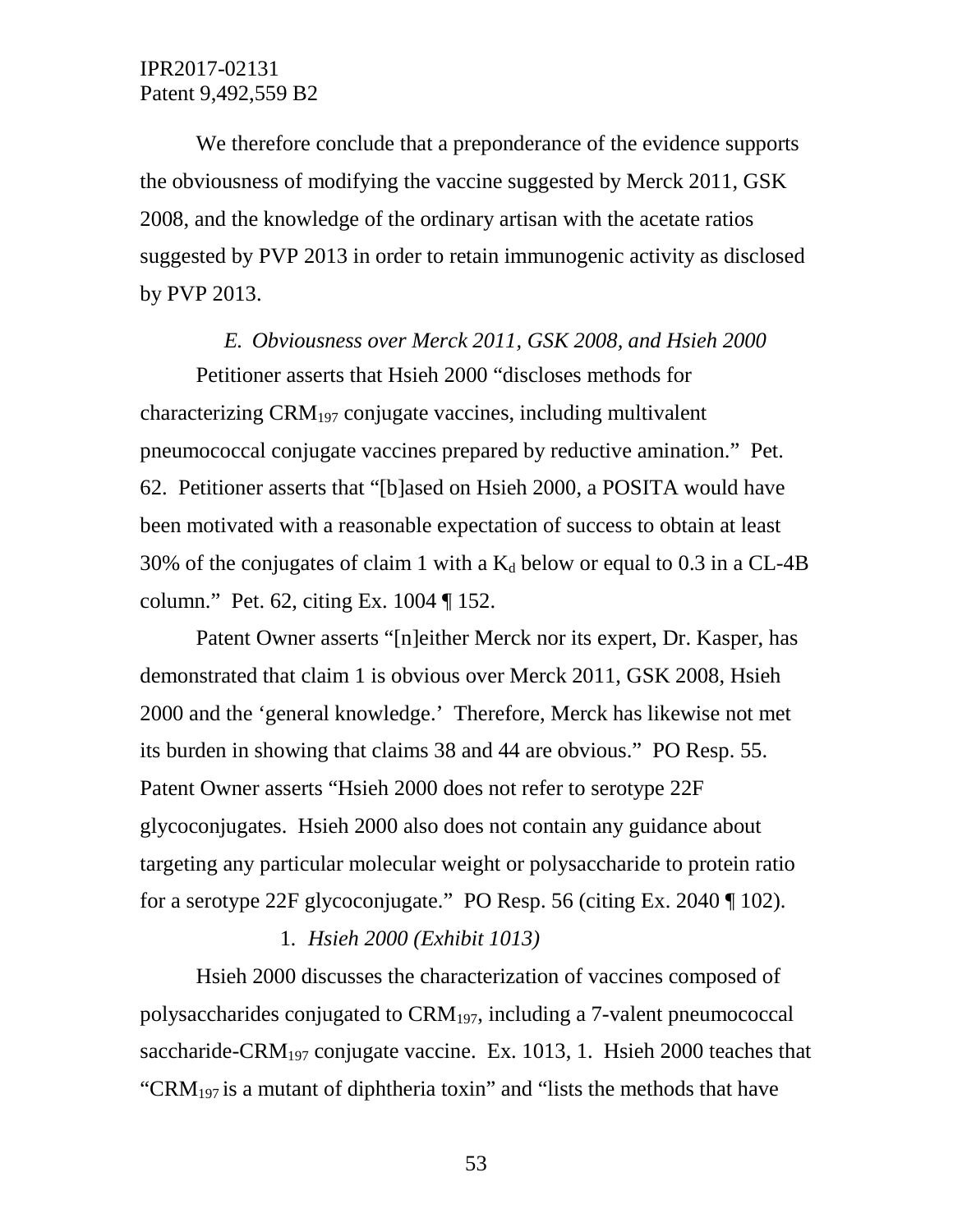been used to characterize CRM<sub>197</sub>" including "High Performance Sizeexclusion Liquid Chromatography . . . [that] is adequate to control the consistency and purity of the product." Ex. 1013, 2. Hsieh 2000 teaches that important parameters for conjugate vaccines include molecular size and polysaccharide to protein ratio among others. *See* Ex. 1013, 6. Hsieh explains that "[i]t is essential to demonstrate the covalent linkage of the saccharide to the carrier protein." Ex. 1013, 8

### 2*. Analysis*

We agree with Petitioner that "Hsieh 2000 discloses that '[s]ize exclusion chromatography (SEC) with either CL-2B or CL-4B sepharose is used' to assess molecular size" and Hsieh 2000 "discloses the typical extent of conjugation for CRM<sub>197</sub> conjugates, and how to measure it." Pet. 26–27. Claim 38 requires the glycoconjugates to "have a K*<sup>d</sup>* below or equal to 0.3 in a CL-4B column." Ex 1001, 144:7–9. Dr. Kasper stated "Hsieh 2000 discloses that pneumococcal conjugates should generally have a  $K_d$  below or equal to 0.3 in a CL-4B column." Ex. 1004 ¶ 152 (citing Ex. 1013, 6). Hsieh 2000 analyzed saccharide-CRM<sub>197</sub> conjugates and stated:

For pneumococcal conjugate, the molecular structure is more complicated than Hib or meningococcal conjugates. The molecular weight distribution can spread over a much wider range in the CL-4B profile, as shown in Figure 3. Therefore, a single value of 50%  $K_d$  or similar expression may not be indicative of the complex nature of the conjugate. As a qualitative measurement, a percent value of less than  $0.3 \text{ K}_d$  can be used to indicate the quantity of high molecular fraction in the conjugate.

Ex. 1013, 6. Thus, Hsieh 2000 directly suggests that for pneumococcal saccharide-CRM<sub>197</sub> conjugates a 0.3 value K<sub>d</sub> value obtained from a CL-4B column is desirable. Ex. 1013, 6. Patent Owner provides no evidence that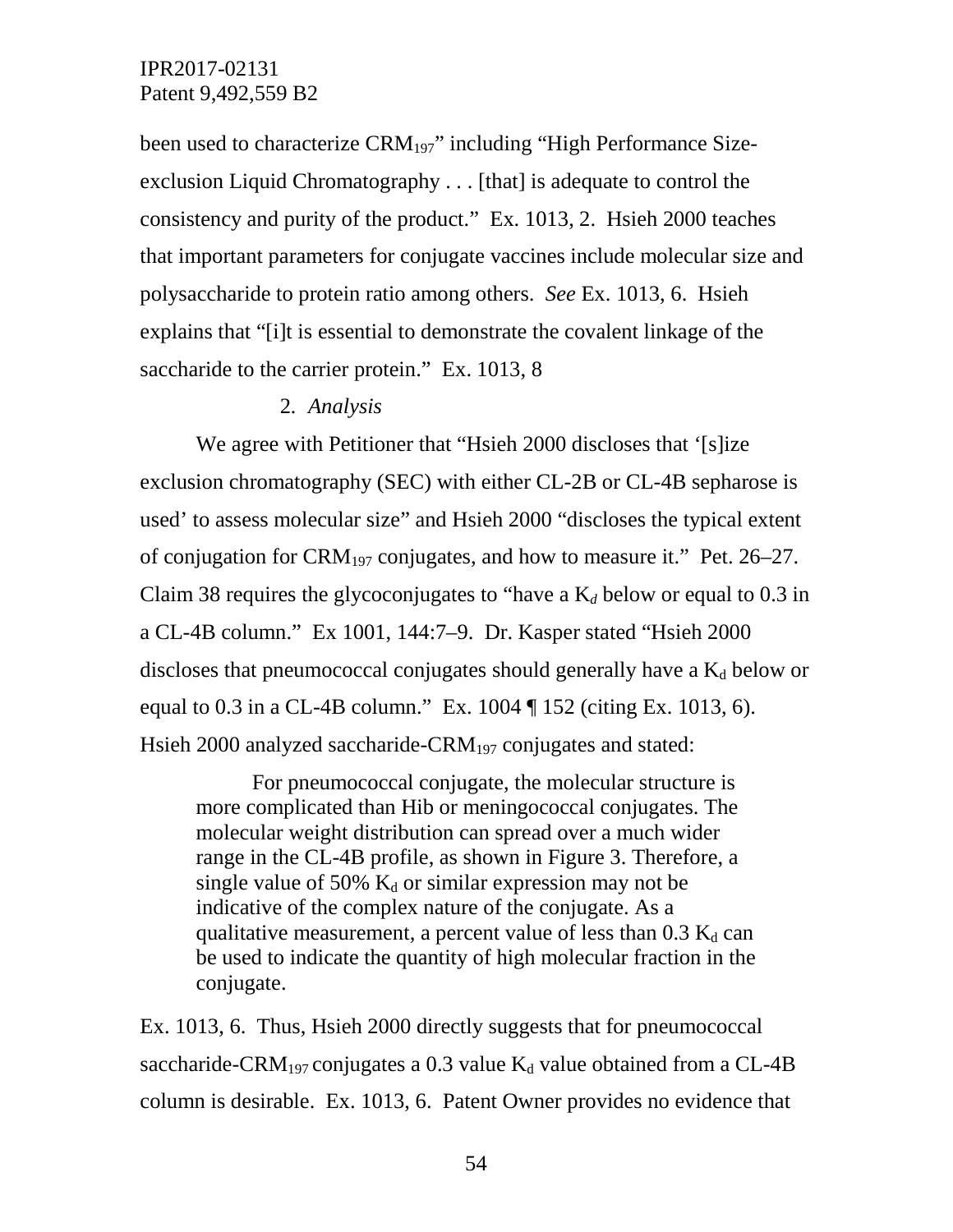there would be any difficulty or unpredictability in performing Hsieh's assay on the conjugates suggested by Merck 2011 and GSK 2008. *See In re Pearson*, 494 F.2d 1399, 1405 (CCPA 1974) ("Attorney's argument in a brief cannot take the place of evidence.").

Claim 44 requires the "degree of conjugation of said glycoconjugate is between 2 and 15." Ex. 1001, 144:32–34. Dr. Kasper stated "[b]ased on Hsieh 2000, a POSITA would have been motivated with a reasonable expectation of success to construct the conjugate of claim 1 with a 'degree of conjugation' between 2 and 15." Ex.  $1004 \text{ T}$  153 (citing Ex. 1013, 8). Hsieh 2000 teaches "[f]or saccharide-CRM<sub>197</sub> conjugates, there is a limited number of exposed lysines on surface  $CRM_{197}$ , which can participate in the conjugation reaction. The loss of lysine has been relatively consistent in the range of 6-9." Ex. 1013, 8. Thus, the only evidence of record, Hsieh 2000, teaches a degree of conjugation between 6 and 9. Ex. 1013, 8. Patent Owner raises general concerns about variation in glycoconjugates, without providing specific evidence of unpredictability for 22F, but the requirement is not an absolute expectation of success, but rather a reasonable expectation of success based on the teachings of the prior art. "Obviousness does not require absolute predictability of success . . . *all that is required is a reasonable expectation of success*." *Kubin*, 561 F.3d at 1360 (internal quotation marks and citation omitted).

We, therefore, conclude that a preponderance of the evidence supports the obviousness of modifying the vaccine suggested by Merck 2011, GSK 2008, and the knowledge of the ordinary artisan with purification and conjugation techniques of Hsieh 2000 to obtain quality conjugates.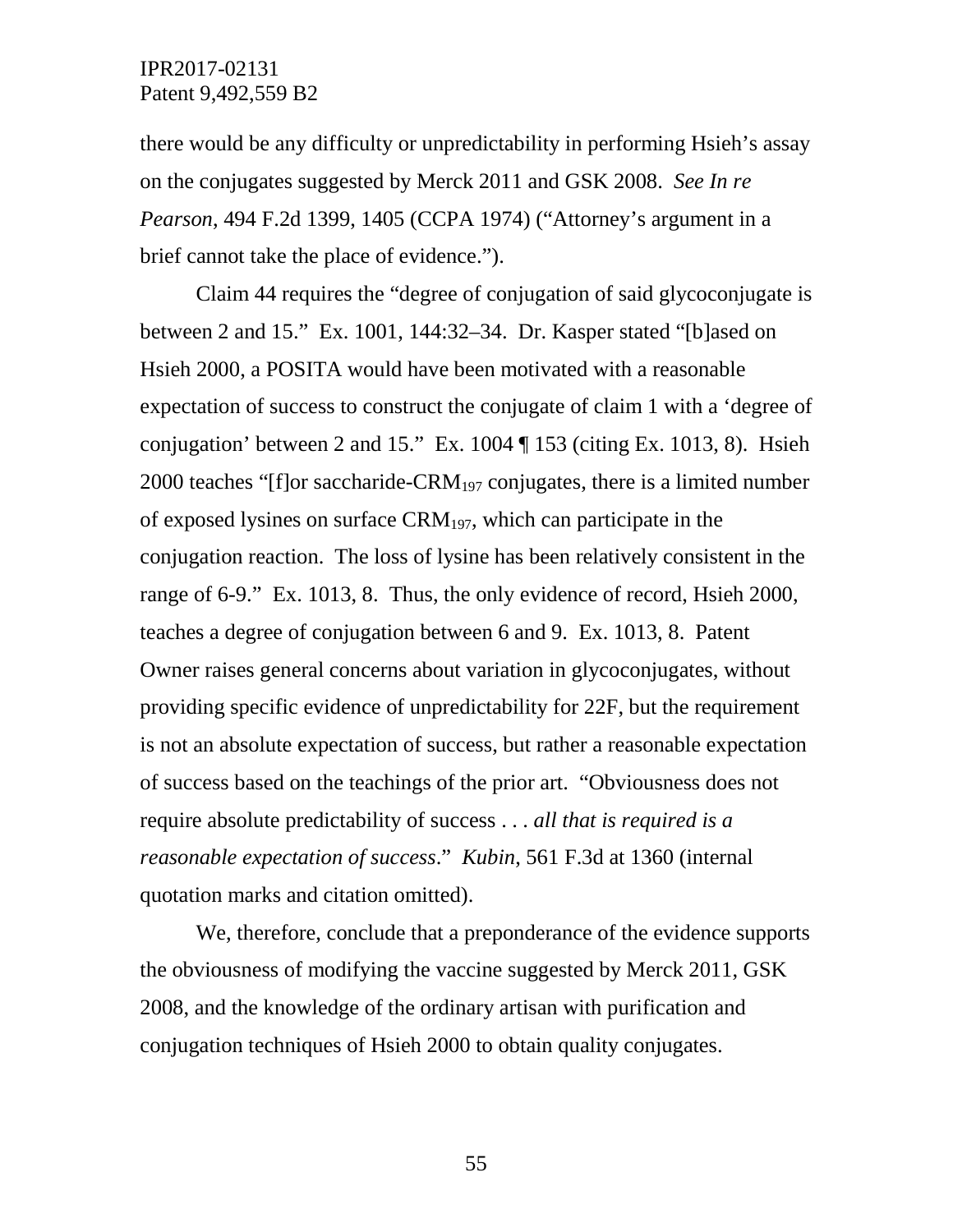### III. PATENT OWNER'S MOTION TO AMEND

Patent Owner's motion to amend is contingent on a finding of unpatentability of claims 1, 2, 3, 4, 9, 41, and 42 by the Board. Mot. Amend 1. Because we conclude that Petitioner has demonstrated that these claims are unpatentable (among other claims), we proceed to consider Patent Owner's motion to substitute claims 46–52 for claims 1, 2, 3, 4, 9, 41, and 42. For the reasons discussed below, Patent Owner's motion to amend is denied.

### *A. Threshold Requirements*

In an *inter partes* review, claims may be added as part of a proposed motion to amend. 35 U.S.C. § 316(d).

The Board must assess the patentability of the proposed substitute claims "without placing the burden of persuasion on the patent owner." *Aqua Prods., Inc. v. Matal*, 872 F.3d 1290, 1328 (Fed. Cir. 2017) (en banc). Patent Owner's proposed substitute claims, however, must still meet the statutory requirements of 35 U.S.C. § 316(d) and the procedural requirements of 37 C.F.R. § 42.121 as a threshold matter. *See* USPTO's Memorandum, GUIDANCE ON MOTIONS TO AMEND IN VIEW OF AQUA PRODUCTS (Nov. 2017), available at

https://www.uspto.gov/sites/default/files/documents/guidance\_on\_motions\_t o\_amend\_11\_2017.pdf. Accordingly, Patent Owner must demonstrate: (1) the amendment proposes a reasonable number of substitute claims; (2) the amendment does not seek to enlarge the scope of the claims of the patent or introduce new subject matter; (3) the amendment responds to a ground of unpatentability involved in the trial; and (4) the original disclosure sets forth written description support for each proposed claim. *See* 35 U.S.C.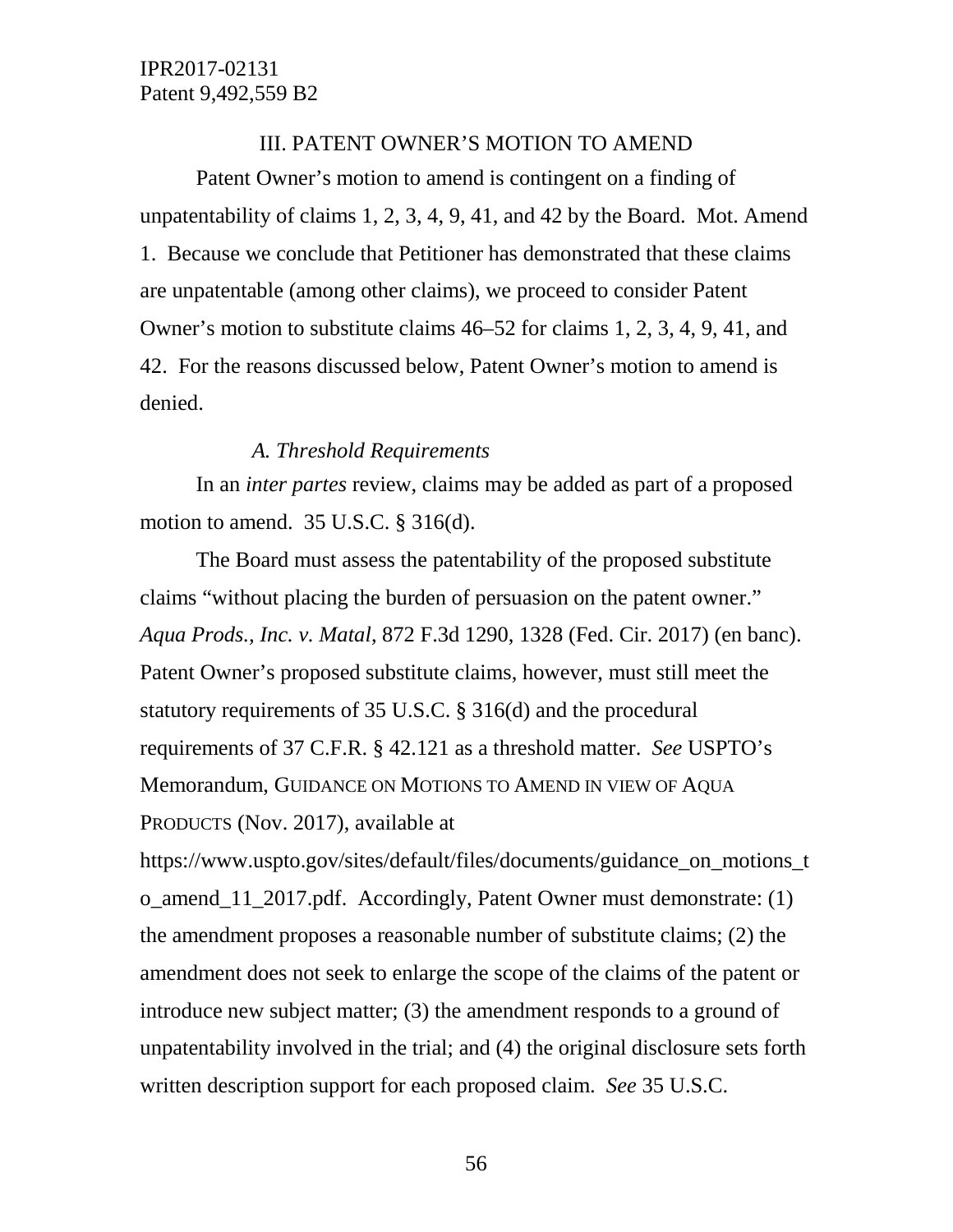§ 316(d)(1)(B),(3); 37 C.F.R. § 42.121; *Hospira, Inc. v. Genentech, Inc*., Case IPR2017-00737, slip op. at 47 (PTAB Oct. 3, 2018) (Paper 108).

### *B. Proposed Substitute Claims*

Proposed substitute claims 46 and 47 are reproduced below with markings showing proposed changes from claims 1 and 2, respectively. Deletions are shown in brackets and additions are underlined.

Claim 46 (substitute for original claim 1): An immunogenic composition comprising:

a *Streptococcus pneumoniae* serotype 22F glycoconjugate, wherein the 22F glycoconjugate has a molecular weight of between 1000 kDa and 12,500 kDa and comprises an isolated capsular polysaccharide from *S. pneumoniae* serotype 22F and a CRM<sub>197</sub> carrier protein, and wherein a ratio (w/w) of the polysaccharide to the carrier protein is between 0.4 and 2;

glycoconjugates from *S. pneumoniae* serotypes 1, 3, 4, 5, 6A, 6B, 7F, 9V, 14, 18C, 19A, 19F, and 23F all individually conjugated to  $\text{CRM}_{197}$ ;

an aluminum salt adjuvant; and

wherein the composition exhibits more than a 2-log increase above baseline in serum IgG levels in New Zealand White Rabbits across all serotypes in the composition following administration of two equal doses of the composition in the form of an initial dose and a booster dose.

Claim 47 (Substitute for original claim 2): The immunogenic composition of claim  $\frac{1}{4}$  46, wherein the glycoconjugate comprises at least 0.1 0.8 mM acetate per mM polysaccharide.

Mot. Amend App'x i, ii; Ex. 2044 ¶¶ 16–37.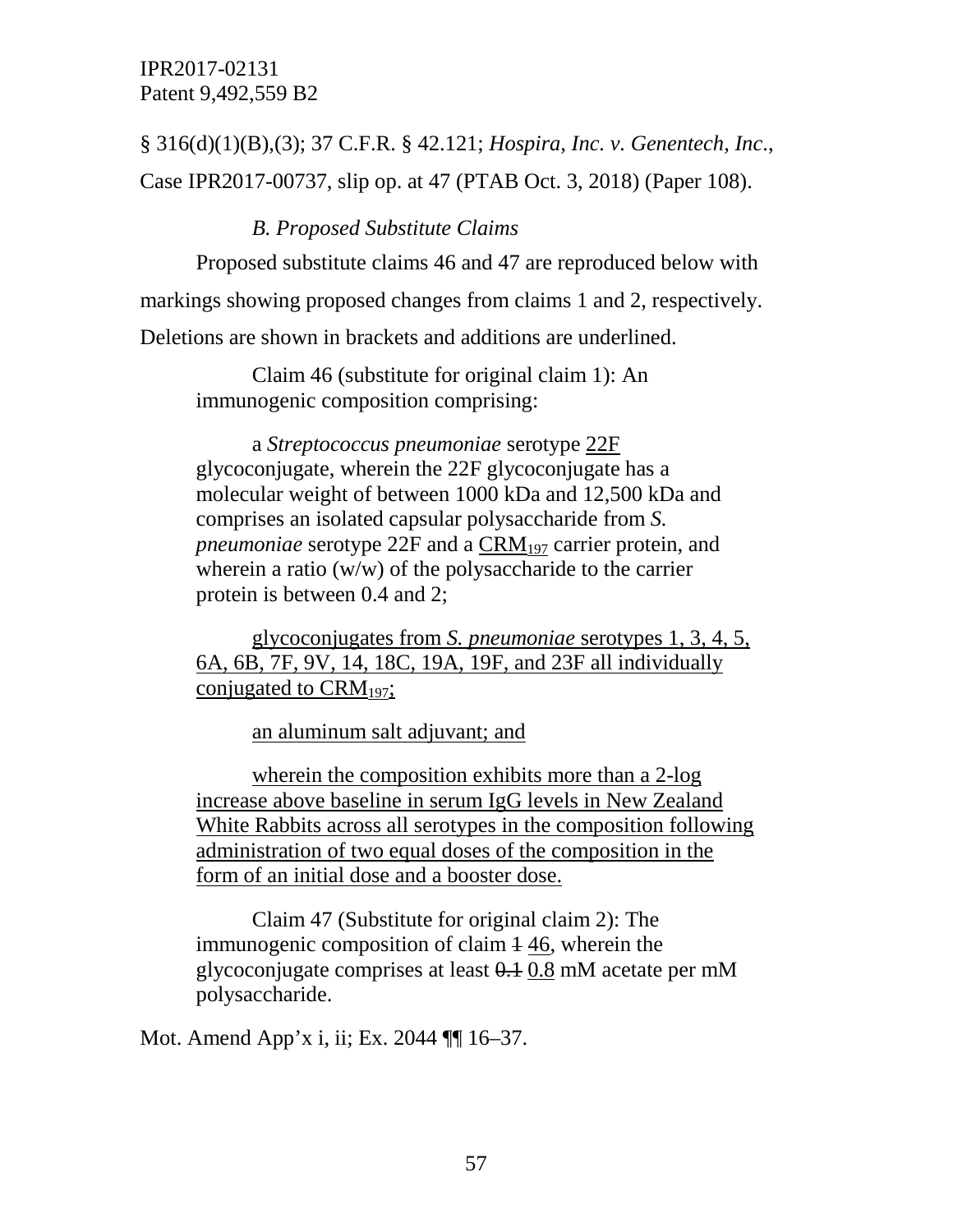### *C. Broadening, Definiteness, and Written Description*

We construe only those terms that are in controversy, and only to the extent necessary to resolve the controversy. *See Vivid Techs*., 200 F.3d at 803. None of the newly added claim terms are in controversy, so no claim construction is required.

In particular, we determine that the substitute claims do not broaden the invention and that substitute claim 47 is definite and has adequate written description support.

# *1. Claims do not improperly broaden the term "immunogenic"*

Petitioner asserts "Patent Owner's proposed claims should be rejected because they impermissibly incorporate a broadened 'immunogenic' term." Pet. Opp. 24. Petitioner asserts that "Patent Owner's proposed claims would cover compositions that would not have infringed the original claims, *i.e*., compositions that elicit the recited 2-log increase in serum IgG levels **without eliciting functional antibody against serotype 22F**." Pet. Opp. 25.

Patent Owner asserts:

The substitute claim was not meant to broaden the scope beyond the original claims. Should the Board deem it necessary to construe the term "immunogenic" in the context of the substitute claims, Pfizer's position is that the term should be construed consistently with the manner in which the parties construed the term in the context of the original claims.

# PO Reply 10.

We agree with Patent Owner that the term "immunogenic" does not impermissibly broaden the claims. As discussed in our claim interpretation section above, we agree with Patent Owner that the term "immunogenic" requires functional antibody be elicited against each immunogen contained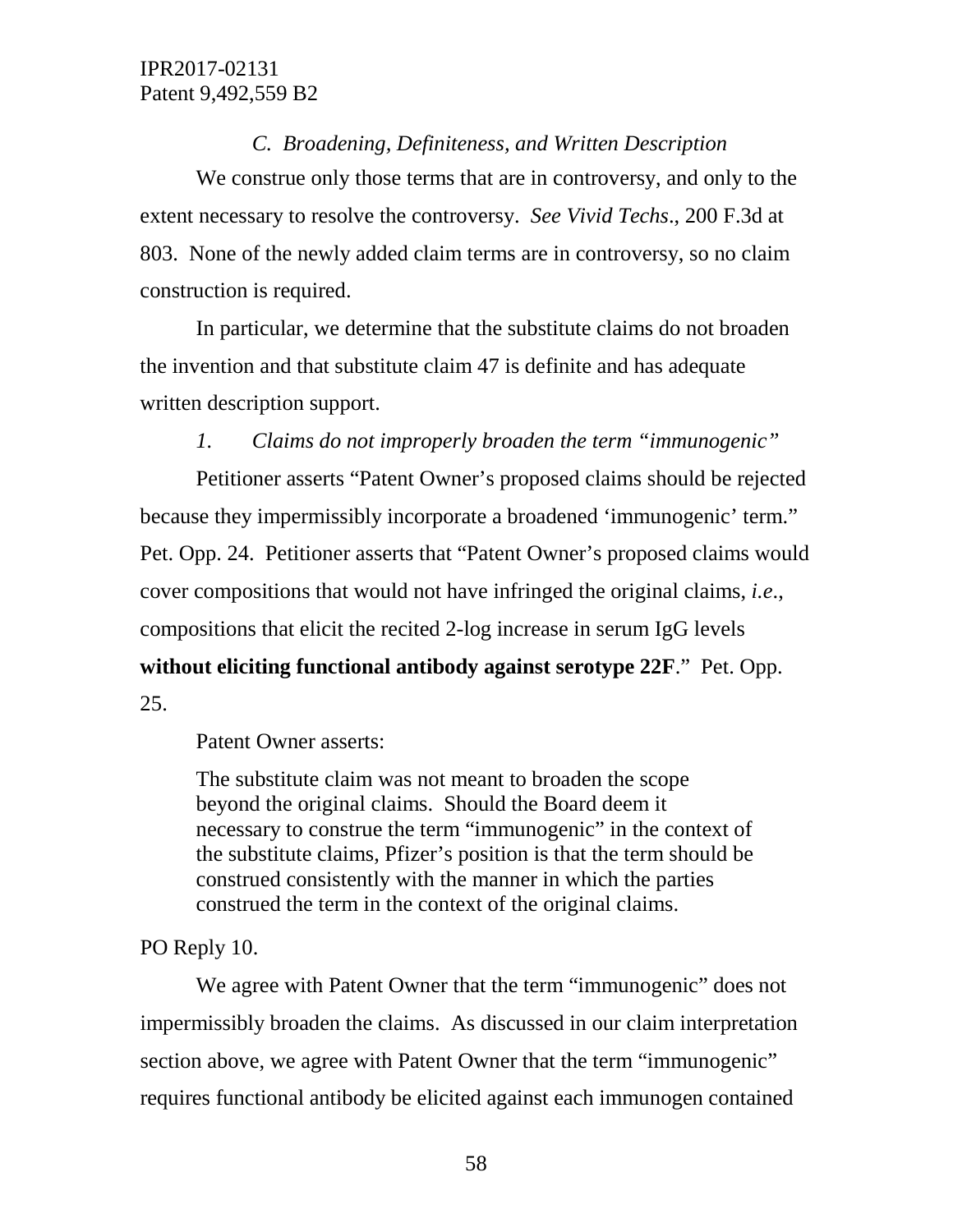in the composition. Because every original claim and every newly proposed claim requires an immunogenic composition that comprises serotype 22F, the newly added claims require functional antibody against serotype 22F. Therefore, the inclusion of other serotypes serves to narrow the claims, because the claims must include an "immunogenic" serotype 22F glycoconjugate, along with additional "immunogenic" glycoconjugates of other serotypes.

#### *2. Claim 47 is not indefinite*

Petitioner asserts that "[p]roposed claim 47 should also be rejected as indefinite under 35 U.S.C. § 112(b) because the meaning of the claim term 'the glycoconjugate' is unclear." Pet. Opp. 22. Petitioner asserts that "proposed claim 46 recites 14 distinct 'glycoconjugates' - and there is no indication which one is 'the glycoconjugate' of proposed claim 47. Ex.1096, ¶¶82-84." Pet. Opp. 22.

Patent Owner asserts "claim 47 is readily interpreted as directed to the 22F conjugate as it is a proposed substitute to claim 2 and is supported by disclosures relating to a 22F conjugate." PO Reply 10–11.

We agree with Patent Owner that the reasonable reading of "the glycoconjugate" in claim 47 refers to the serotype 22F glycoconjugate referenced in independent claim 46. However, even if we agreed with Petitioner's interpretation and "the glycoconjugate" would then refer to all of the glycoconjugates in claim 46, this interpretation would simply further narrow claim 47 to require all of the glycoconjugates to satisfy the 0.8 mM acetate per mM polysaccharide limitation.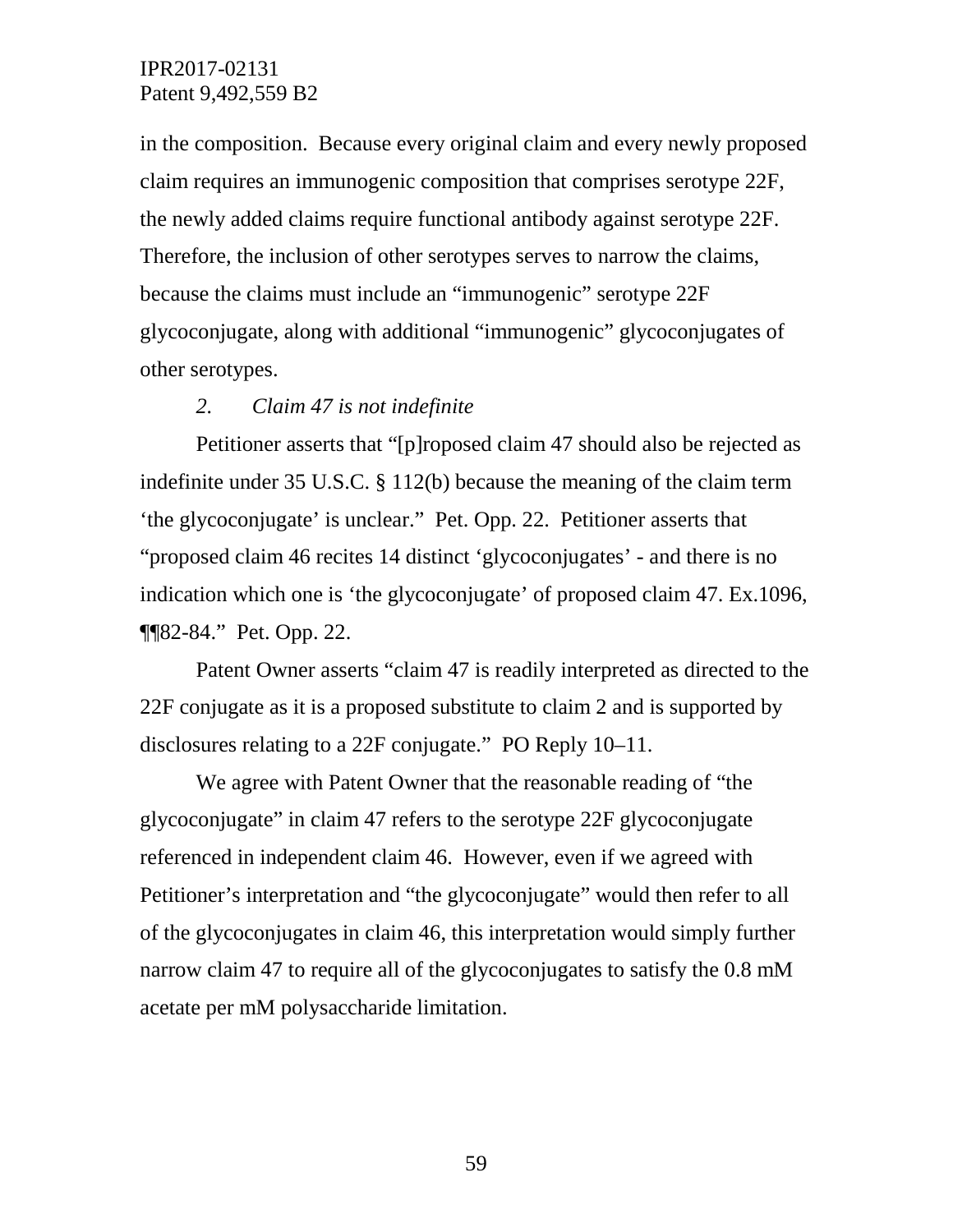#### *3. Claim 47 has written description support*

Petitioner asserts a "POSITA would have understood that this paragraph does not disclose that the amount of acetate relative to polysaccharide in the serotype 22F conjugate can be 'at least 0.8 mM acetate per mM polysaccharide.'" Pet. Opp. 23 (internal citation omitted).

Patent Owner asserts "[c]laim 47 is directly supported by the disclosure: 'at least . . . about 0.8 mM acetate per mM serotype 22F polysaccharide' in both the application issuing as the '559 patent and the provisional to which it claims priority." PO Reply 12.

We agree with Patent Owner. The '559 patent states "the serotype 22F glycoconjugate of the invention comprises at least 0.1, 0.2, 0.3, 0.4, 0.5, 0.6 or 0.7 or about 0.8 mM acetate per mM serotype 22F polysaccharide." Ex. 1001, 26:1–4. We determine that the ordinary artisan, confronted with the phrase "at least . . . or about 0.8 mM acetate" would understand this to encompass "at least about" 0.8 mM acetate, thus, allowing for either "at least" or "about" that amount of acetate.

#### *D. Unpatentability*

Petitioner assets that proposed substitute claims 46–52 are unpatentable as obvious over the combination of Hausdorff, Merck 2011, GSK 2008, and the knowledge of the ordinary artisan. Pet. Opp. 2–18; *see also* Pet. Sur-Reply 3–8. To support its Opposition, Petitioner proffers the declaration of Dr. Kasper and the deposition of Dr. Paradiso. Ex. 1096; Ex. 1104. Patent Owner disagrees. PO Reply 1–9; *see also* PO Sur-Sur-Reply 1–5. To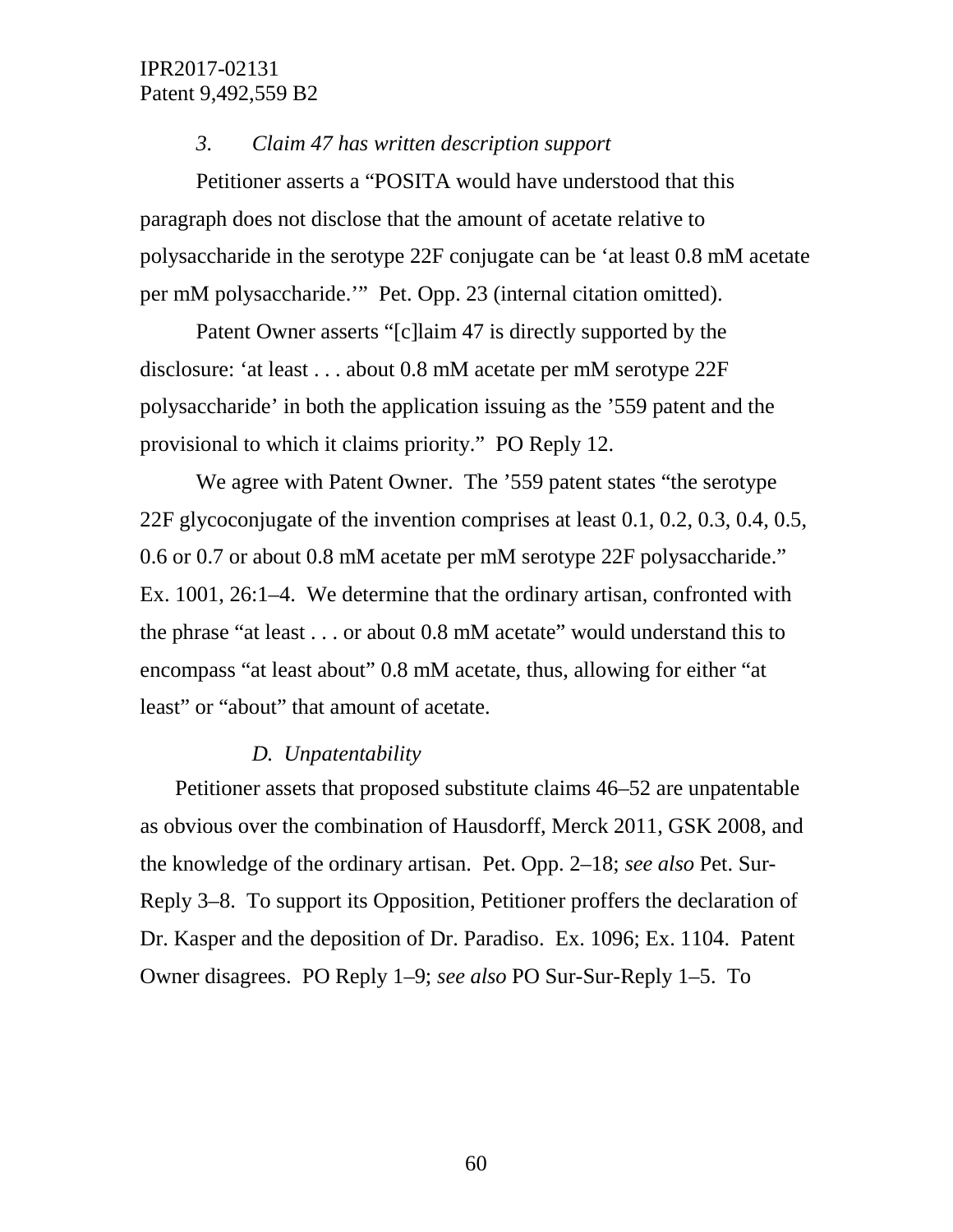support its Motion Reply, Patent Owner proffers the declarations of Dr. Paradiso (Ex. 2044; Ex. 2063).

We determine that claims 46 and 48–52 would have been obvious over the combination of Merck 2011, GSK 2008, Hausdorff, and the knowledge of the skilled artisan. We determine that claim 47 would have been obvious with the further addition of PVP 2013.

*1. Claims 46–52 are obvious over Hausdorff, Merck 2011, GSK 2008, and the knowledge of the ordinary artisan*

### *a. Hausdorff (Ex. 2027)*

Hausdorff teaches "a multivalent immunogenic composition, wherein the capsular polysaccharides are from serotypes 1, 3, 4, 5, 6A, 6B, 7F, 9v, 14, 18C, 19A, 19F and 23F of Streptococcus pneumoniae, the carrier protein is CRM<sub>197</sub>, and the adjuvant is an aluminum-based adjuvant." Ex. 2027  $\parallel$  8. Hausdorff teaches a starting "saccharide/protein ratio of 2:1." Ex. 2027 ¶ 89. Hausdorff teaches that "[s]ize exclusion chromatography media (CL-4B) was used to profile the relative molecular size distribution of the conjugate." (Hausdorff ¶ 92).

Hausdorff "examined the ability of the 13vPnC vaccine with AlPO<sub>4</sub> adjuvant to elicit vaccine serotype-specific immune responses. The pneumococcal serotypes represented in the 13vPnC vaccine include types 1, 3, 4, 5, 6A, 68, 7F, 9V, 14, 18C, 19A, 19F and 23F." Ex. 2027 ¶ 230. Hausdorff teaches:

New Zealand White rabbits were immunized intramuscularly at week 0 and week 2 with the planned human clinical dose of each polysaccharide (2 μg of each PS, except 4 μg of 68) formulated with or without  $AIPO<sub>4</sub>(100 \mu g/dose)$ . Sera were collected at various time points. Serotype specific IgG was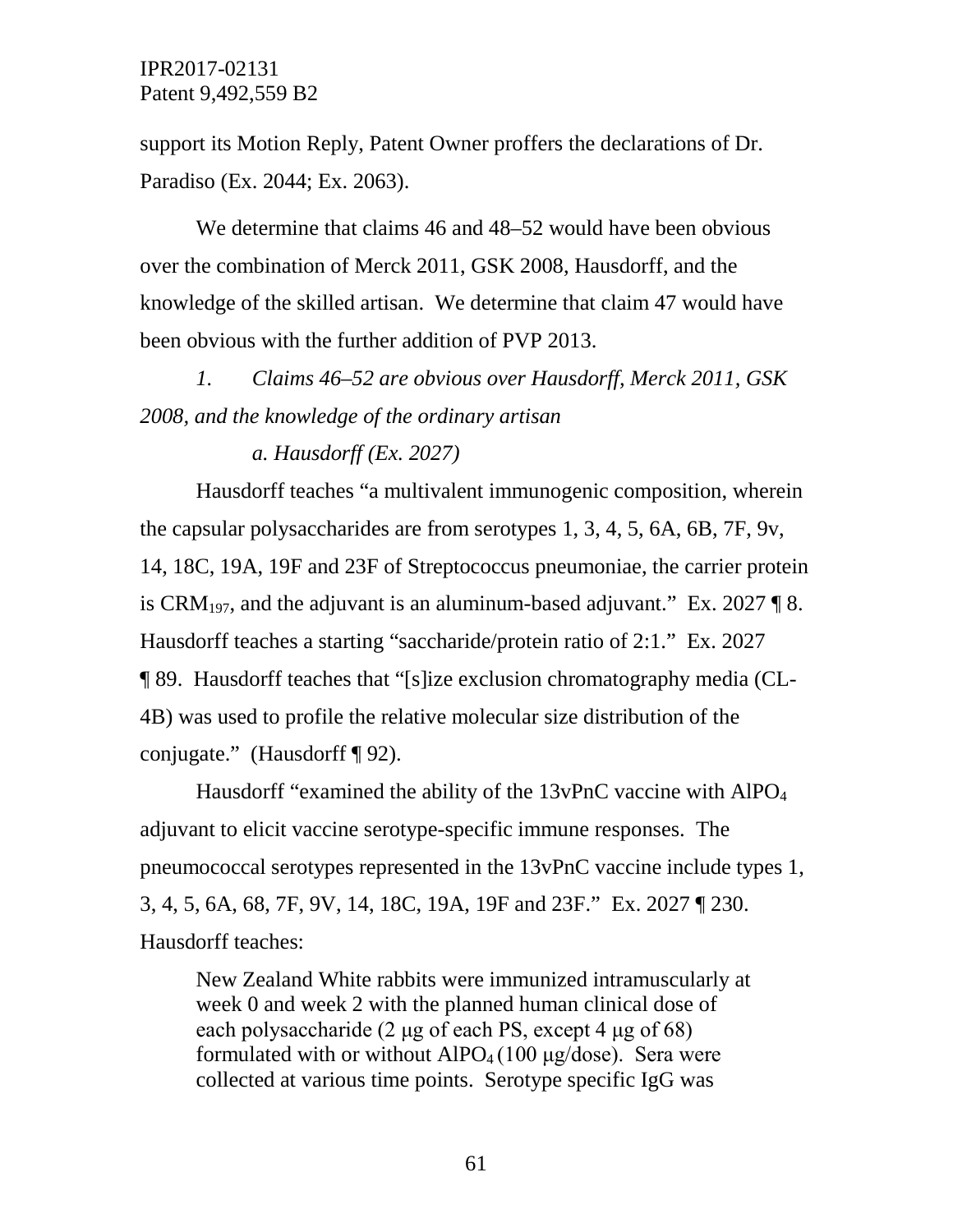measured by ELISA and functional activity was assessed by OPA.

# Ex. 2027 ¶ 230.

Table 3 of Hausdorff, reproduced below, shows that each of the thirteen tested serotypes produced an immune response with more than a 2 log increase above baseline serum IgG levels in New Zealand White Rabbits after administration of the two equal doses.

| Rabbit IgG Immune Responses (GMTs) Following Immunization with Two Doses of<br>13-valent Pneumococcal Glycoconjugate |                       |        |                  |            |                                   |                  |                   |                                     |                  |
|----------------------------------------------------------------------------------------------------------------------|-----------------------|--------|------------------|------------|-----------------------------------|------------------|-------------------|-------------------------------------|------------------|
|                                                                                                                      | Diluent with $ALPOAa$ |        |                  | $13vPnC^a$ |                                   |                  | $13vPnC + ALPO4a$ |                                     |                  |
| Serotype                                                                                                             | Week 0                | Week 4 | Ratio<br>Wk4:Wk0 | Week 0     | Week 4<br>(95% CI)                | Ratio<br>Wk4:Wk0 | Week 0            | Week 4<br>$(95\%$ CI                | Ratio<br>Wk4:Wk0 |
| 1                                                                                                                    | < 100                 | < 100  | 1.0              | 50         | 5.926<br>$(2,758-12,733)$         | 119              | 50                | 11,091<br>$(5,327-23,093)$          | 222              |
| 3                                                                                                                    | < 100                 | < 100  | 1.0              | 50         | 6,647<br>$(2,773-15,932)$         | 133              | 58                | 16.443<br>$(7,096-38,106)$          | 284              |
| 4                                                                                                                    | < 100                 | < 100  | 1.0              | 50         | 13.554<br>$(8,031-22,875)$        | 271              | 50                | 29,183<br>$(15,342 - 55,508)$       | 584              |
| 5                                                                                                                    | 134                   | < 100  | 0.4              | 50         | 5,859<br>$(2,450-14,009)$         | 117              | 50                | 16,714<br>$(6.959 - 40.140)$        | 334              |
| 6A                                                                                                                   | 141                   | < 100  | 0.4              | 74         | 22,415<br>$(11,987-41,914)$       | 303              | 83                | 63,734<br>$(21, 141 - 192, 146)$    | 768              |
| 6 <sub>B</sub>                                                                                                       | < 100                 | < 100  | 1.0              | 57         | 8,108<br>$(3,564-18,444)$         | 142              | 54                | 23,505<br>$(11, 286 - 48, 955)$     | 435              |
| 7F                                                                                                                   | 3.859                 | 579    | 0.2              | 171        | 43.591<br>$(26,931 - 70,557)$     | 444              | 143               | 84.888<br>$(46, 445 - 155, 151)$    | 496              |
| 9V                                                                                                                   | 289                   | 995    | 3.4              | 205        | 15,780<br>$(7.193 - 34.616)$      | 125              | 208               | $43,331^b$<br>$(23, 256 - 71, 510)$ | 217              |
| 14                                                                                                                   | 437                   | 177    | 0.4              | 61         | 6.906<br>$(3,416-13,962)$         | 113              | 70                | 16.076<br>$(9,649 - 26,785)$        | 322              |
| 18C                                                                                                                  | < 100                 | < 100  | 1.0              | 50         | 21,283<br>$(15,770-28,725)$       | 426              | 50                | 35,040<br>$(24, 708 - 49, 692)$     | 701              |
| 19A                                                                                                                  | < 100                 | < 100  | 1.0              | 121        | 113,599<br>$(54, 518 - 236, 707)$ | 939              | 144               | 280,976<br>$(119, 587 - 660, 167)$  | 1,951            |
| 19F                                                                                                                  | < 100                 | < 100  | 1.0              | 50         | 14,365<br>$(7,346 - 28,090)$      | 287              | 50                | 24,912<br>$(9, 243 - 67, 141)$      | 498              |
| 23F                                                                                                                  | < 100                 | < 100  | 1.0              | 50         | 5.323<br>$(1,894-14,962)$         | 106              | 50                | 15,041<br>$(4,711 - 48,018)$        | 301              |

| TABLE 3 |  |  |
|---------|--|--|
|         |  |  |

<sup>a</sup>GMTs of pooled sera consisted of equal volumes of serum from each individual rabbit within a group <sup>b</sup>Statistically different ( $p = 0.022$ ) from treatment group without ALPO<sub>4</sub>

Table 3 shows the geometric mean titer "achieved in pooled serum samples, following two doses of the 13vPnC vaccine." Ex. 2027 ¶ 231.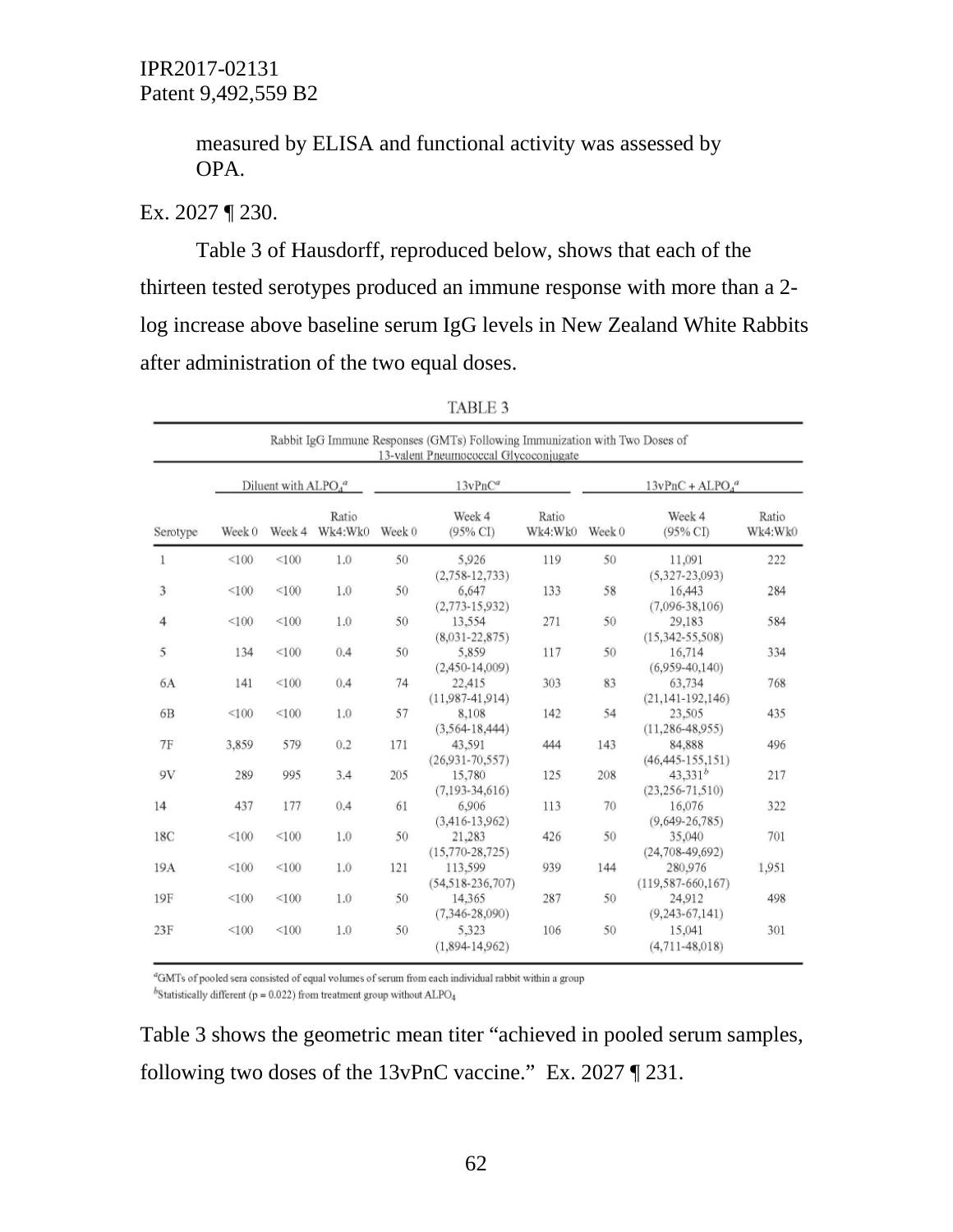The data of Table 3 show that the ratio of week 4 to week 0, both with and without aluminum phosphate, was higher than a 2-log increase of 100 for every single serotype tested. Ex. 2027 ¶ 231, Table 3.

### *b. Merck 2011 (Ex. 1006)*

As discussed above in Section II.C.1, Merck 2011 teaches an immunogenic composition composed of serotypes "of *Streptococcus pneumoniae* (1, 3, 4, 5, 6A, 6B, 7F, 9V, 14, 18C, 19A, 19F, 22F, 23F or 33F) conjugated to a carrier protein, preferably  $\text{CRM}_{197}$ ." Ex. 1006, 1:9–11. Table 1 of Merck 2011 shows a vaccine formulation with a 1:1 ratio for 14 serotypes including serotype 22F and a 2:1 ratio for serotype 6B, specifically showing the formulation comprises 32 µg of total polysaccharide and 32 µg of CRM197 carrier protein with the total polysaccharide being composed of 2  $\mu$ g of 14 serotypes including 22F and 4  $\mu$ g of serotype 6B. Ex. 1006, 19:5– 9.

Merck 2011 teaches formulations containing 15 serotypes of the pneumococcal conjugate vaccine (PCV-15) "were evaluated in 4 studies in adult New Zealand White Rabbits (NZWRs) using a compressed immunization regimen in which rabbits received a full human dose of vaccine at day 0 and day 14." Ex. 1006, 23:15–17.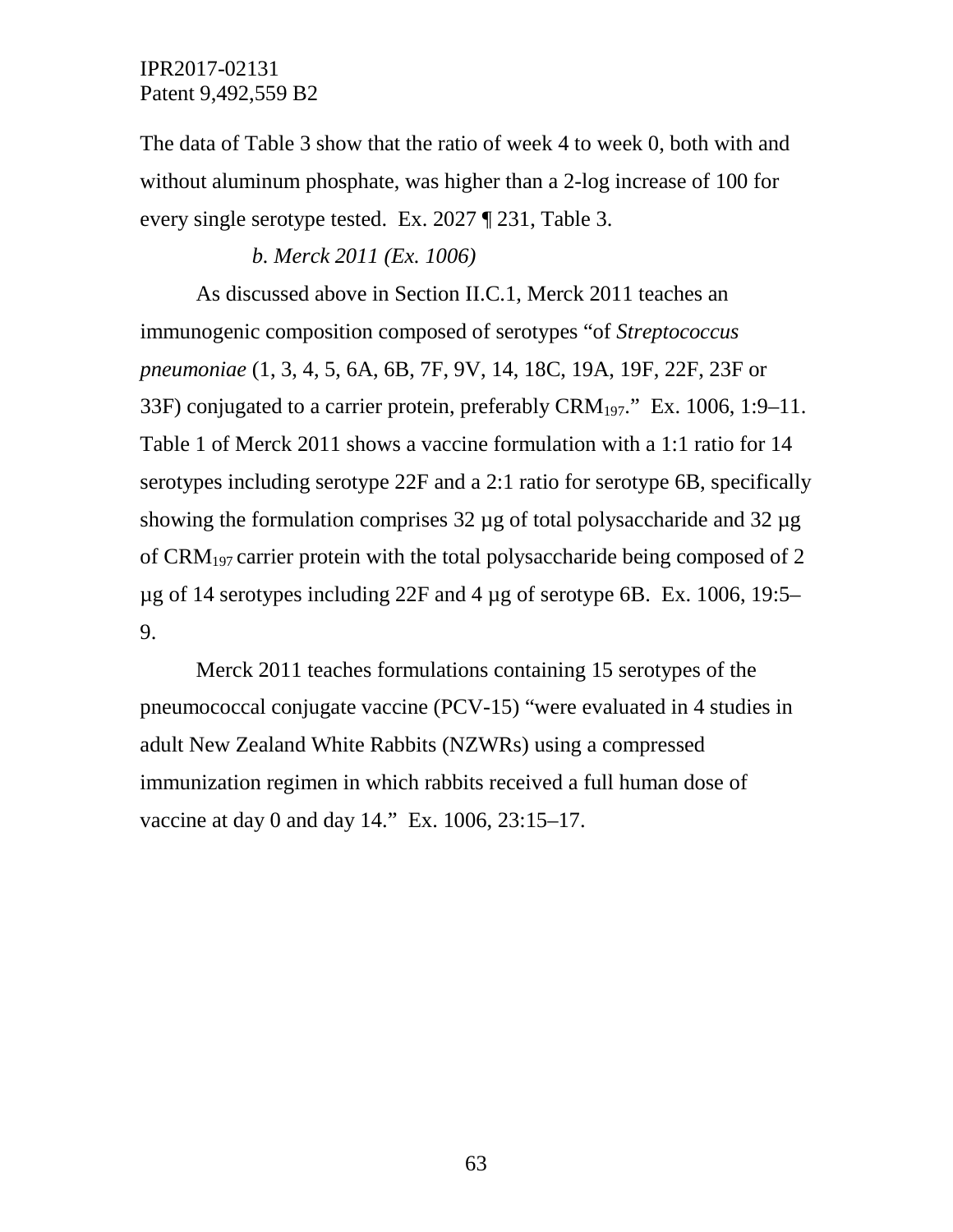#### Table 4

| <b>Serotype</b> | NZWR-1 | NZWR-2 | NZWR-3 | NZWR-4 |
|-----------------|--------|--------|--------|--------|
|                 | 14.9   | 30.5   | 55.1   | 59.9   |
| 3               | 33.6   | 16.2   | 61.5   | 28.5   |
| 5               | 12.8   | 70.2   | 112.0  | 134.0  |
| 6A              | 21.3   | 77.8   | 143.0  | 123.0  |
| 7F              | 42.0   | 83.8   | 194.0  | 108.0  |
| 19A             | 40.5   | 79.1   | 450.0  | 314.0  |
| 22F             | 45.7   | 87.8   | 243.0  | 135.0  |
| 33F             | 21.7   | 47.9   | 98.8   | 69.4   |

Fold-rise (Post-dose 2:Pre-dose 1) in IgG Responses to Non-Prevnar™ Serotypes of PCV-15 Lead Formulations Tested in NZWR

Merck 2011 Table 4.

In Table 4, Merck 2011 teaches the "fold-rise in antibody levels to the non-Prevnar® serotypes from Day 0 to Day 28 (Post-dose 2, PD-2)." Ex. 1006,  $24:14-15.$ 

In the NZWR-3 and NZWR-4 studies in Table 4 of Merck 2011, serotype 22F exhibits a greater than 2-log increase above baseline in New Zealand White Rabbits with values of 243.0 and 135.0, while in the NZWR-1 and NZWR-2 studies in Table 4, serotype 22F exhibits less than 2-log increases of 45.7 and 87.8. *See* Ex. 1006, Table 4.

# *c. GSK 2008 (Ex. 1007)*

As discussed above in Section II.C.2, GSK 2008 teaches "the multivalent pneumococcal vaccine of the invention will be selected from the following serotypes 1, 2, 3, 4, 5, 6A, 6B, 7F, 8, 9N, 9V, 10A, 11A, 12F, 14, 15, 17F, 18C, 19A, 19F, 20, 22F, 23F and 33F." Ex. 1007, 8:29–31. GSK 2008 teaches conjugation of polysaccharides to the carrier protein  $\rm{CRM}_{197}$ (*see* Ex. 1007, 10:12–14) and teaches "[p]referably the ratio of carrier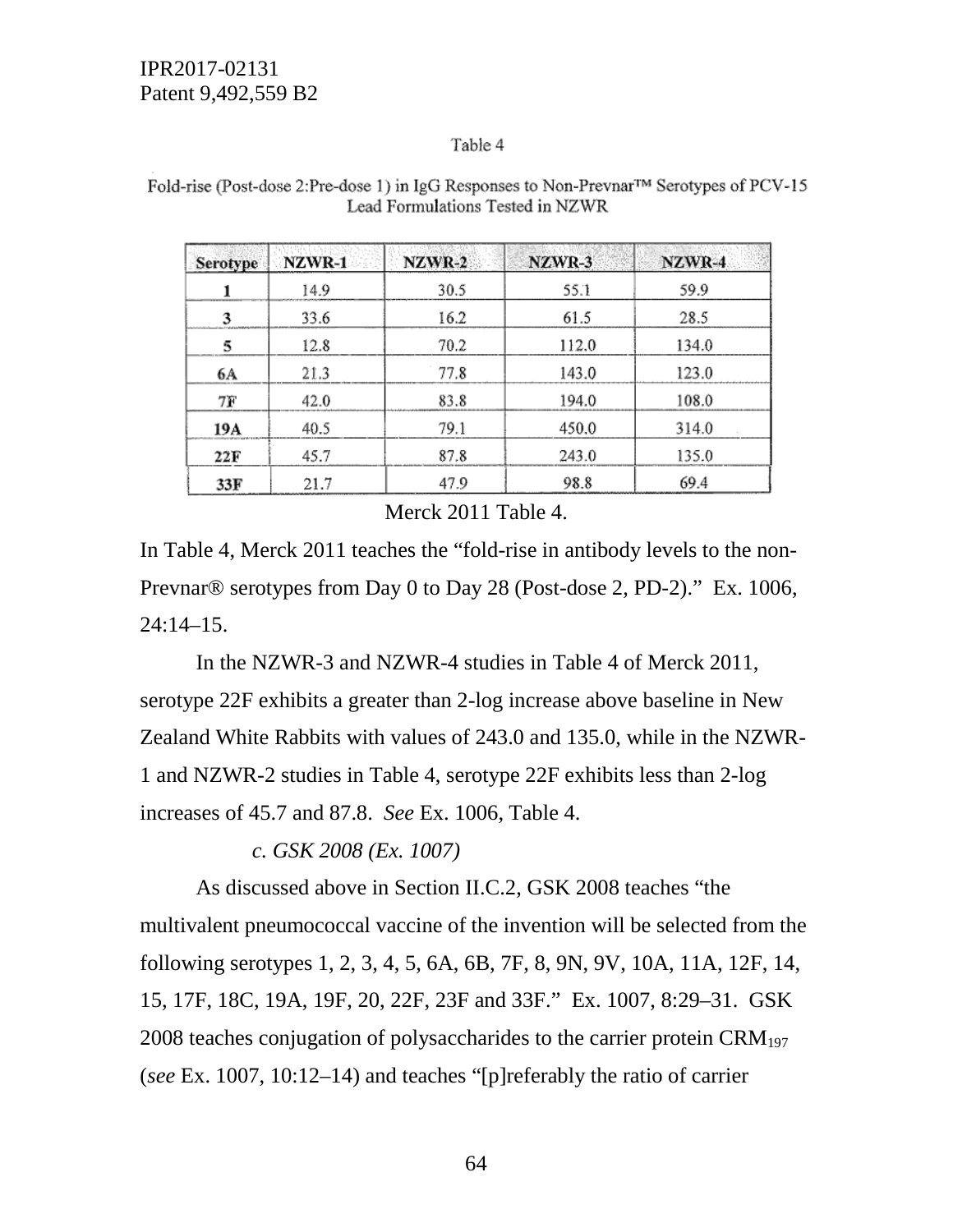protein to *S. pneumoniae* saccharide is between 1:5 and 5:1." Ex. 1007, 20:24–26. GSK 2008 further teaches in claim 61 an "immunogenic composition of any preceding claim wherein the average size (e.g.  $M_w$ ) of the saccharides is above 50 kDa, e.g[.], 50-1600. . . ." Ex. 1007, 94.

### *d. Analysis*

#### *i. Claim 46*

Petitioner asserts a "POSITA as of January 21, 2014 would have been motivated with a reasonable expectation of success to add the immunogenic serotype 22F conjugate of Merck 2011 to the immunogenic 13-valent composition of Hausdorff." Pet. Opp. 4 (citing Ex. 1096 ¶ 23). Petitioner asserts "serotype 22F was well-known as an emerging and clinically relevant pneumococcal serotype not in Prevnar 13®. *See, e.g.,* Ex.1096, ¶26; Ex.1098, 1; Ex.1099, 7; Ex.1100, 1." Pet. Opp. 4. Petitioner asserts that the ordinary artisan would have had reason to use  $\rm{CRM}_{197}$  as the protein conjugate and an aluminum salt as the adjuvant. Pet. Opp. 5 (citing Ex. 1096 ¶¶ 29–30; Ex. 2027 ¶ 59; Ex. 1006, 11:31–33).

Petitioner asserts that a "POSITA would have had a reasonable expectation that combining such conjugates would yield a 14-valent composition with the claimed 2-log increase in serum IgG levels." Pet. Opp. 8. Petitioner asserts that Hausdorff "reports that the 13-valent composition, with or without adjuvant, exhibits the claimed 2-log increase in serum IgG levels." Pet. Opp. 6 (citing Ex. 2027 ¶ 231). Petitioner also asserts that "for serotype 22F, Merck 2011 discloses more than a 2-log increase in IgG levels (*i.e.*, 243.0- and 135.0-fold increases) above baseline in 2 studies." Pet. Opp. 8 (citing Ex.1006, 24:17–25:1 (Table 4)).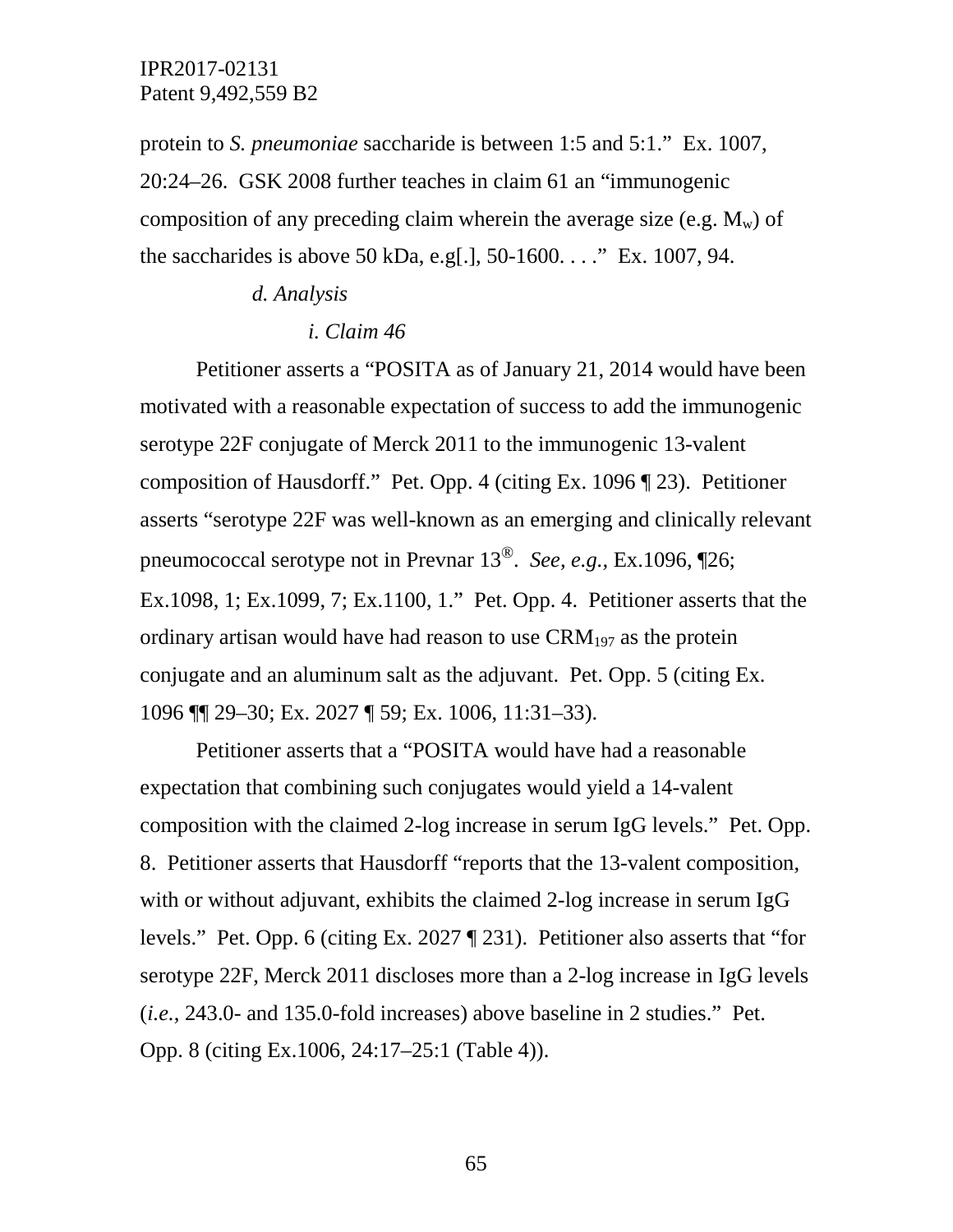Petitioner asserts that a "POSITA would not have been concerned that adding one more conjugate to the 13-valent composition of Hausdorff would negatively impact immunogenicity of the composition." Pet. Opp. 8 (citing Ex. 1096 ¶ 43). Petitioner asserts that

Patent Owner's expert in a related proceeding, Dr. Fattom, confirmed that immune interference "is not something that will prevent you from developing any vaccine with any valency. It's a risk management and risk evaluation." Ex.1102, 77:25- 78:21. It was well-known that Patent Owner had successfully added 6 more CRM197 conjugates to its 7-valent pneumococcal CRM197 conjugate vaccine.

Pet. Opp. 8 (citing Ex. 1096 ¶ 43). Petitioner also asserts that Dr. Paradiso held the position in a published paper that "'[w]ith conjugates on  $\text{CRM}_{197}$  it has been possible to induce good immunity to new serotypes **without negatively affecting the components already in the vaccine**.'" Pet. Opp. 9 (citing Ex. 1091, 3 (emphasis added in Pet. Opp.)). Petitioner asserts that Dr. Paradiso "testified that a POSITA would not have been concerned about immune interference with a 21-valent composition 'based on the data with the 16- and the 20-valent vaccine, which achieved the two-log increase.'" Pet. Opp. 9 (citing Ex.1104, 110:22–111:10).

Petitioner asserts that "Merck 2011 describes its 15-valent composition as 'highly immunogenic' (in both infant rhesus monkeys ('IRMs') and NZWRs) against all 15 serotypes in the composition, and 'comparable to' Prevnar® with respect to the 7 overlapping serotypes." Pet. Opp. 10 (citing Ex. 1006, 30:3–14 and Ex. 1096 ¶¶ 45, 51). Petitioner asserts that "Patent Owner's expert, Dr. Paradiso, conceded that Merck 2011 discloses data in Figure 1 (IRM assay) establishing that 'after three doses the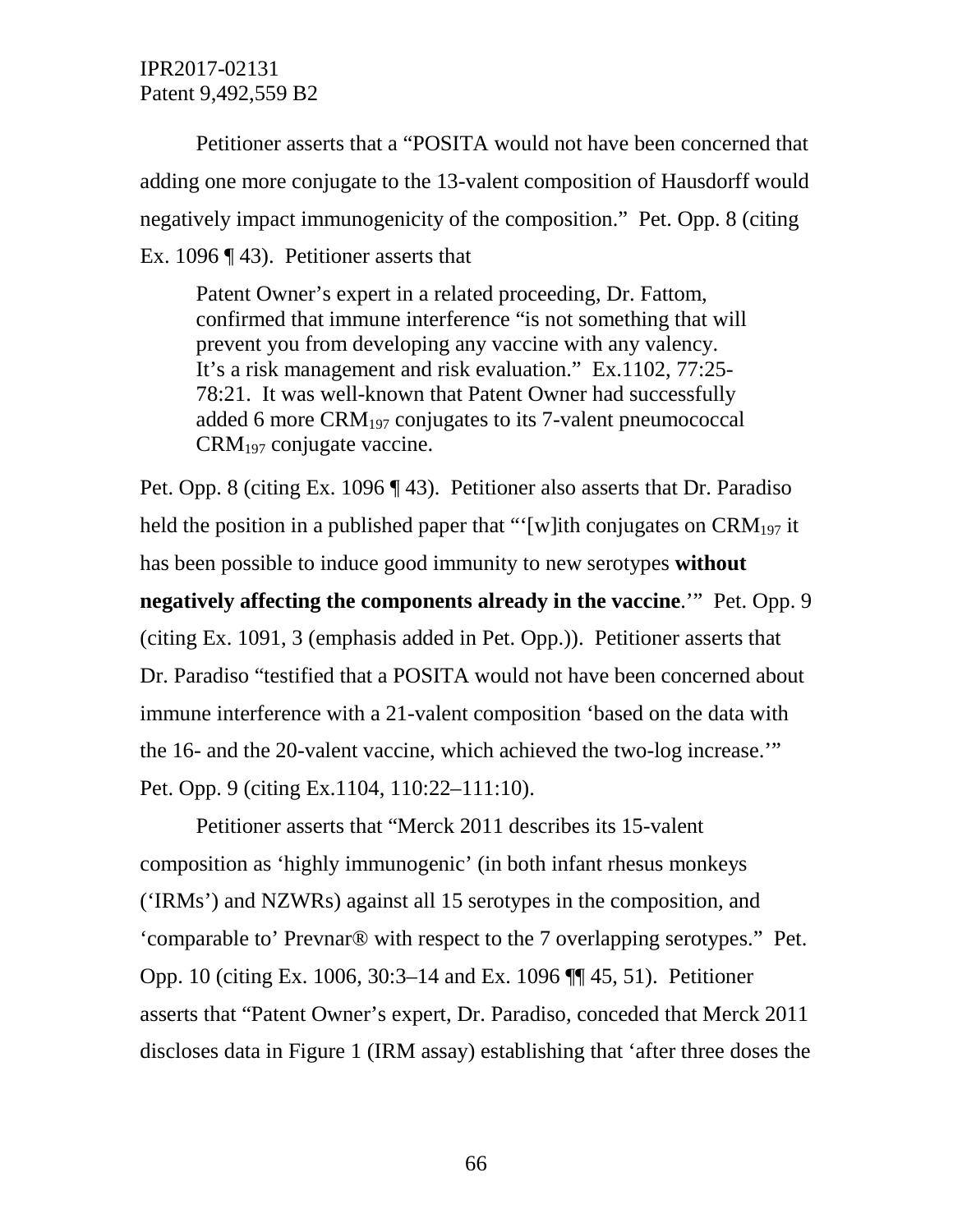responses for the 15-valent composition of Merck 2011 and that of Prevnar[®] were comparable.'" Pet. Opp. 10 (citing Ex. 1104, 138:4–9).

Patent Owner acknowledges that "Merck 2011 discloses a fifteenvalent composition ('PCV-15') that includes thirteen conjugates of the same serotypes and carrier disclosed in Hausdorff and two additional conjugates, one of which is a 22F-CRM<sub>197</sub> conjugate." PO Reply 1 (citing Ex. 2063) ¶ 6). Patent Owner asserts, however, that "the data in Merck 2011 show that such a combination would not have achieved the 2-log IgG Increase required by substitute claim 46." PO Reply 1 (citing Ex. 2063 ¶ 5).

Patent Owner asserts "[i]n Merck 2011 Table 3, responses for PCV-15 are compared to those of Prevnar® for the 7 common serotypes covered by Prevnar®." PO Reply 1 (citing Ex. 1006, 25:15– 26:15; Ex. 2063 ¶ 7). Patent Owner asserts the "results in Table 3 show that the PCV-15 composition elicited poorer responses (i.e.,  $< 1.0$ ) than Prevnar<sup>®</sup> to several serotypes and in several arms of the study." PO Reply 2 (citing Ex. 2063 ¶ 9). Patent Owner relies on Dr. Paradiso to assert that "[f]ar from showing that PCV-15 is 'comparable' to Prevnar® (*see* Opp. at 12), these results show that PCV-15 elicited poorer responses than Prevnar® and suffers from immune interference." PO Reply 2–3 (citing Ex. 1104, 147:13–25).

Patent Owner asserts the results of Table 4 of Merck 2011 "show that PCV-15 failed to exhibit the 2-log IgG Increase to all serotypes as required by the substitute claim." PO Reply 3 (citing Ex. 2063 ¶ 13). Patent Owner asserts that "[g]iven the poor responses to numerous serotypes of the Merck 2011 formulations containing the undefined 22F conjugate, a POSA would have no reasonable expectation of making a composition that meets the 2 log IgG Increase of the substitute claims based on Hausdorff in view of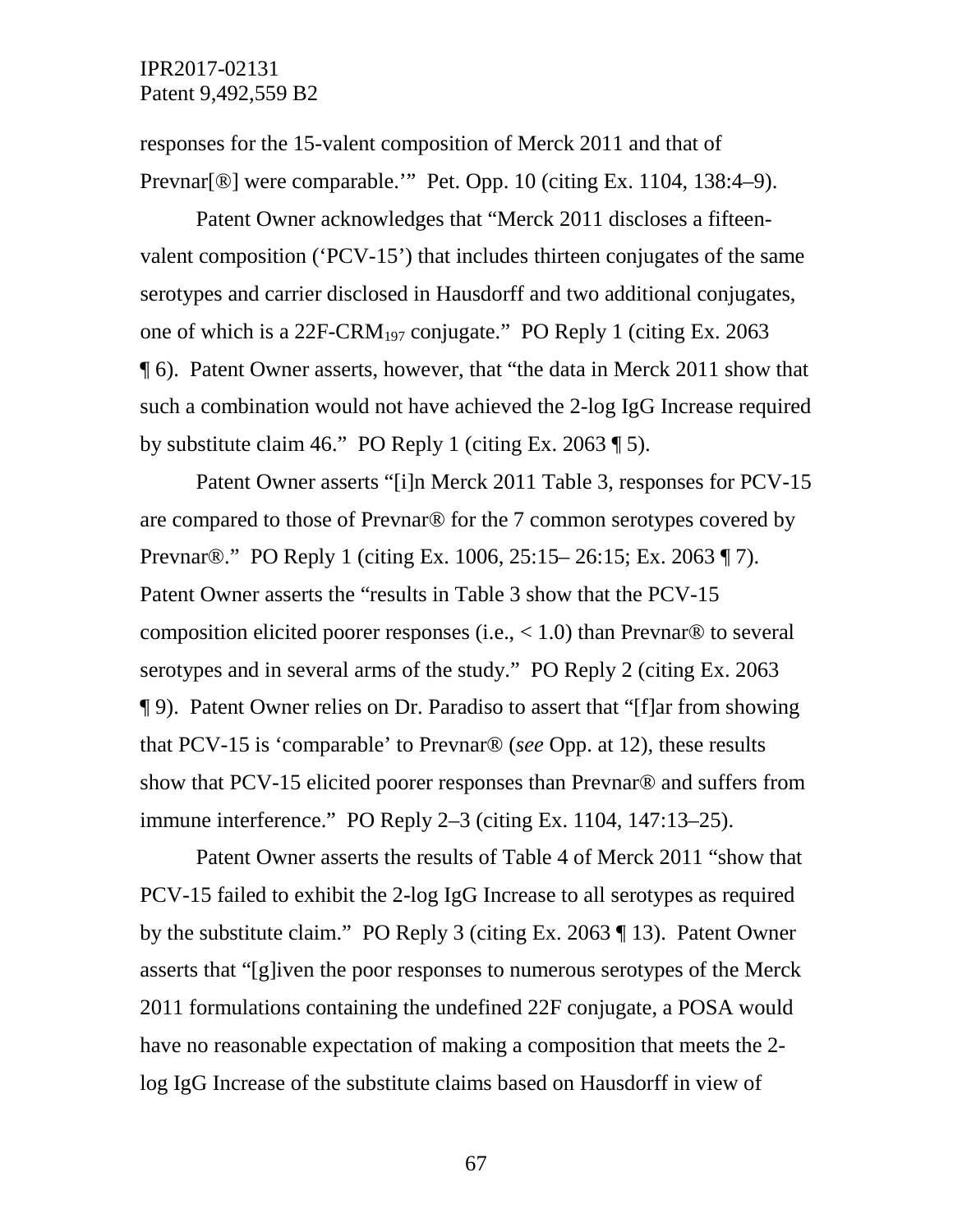Merck 2011 and GSK 2008." PO Reply 4 (citing Ex. 2063 ¶ 14). Patent Owner asserts "Merck's argument that a POSA would dismiss the poor responses shown by Table 3 as variances generally associated with the rabbit immunogenicity test (*see* Opp. 11) rings hollow since Merck 2011 and Dr. Kasper relied on rabbit immunogenicity tests." PO Reply 5 (citing Ex. 1006, 25:15–26:1; Ex. 2062, 15:24–16:5).

Patent Owner asserts that Petitioner "argues that a POSA would not have been concerned with the immune interference demonstrated by Tables 3 and 4 because 13-valent conjugate vaccines had avoided immune interference in the past." PO Reply 6. Patent Owner asserts that "Merck 2011 itself reflected such concerns: '[o]ther PCVs have covered 7, 10, 11, or 13 of the serotypes contained in PCV-15, but immune interference has been observed for some serotypes.'" PO Reply 6 (citing Ex. 1006,

4:13–15). Patent Owner asserts that Petitioner's

argument is also contradicted by its own statement to the USPTO in prosecuting U.S. Application 13/020,402, related to Merck 2011, that it was well known as of the priority date of Merck 2011 that "carrier induced epitopic suppression (CIES) was a problem when increasing the number of polysaccharides in pneumococcal conjugate vaccines."

PO Reply 6 (citing Ex. 2061, 4).

Patent Owner also asserts "Merck's assertion that serotype 22F was a known emerging serotype merely identifies a problem, not a motivation to combine particular references." PO Reply 7. Patent Owner also asserts that Petitioner's "opposition ignores the critical limitations that the claimed 'immunogenic composition compris[es]' a '22F glycoconjugate [that] has a molecular weight of between 1000 kDa and 12,500 kDa,' 'wherein a ratio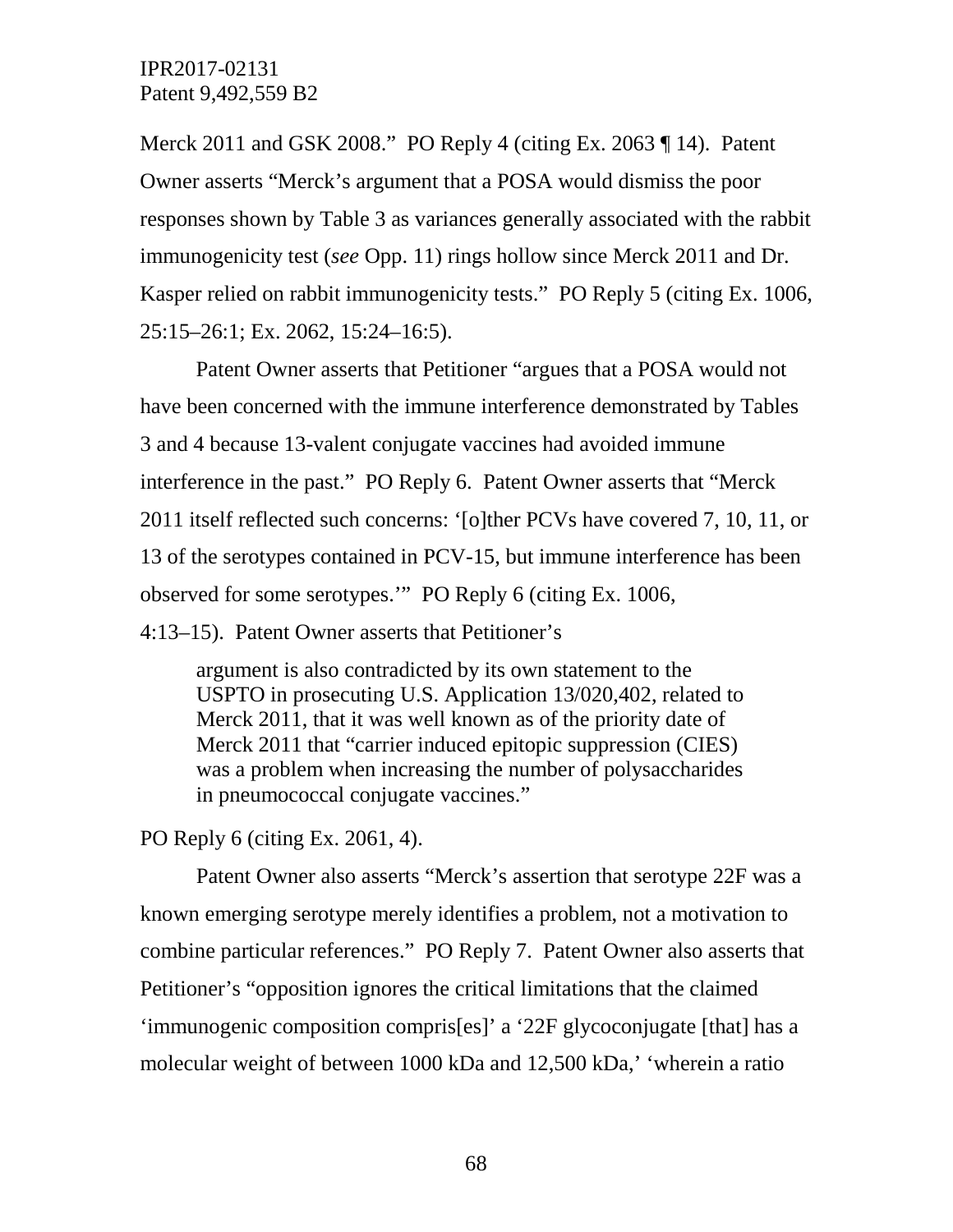(w/w) of the [22F] polysaccharide to the  $\text{[CRM}_{197}]$  carrier protein is between 0.4 and 2.'" PO Reply 8 (internal citation omitted).

Viewing the evidence as a whole, we determine that a preponderance of the evidence demonstrates that it would have been obvious to incorporate a serotype 22F polysaccharide—conjugated to  $\text{CRM}_{197}$ , with molecular weights and saccharide to protein ratios falling in the claimed ranges as rendered obvious by Merck 2011 and GSK 2008—into a pneumococcal vaccine with the 13 serotypes and aluminum salt adjuvant disclosed by Hausdorff with a reasonable expectation of success in obtaining a 2-log increase above baseline in serum IgG levels as required by claim 46.

As to reasons to include serotype 22F into such a composition, Merck 2011 states "the addition of new polysaccharide-protein conjugates containing serotypes 22F and 33F provides robust antibody responses [and] demonstrates the feasibility of expanding coverage of pneumococcal serotypes not covered by existing pneumococcal vaccines." Ex. 1006, 4:1–4. GSK 2008 states:

the presence of 22F in a childhood pneumococcal vaccine will be advantageous in inducing herd immunity in the population such that the onset of serious elderly disease caused by this serotype (such as pneumonia and/or invasive pneumococcal disease (IPD) and/or exacerbations of chronic obstructive pulmonary disease (COPD)) may be prevented or reduced in severity.

Ex. 1007, 5:5–9. Thus, both Merck 2011 and GSK 2008 provide specific reasons to incorporate serotype 22F into a pneumococcal vaccine to provide robust antibody responses that will provide herd immunity and reduce disease in human populations. As discussed extensively regarding claim 1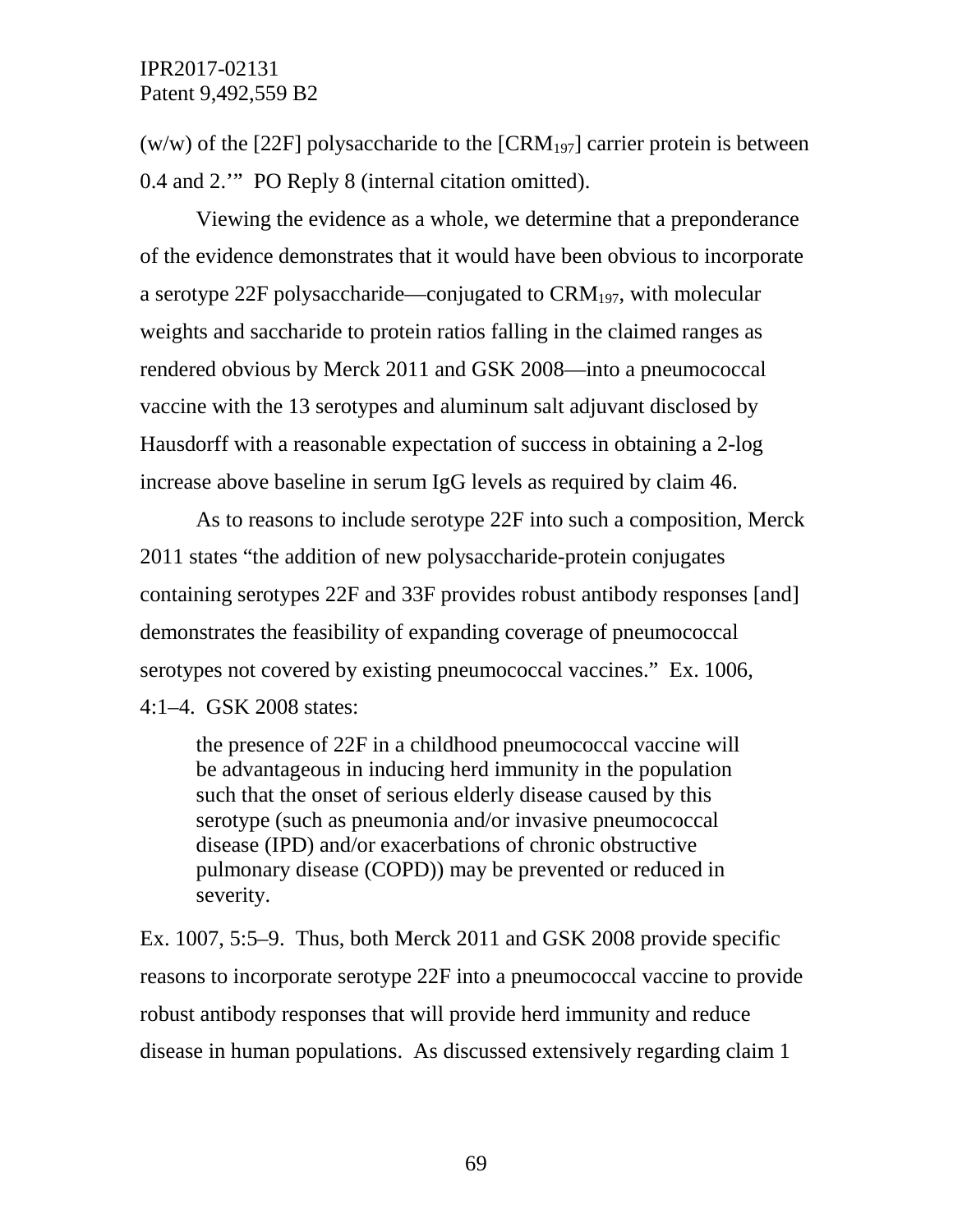above, these two references also render the specific molecular weight and saccharide to protein ratios obvious and we incorporate that reasoning here.

As to the issue of immune interference and a reasonable expectation of success in obtaining a 2-log increase, Table 3 of Hausdorff shows that a composition with thirteen of the fourteen serotypes that were required by claim 46, conjugated with  $\text{CRM}_{197}$ , produced an immune response with more than a 2-log increase above baseline serum IgG levels in New Zealand White Rabbits after administration of the two equal doses with or without the aluminum salt adjuvant. Ex. 2027 ¶ 231, Table 3.

Thus, the issue resolves to whether there would have been a reasonable expectation of success in the inclusion of serotype 22F in Hausdorff's pneumococcal vaccine composition while retaining the 2-log increased immune response of the thirteen serotypes and also allowing a 2 log increase in serotype 22F response.

Dr. Kasper states that

Because the increases in serum IgG levels reported in Hausdorff were all well-above the 2-log threshold, as was also the case for the serotype 22F conjugate of Merck 2011, a POSITA would have had a reasonable expectation that the addition of the serotype 22F conjugate of Merck 2011 to the 13 valent composition of Hausdorff would yield the claimed 14 valent composition with the recited 2-log increase in serum IgG levels.

Ex. 1096 ¶ 34. This position is supported by Merck 2011, which shows that PCV-15, a composition comprising all of Hausdorff's thirteen serotypes and further including serotypes 22F and 33F, resulted in a 2-log increase for serotype 22F in two of four studies in New Zealand White Rabbits, and less than a 2-log increase in the other two studies. *See* Ex. 1006, 2:24–30, Ex.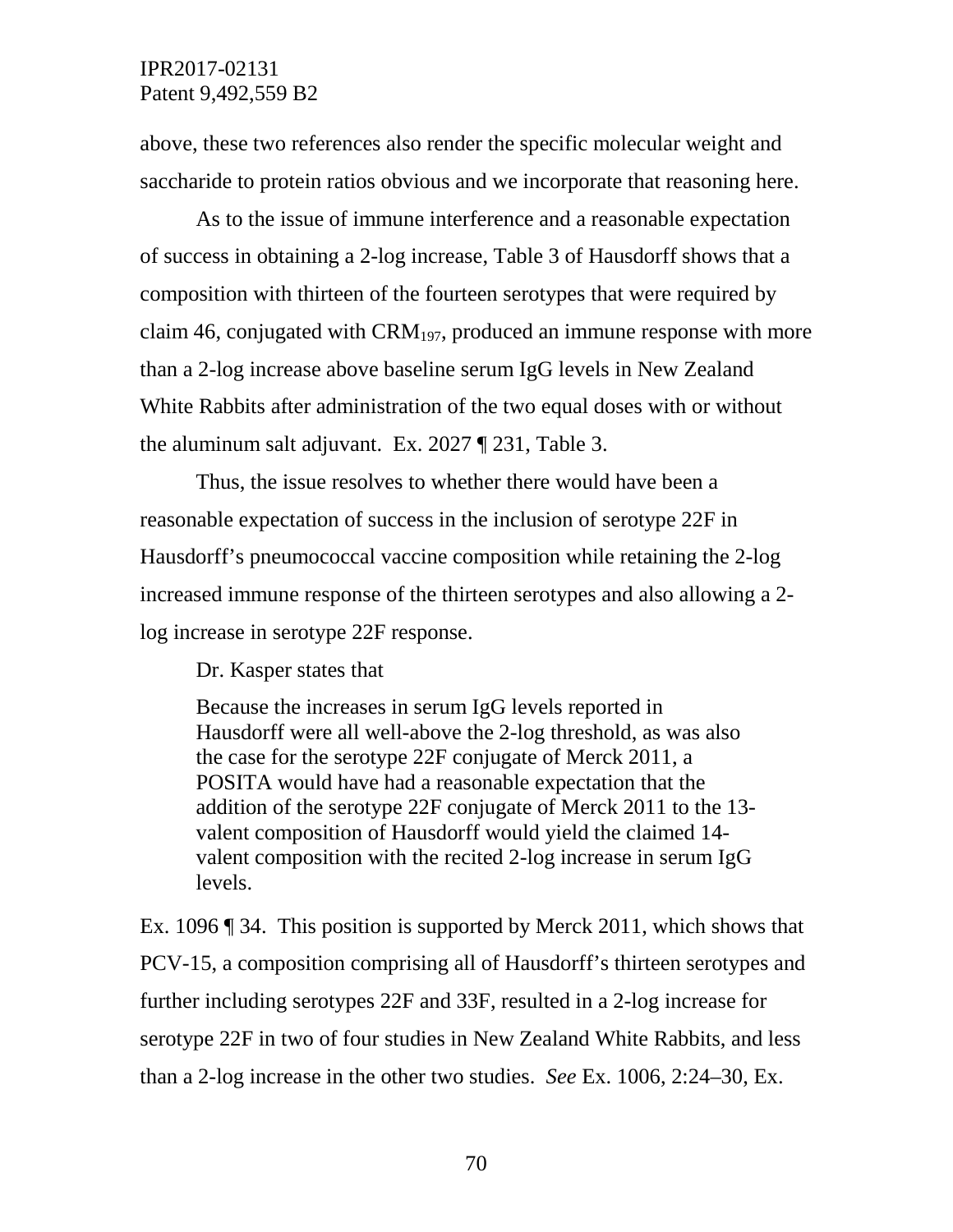1006, 24, Table 4. While Merck 2011 mentions immune interference in the background section relating to prior art formulations, Patent Owner does not identify a statement in Merck 2011 that immune interference occurred in PCV-15. Ex. 1006, 4:13–15.

We recognize Patent Owner correctly notes that Merck 2011 only obtained a 2-log increase of serum IgG levels in serotype 22F conjugates in two of the four arms, and annotates Figures 3 and 4 in Merck 2011 to identify particular experimental results that did not satisfy the 2-log increase. PO Reply 3–4. However, "'[o]bviousness does not require absolute predictability of success . . . *all that is required is a reasonable expectation of success*.'" *Kubin*, 561 F.3d at 1360 (*quoting In re O'Farrell*, 853 F.2d 894, 903–04 (Fed. Cir. 1988)). Evidence that all of the Merck 2011 experiments showed a greater than 1-log increase in serum IgG levels and half of the experiments shows a greater than 2-log increase supports the determination that there was a reasonable expectation of success in achieving the claimed combination at a greater than 2-log increase. *See* Ex. 1006, 2:24–30, 24, Table 4.

Dr. Kasper cites Paradiso 2009 to support his position that immune interference would not have been expected with the addition of a serotype 22F-CRM197 conjugate to the thirteen serotype composition of Hausdorff because Paradiso 2009 states "[w]ith conjugates on  $\text{CRM}_{197}$  it has been possible to induce good immunity to new serotypes without negatively affecting the components already in the vaccine." Ex. 1091, 3; Ex. 1096, 43. Dr. Paradiso, Patent Owner's expert, stated in deposition that "I would agree that what I said was that up to a 13-valent pneumococcal conjugate vaccine that it's been possible to induce good immunity to new serotypes without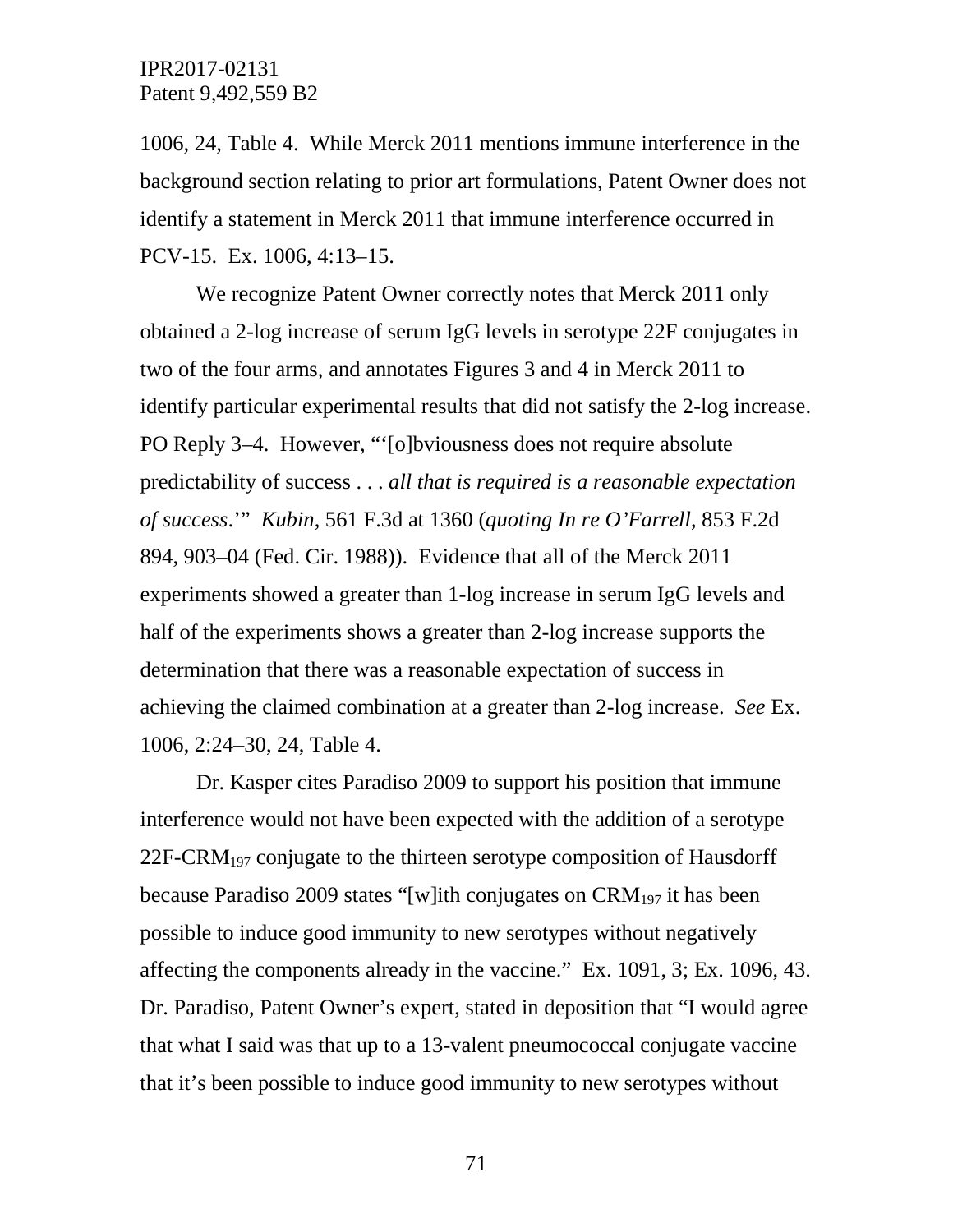negatively affecting the components already in the vaccine." Ex. 1104, 85:16–20. Dr. Paradiso also stated "I didn't" in response to a question of whether he made "any qualifications in the statement where the 13-valent composition was the upper threshold." Ex. 1104, 86:9–13.

We recognize Patent Owner's argument that the Merck 2011 "results show that PCV-15 elicited poorer responses than Prevnar® and suffers from immune interference" based on a statement by Dr. Paradiso that the Merck 2011 "formulation as a whole raises concern about potential interference" PO Reply 2–3; Ex. 1104, 147:24–25. Patent Owner also asserts:

Table 2 of Skinner<sup>[19](#page-71-0)</sup> (and Table 2 of Merck 2011), shows that PCV-15 elicited a variety of poorer responses when compared to Prevnar®. *See* EX1113 at 24:3-23; EX1110 at 6. Based on this data, a POSA would have understood that PCV-15 exhibited immune interference and would not have had a reasonable expectation that Merck's asserted combination would achieve the 2-log IgG Increase across all serotypes as required by every substitute claim. *See* EX2044 at ¶ 72.

PO Sur-Sur-Reply 2.

We are not persuaded by Patent Owner's arguments because Skinner 2011 shows IgG levels in Figure 3, while showing serotype-specific opsonophagocytic killing activity in Table 2. Ex. 1110, 6. Because claim 46 recites the 2-fold increase in IgG levels, not in opsonophagocytic killing

<span id="page-71-0"></span> <sup>19</sup> Skinner 2011 is a prior art reference that teaches evaluation of a 15-valent pneumococcal CRM<sub>197</sub> conjugate vaccine in a monkey model. Ex. 1110, 1. Skinner 2011 teaches increasing amounts of serotype specific antibodies after each immunization with the vaccine in monkeys for each of the 15 serotypes in the vaccine. Ex. 1110, 5, Figure 4. Skinner 2011 teaches that there was no serotype interference as the number of serotypes used was increased. Ex. 1110, 6.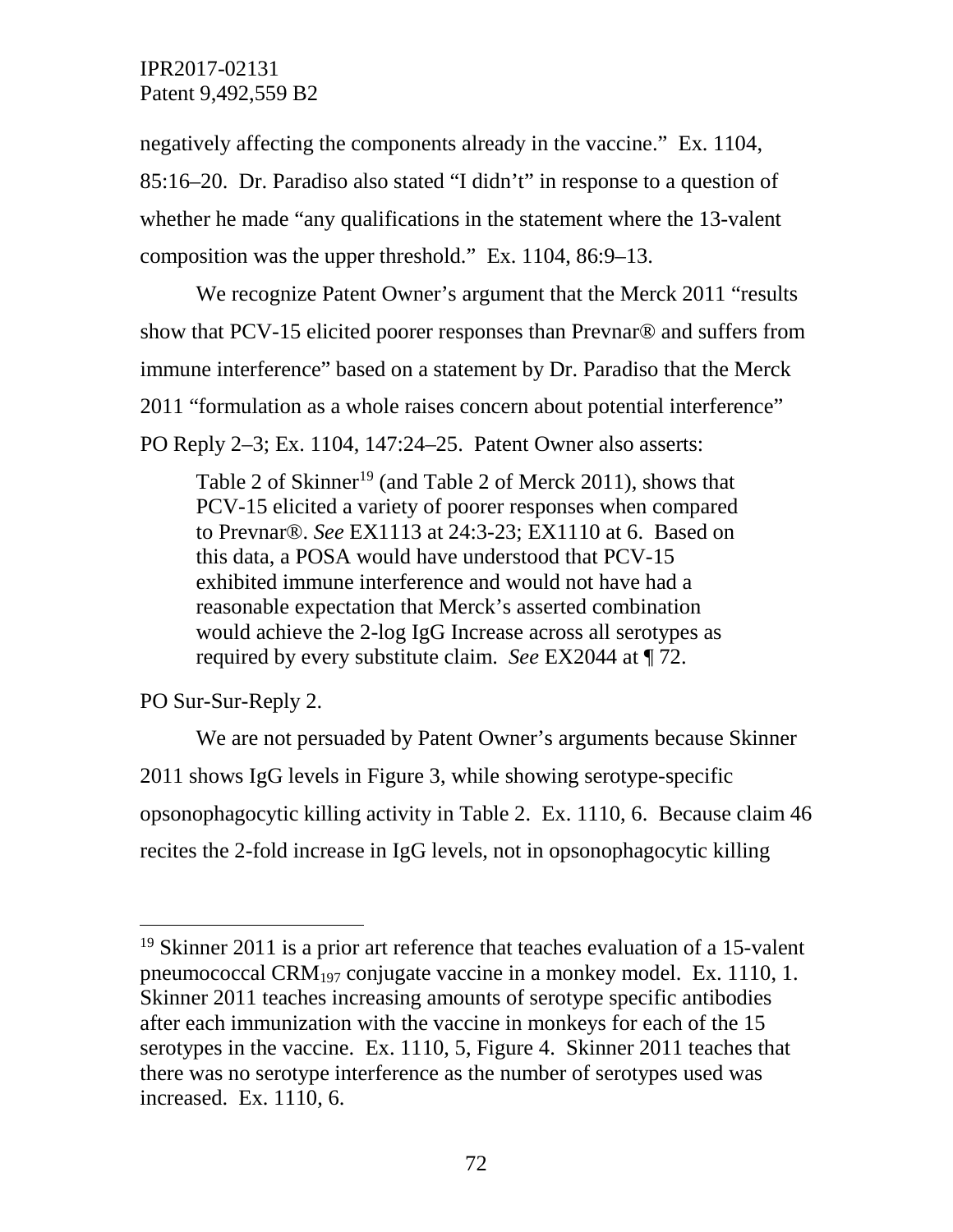activity, Figure 3 of Skinner 2011 is more relevant to the claim. Moreover, in a Reply Deposition, Dr. Paradiso was asked about results in Figure 3 of Skinner 2011 showing that "the IgG responses for PCV-15 were comparable to or higher than that for PCV-13 for all of the serotypes" and answered "So I agree that in this figure that is true, yes." Ex. 1113, 26:3–8 (referring to Ex. 1110, 4, Fig. 3). We note that Skinner 2011 teaches that "IRMs [(infant rhesus monkeys)] immunized with PCV-15 did not appear to demonstrate serotype interference as the antibody responses to the seven Prevnar<sup>®</sup> serotypes were not diminished by inclusion of additional polysaccharide conjugates as the vaccine was expanded to include either 13 or 15 types." Ex. 1110, 6. Indeed, Figure 3 of Skinner shows increased levels of IgG for every serotype in PCV-15 relative to all other pneumococcal vaccine compositions. Ex. 1110, Fig. 3.

Patent Owner also addresses deficiencies in Petitioner's reliance on Exhibit 1111, Exhibit 1112, and Exhibit 1114. PO Sur-Sur-Reply 4–5. We do not rely upon these Exhibits to demonstrate a reasonable expectation of success nor does our review of them find any evidence persuasively rebutting a reasonable expectation of success in generating a pneumococcal vaccine with serotype 22F with a 2-fold increase in IgG responses in New Zealand White Rabbits.

We note that "this is not the case where the prior art teaches merely to pursue a "'general approach that seemed to be a promising field of experimentation'" or "'gave only general guidance as to the particular form of the claimed invention or how to achieve it.'" *Pfizer, Inc. v. Apotex, Inc.*, 480 F.3d 1348, 1366 (Fed. Cir. 2007) (*quoting O'Farrell*, 853 F.2d at 903; *Medichem, S.A. v. Rolabo, S.L.*, 437 F.3d 1157, 1167 (Fed. Cir. 2006)).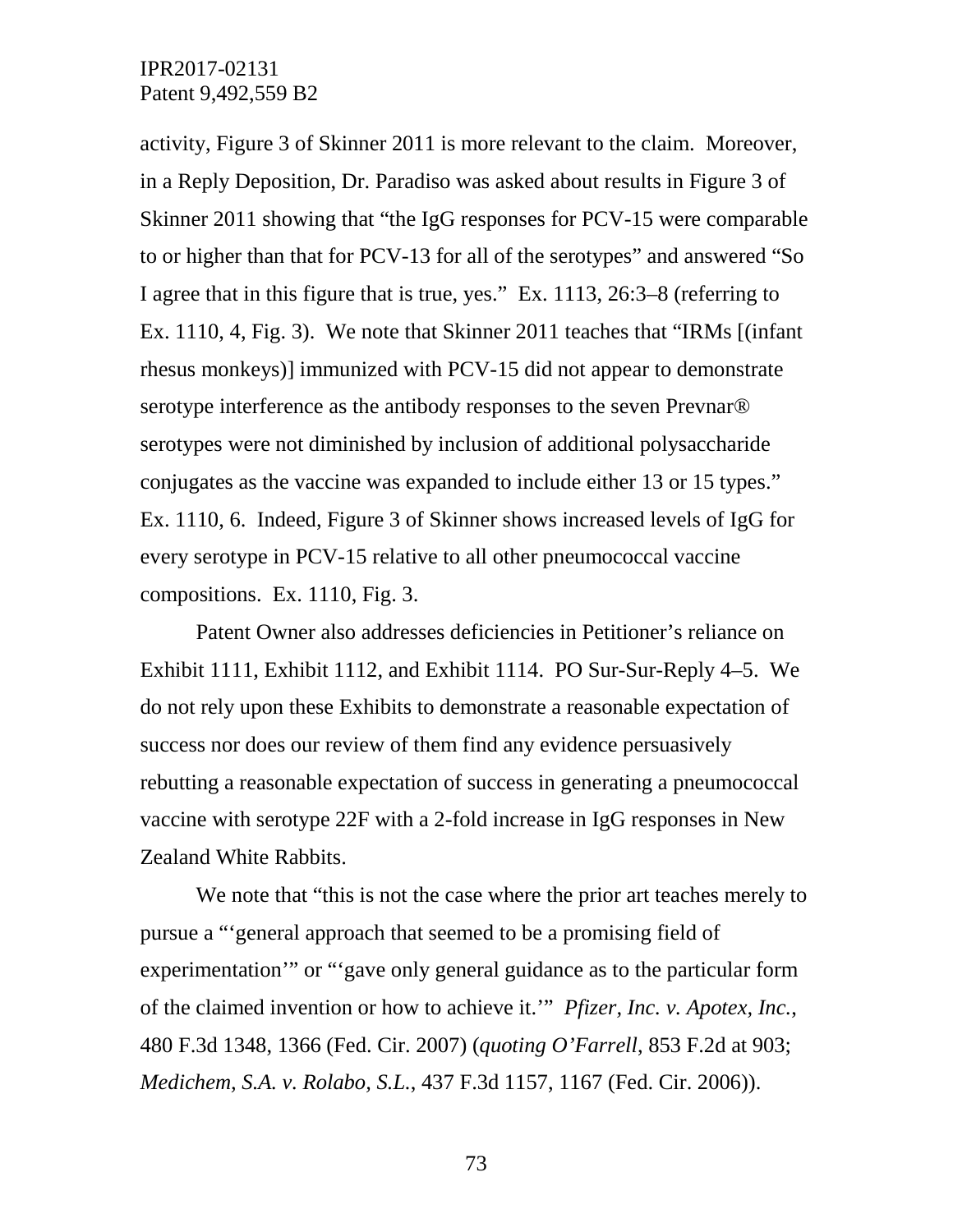Here, both Merck 2011 and GSK 2008 specifically suggested incorporation of a serotype 22F conjugate linked to  $\text{CRM}_{197}$  into a pneumococcal vaccine that was already composed of other known serotypes, including all of the thirteen serotypes disclosed by Hausdorff. Ex. 1006, 1:9–11; Ex. 1007, 8:29–31; Ex. 2027 ¶ 230.

Thus, we find that a preponderance of the evidence supports a determination that there would have been a reasonable expectation of success in obtaining a fourteen serotype pneumococcal vaccine composition as required by claim 46 with 2-fold increases in IgG responses in New Zealand White Rabbits because Merck 2011 itself exemplifies 2-fold increases in IgG responses in New Zealand White Rabbits for serotype 22F conjugates and because both Paradiso 2009 and Skinner 2011 support the position that inclusion of an additional serotype  $22F-CRM<sub>197</sub>$  conjugate into the thirteen serotype composition of Hausdorff would not have been expected to result in immune interference. Ex. 1006, 24.

We conclude that claim 46 would have been obvious over Hausdorff, Merck 2011, GSK 2008, and the knowledge of the ordinary artisan.

#### *ii. Claim 47*

Petitioner asserts that "PVP 2013 specifies that, for a pneumococcal polysaccharide vaccine, serotype 22F capsular polysaccharide must contain an 'O-acetyl/polysaccharide unit molar ratio' of '0.5 - 1.5'; that specified range overlaps largely with the claimed ratio of 'at least 0.8.'" Pet. Opp. 14, (citing Ex. 1009, 3–4). Petitioner asserts that "[b]ecause immunogenicity of a conjugate depends in large part on immunogenicity of the included polysaccharide, a POSITA would have considered the teachings of PVP 2013 for the composition of claim 47; that composition incorporates many of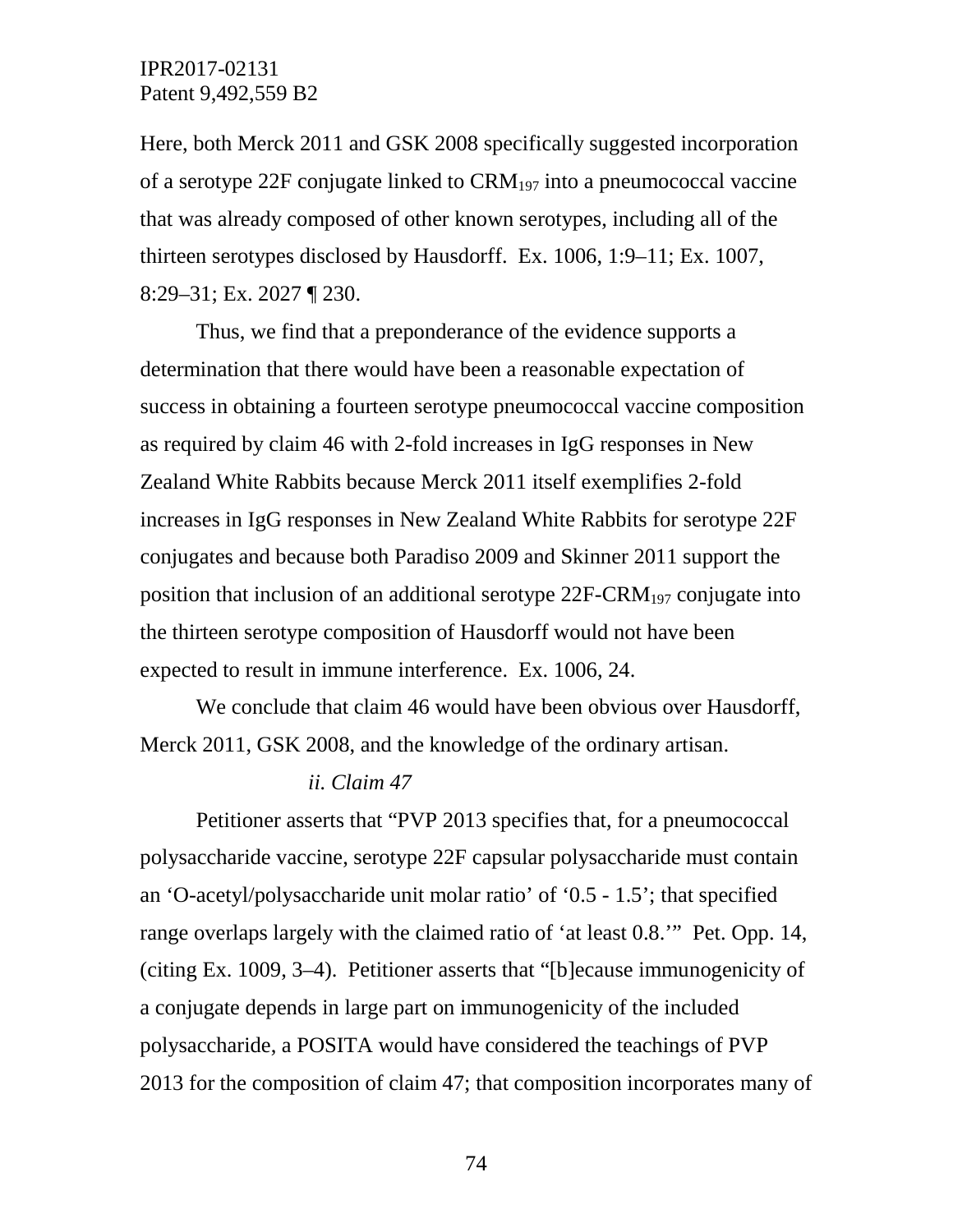the same polysaccharides as PVP 2013, including serotype 22F." Pet. Opp. 13 (citing Ex. 1096 ¶ 53). Petitioner asserts that a "POSITA would have understood that O-acetyl groups can contribute to the immunogenicity of pneumococcal polysaccharides." Pet. Opp. 14 (citing Ex. 1096 ¶ 55). Petitioner asserts that a "POSITA as of January 21, 2014 would have been motivated to maintain at least 0.8 mM acetate per mM polysaccharide, *i.e.*, approximately native levels of acetate in the serotype 22F polysaccharide." Pet. Opp. 13–14 (citing Ex. 1096 ¶ 54, Ex. 1001, 15:67 to 16:2).

Patent Owner does not separately argue that Petitioner failed to meet its burden for dependent claim 47.

Dr. Kasper stated "PVP 2013 specifies that, for a pneumococcal polysaccharide vaccine, serotype 22F capsular polysaccharide must contain an 'O-acetyl/ polysaccharide unit molar ratio' of '0.5 - 1.5'; that entire specified range meets the claimed ratio of 'at least 0.1.'" Ex. 1004 [ 142 (citing Ex. 1009, 4). Consistent with Dr. Kasper's statement, PVP 2013 states the "*O*-acetate content (*O*-acetyl/polysaccharide unit molar ratio) shall be within the range of the following specification" where the range for serotype 22F is given as "0.5–1.5." Ex. 1009, 3, 4.

Viewing the evidence as a whole, we determine that a preponderance of the evidence demonstrates that it would have been obvious that use of acetate in the molar ratios suggested by PVP 2013 would have been expected to improve vaccine activity.

### *iii. Claims 48 and 49*

Petitioner asserts "[b]ased on GSK 2008, a POSITA would have been motivated with a reasonable expectation of success to include  $CRM_{197}$ conjugates of those 6 additional serotypes - well-known as emerging and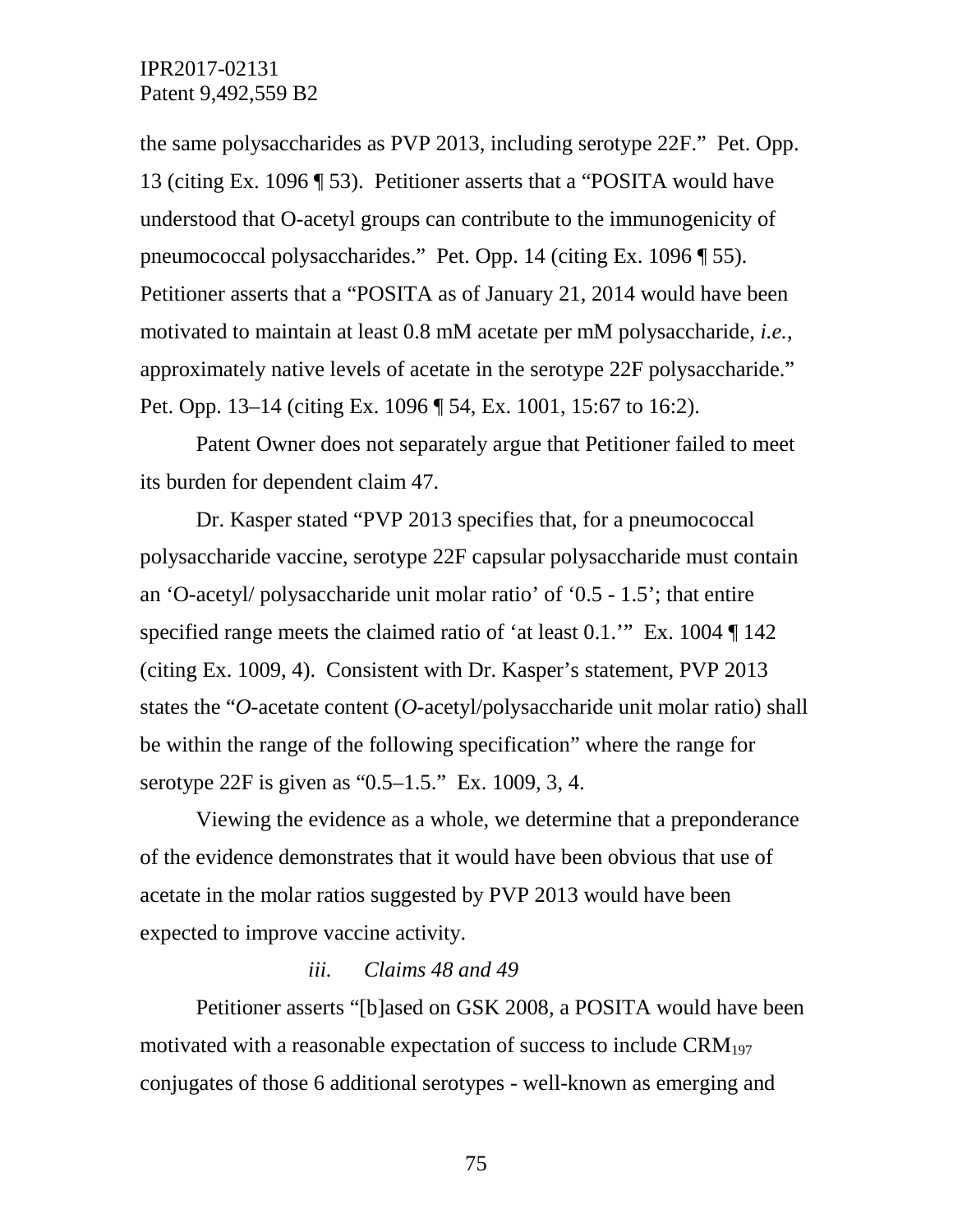clinically relevant pneumococcal serotypes." Pet. Opp. 15 (citing Ex. 1096 ¶¶ 59–60). Petitioner asserts "the fact that Pneumovax® 23 polysaccharide vaccine featured serotypes 15B, 33F, 12F, 10A, 11A and 8 underscores that they were well-known to be prevalent." Pet. Opp. 16 (citing Ex. 1096 ¶¶ 60, 67; Ex. 1054, 4).

Patent Owner asserts:

Merck fails to show that claims 48 and 49, which require additional conjugates, are not patentable. Merck fails to show any disclosure of serotype 15B in the art, and identifies no motivation for a POSA to conjugate serotypes 15B, 12F, 10A, 11A, and 8 to CRM197 or for those conjugates to be immunogenic or achieve the 2-log IgG Increase.

### PO Reply 9.

Viewing the evidence as a whole, we determine that a preponderance of the evidence demonstrates that it would have been obvious to incorporate additional known *S. pneumoniae* serotypes into a pneumococcal vaccine. Claims 48 and 49 recite the additional inclusion of serotypes 15B, 33F, 12F, 10A, 11A, and 8, all conjugated to CRM197. GSK 2008 specifically suggests inclusion of serotypes 33F, 12F, 10A, 11A, 8, along with serotype 15. *See* Ex. 1007, 8:29–31. Dr. Kasper states that a "POSITA would have understood that there is no individual 'serotype 15' and that 'serotype 15' in GSK 2008 includes all serotypes within serogroup 15, including serotype 15B as claimed." Ex. 1096 ¶ 60. Patent Owner provides no evidence that the ordinary artisan would not have understood the term "serotype 15" to include serotype 15B. We also note that the 1990 Physicians' Desk Reference disclosed that Pneumovax 23 contained serotype 15B, establishing that the prior art recognized this serotype as desirable in a pneumococcal vaccine. Ex. 1054, 4.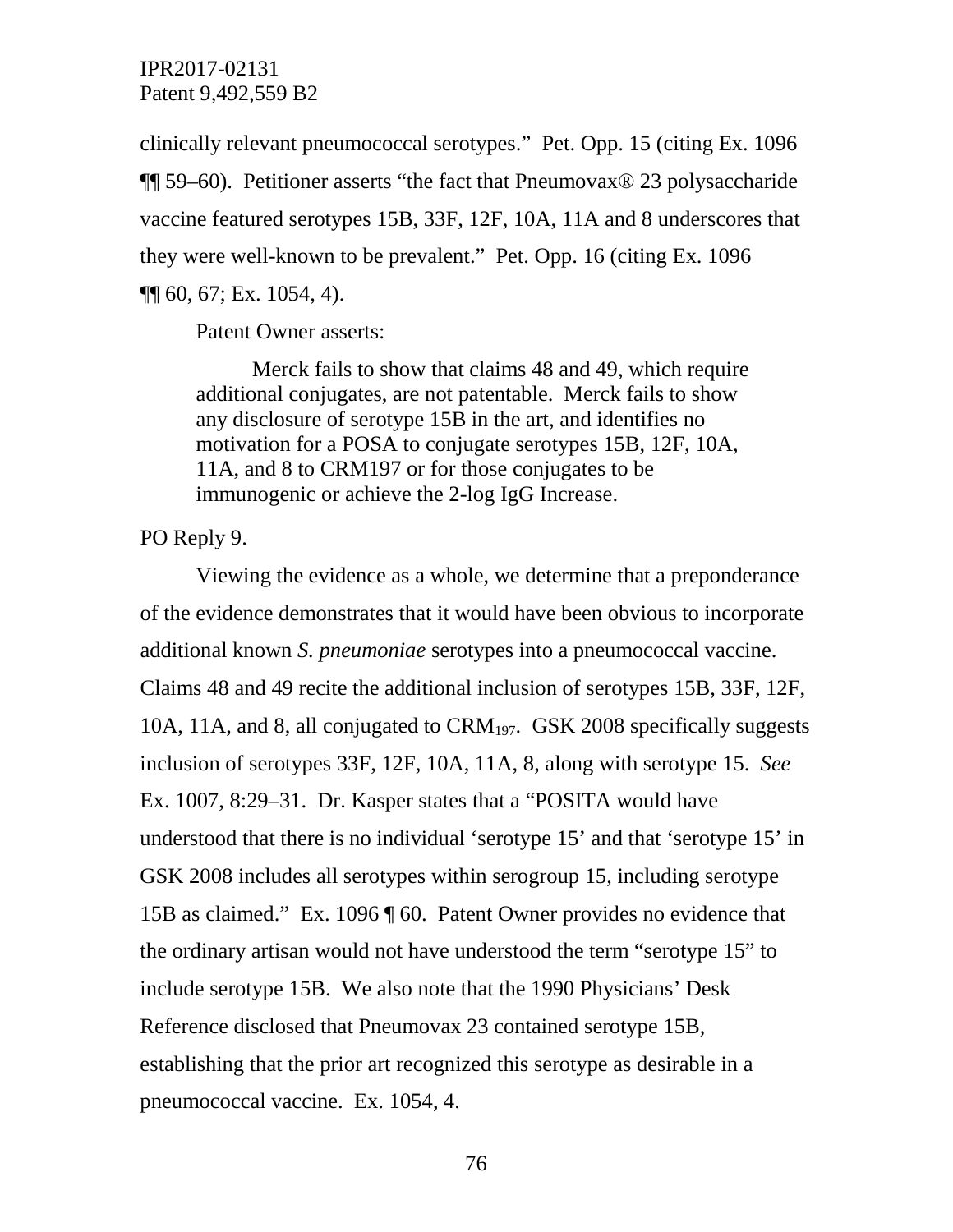We conclude that claims 48 and 49 would have been obvious over Hausdorff, Merck 2011, GSK 2008, and the knowledge of the ordinary artisan.

#### IV. PATENT OWNER'S MOTION TO EXCLUDE

Patent Owner moves to exclude the following Exhibits, or portions thereof: Exhibit 1004 ¶ 21, Exhibit 1090, Exhibit 1094, Exhibit 1095, Exhibit 1101, Exhibit 1103, Exhibit 1110, Exhibit 1111, Exhibit 1112, and Exhibit 1114. Paper 49 ("Patent Owner Mot. to Exclude").

As to Exhibit 1004 ¶ 21, 1090, 1094, 1095, 1101, 1103, 1111, 1112, and 1114, we do not rely on any of that evidence in making our ultimate determination on the patentability of the challenged claims. Accordingly, we need not decide Patent Owner's motion as to those exhibits and paragraphs, and we dismiss that portion of Patent Owner's motion as moot.

Patent Owner asserts that we should exclude Exhibit 1110 because "Merck is offering Exhibit 1110 to prove the truth of the matter asserted in the document, the exhibit is hearsay under Fed. R. Evid. 801. Since Exhibit 1110 does not fall within an exception to the rule against hearsay, Exhibit 1110 should be excluded under Fed. R. Evid. 802." Paper 49, 9.

Patent Owner also asserts that "Exhibit 1110 should be excluded as legally irrelevant under Fed. R. Evid. 401 and 402." Paper 49, 9. Patent Owner asserts "Merck also fails to identify how information on testing in infant rhesus monkeys is relevant to addressing deficiencies in its burden to prove unpatentability of the substitute claims." Paper 49, 10.

Petitioner asserts that "Exs.1110–1112 are admissible scientific papers published in the timeframe between Merck 2011's (Ex.1006) priority date (February 9, 2010) and January 21, 2014, and represent the state of the art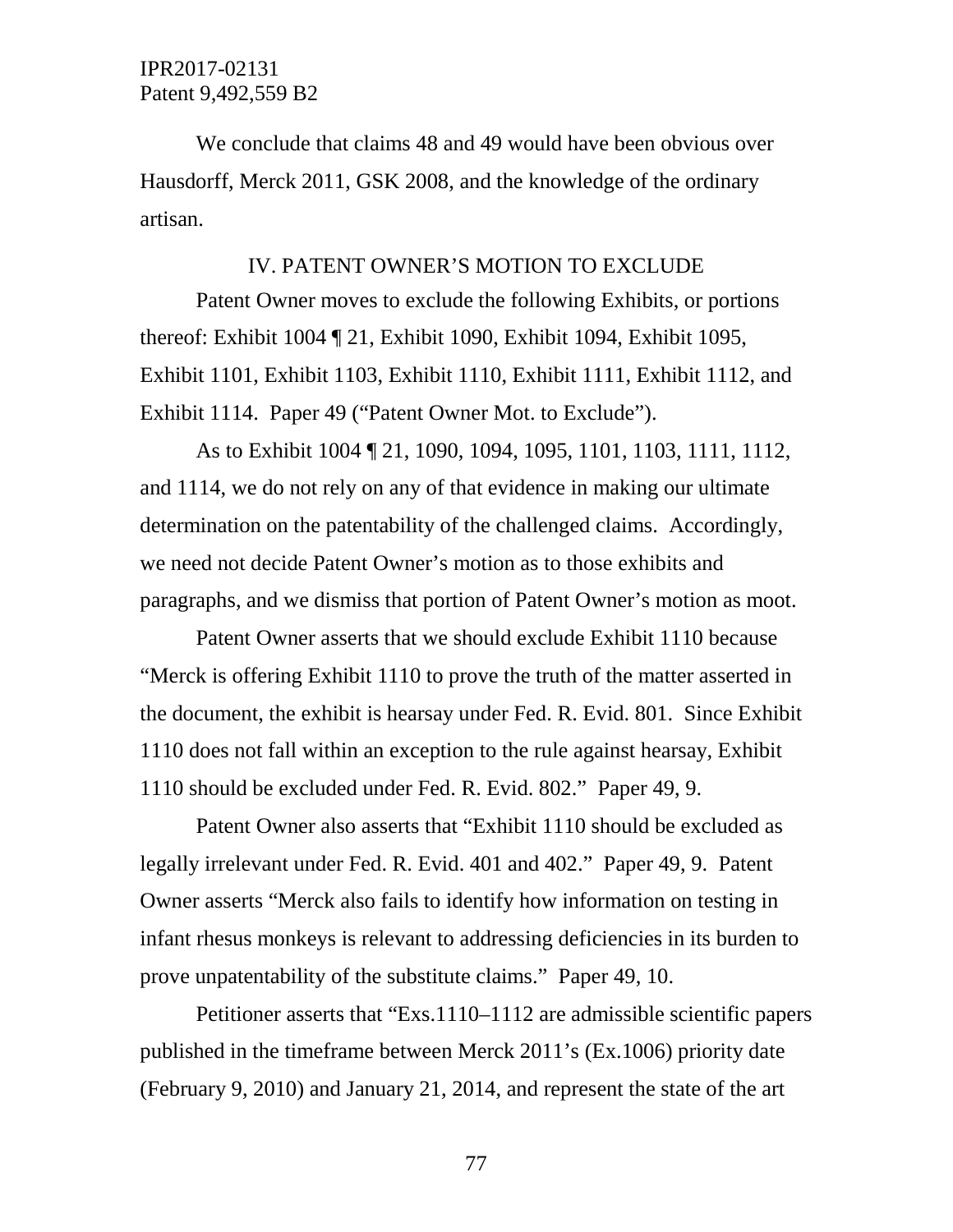during that period." Paper 53, 10. Petitioner asserts that these papers "directly contradict Patent Owner's contention with respect to its Motion to Amend: that a POSITA would have interpreted the data of Merck 2011 as demonstrating immune interference for Merck's PCV-15 (pneumococcal CRM197 conjugate vaccine)." Paper 53, 10.

Petitioner asserts that "Skinner 2011 [(Ex. 1110)][is] . . . not being relied upon for the truth of the matters asserted therein," but rather that "Skinner 2011 [is] . . . cited for what [it] . . . indisputably disclosed to a POSITA as of January 21, 2014." Paper 53, 13. Petitioner also asserts regarding the relevance of Exhibit 1110 that "Patent Owner's argument is a red herring. The entire premise of the Motion to Amend is that '[t]he response to the vaccine in claim 46 suggests efficacy levels comparable to the original Prevnar® for which efficacy [*i.e.*, in humans] was demonstrated.' Ex.2044, ¶59." Paper 53, 12.

With few exceptions, the Federal Rules of Evidence apply to *inter partes* proceedings. 37 C.F.R. § 42.62. The moving party has the burden of proof to establish that it is entitled to the requested relief. 37 C.F.R. §§ 42.20(c), 42.62(a).

As to hearsay, Exhibit 1110 is a scientific journal article submitted as rebuttal evidence regarding the knowledge of an ordinary artisan regarding immune interference. *See* Pet. Reply, 1. Exhibit 1110 was offered simply as evidence of what it described, not for proving the truth of the matters addressed in the document, and, thus, is not hearsay. *EMC Corp. v. Personal Web Techns., LLC*, Case IPR2013-00085, slip op. at 66 (PTAB May 15, 2014) (Paper 73); *see also* Fed. R. Evid. § 801(c) (1997 Adv. Comm. Note) ("If the significance of an offered statement lies solely in the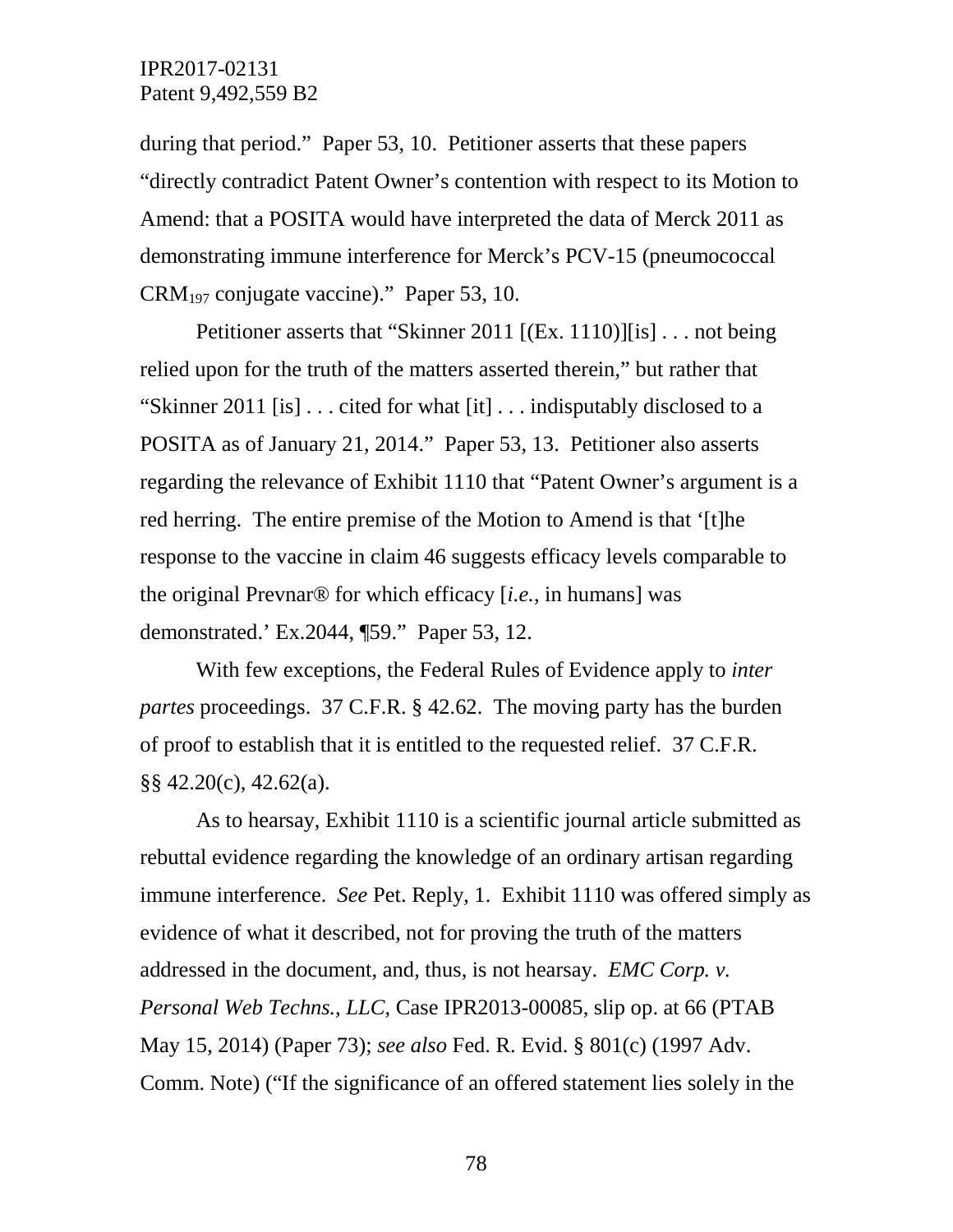fact that it was made, no issue is raised as to the truth of anything asserted, and the statement is not hearsay.").

As to relevance, evidence is relevant if it has any tendency to make the existence of any fact that is of consequence to the determination of the action more probable or less probable than it would be without the evidence. *See* Fed. R. Evid. § 401. The Federal Circuit recognizes that there is a "low threshold for relevancy." *OddzOn Prods., Inc. v. Just Toys, Inc*., 122 F.3d 1396, 1407 (Fed. Cir. 1997). The issue of immune interference is relevant to the issue of reasonable expectation of success for Hausdorff, Merck 2011, and GSK 2008 in rendering obvious the compositions claimed in Patent Owner's Motion to Amend. *See, e.g.*, PO Reply 2, Pet. Opp. 9. Exhibit 1110 provides an exemplary model system where immune interference did not occur based on the inclusion of additional *S. pneumoniae* serotype glycoconjugates. Ex. 1110, 6. We determine that Exhibit 1110 is relevant and are not persuaded by Patent Owner's argument, which goes to the weight of the evidence rather than its admissibility.

We deny Patent Owner's request to exclude Exhibit 1110.

#### V. CONCLUSION

We conclude that Petitioner has shown by a preponderance of the evidence that (1) claims 1, 3–10, 16–19, 39, 41, 42, and 45 of the '559 patent are unpatentable over the combination of Merck 2011 and GSK 2008, (2) claims 2, 40, and 43 of the '559 patent are unpatentable over the combination of Merck 2011, GSK 2008, and PVP 2013; and (3) that claims 38 and 44 of the '559 patent are unpatentable over the combination of Merck 2011, GSK 2008, and Hsieh 2000.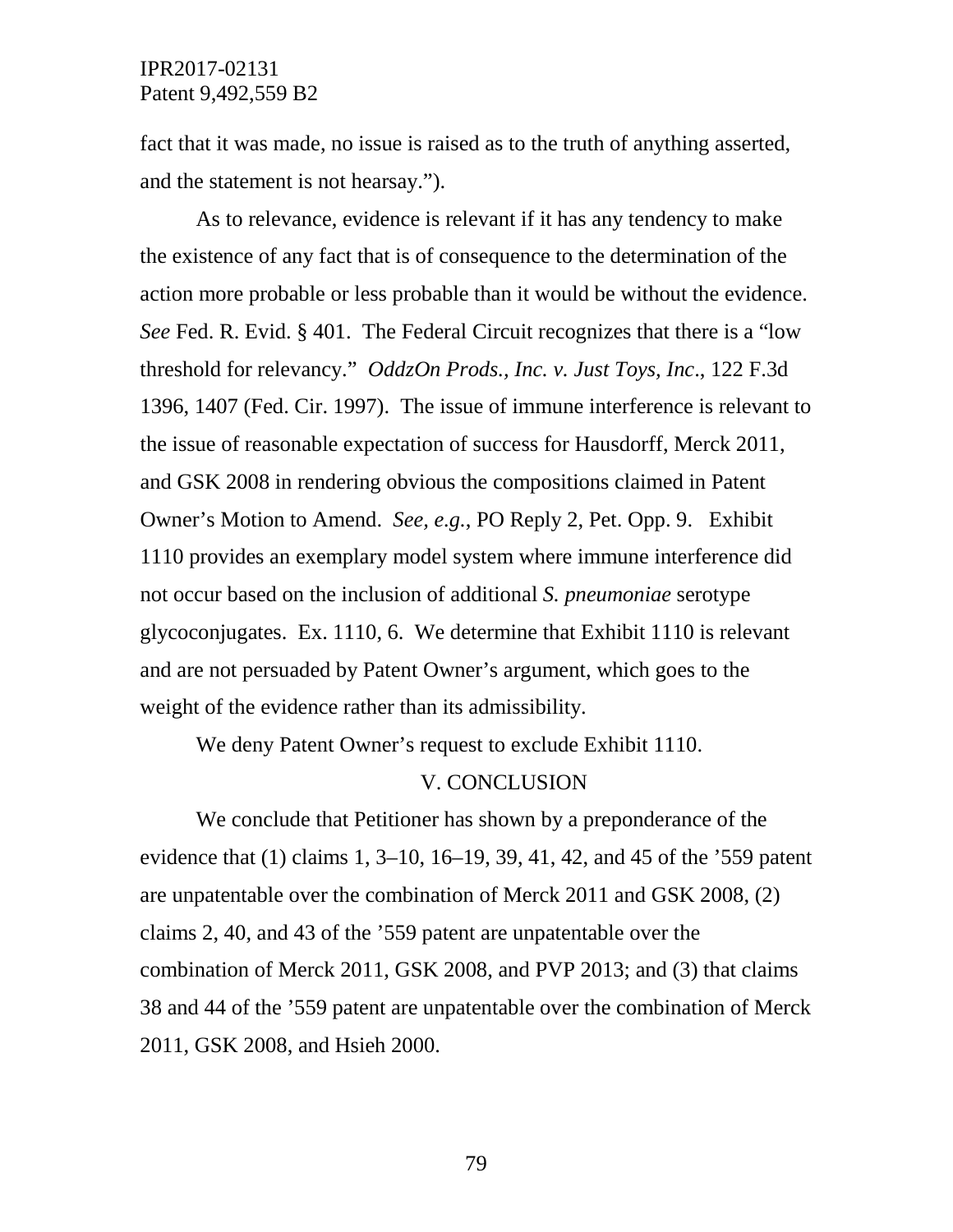We deny Patent Owner's Contingent Motion to Amend to replace claims 1–4, 9, 41, and 42 with substitute claims 46–52, as those claims are unpatentable over the cited art.

We dismiss Patent Owner's Motion to exclude Exhibits 1004 ¶ 21, 1090, 1094, 1095, 1101, 1103, 1111, 1112, and 1114 as moot.

We deny Patent Owner's Motion to exclude Exhibit 1110.

### VI. ORDER

For the reasons given, it is

ORDERED, based on a preponderance of the evidence, that claims 1–10, 16–19, and 38–45 are unpatentable;

FURTHER ORDERED, Patent Owner's Motion to Amend is denied as to replacing claims 1–4, 9, 41, and 42 with substitute claims 46–52;

FURTHER ORDERED, Patent Owner's Motion to Exclude Exhibits 1004 ¶ 21, 1090, 1094, 1095, 1101, 1103, 1111, 1112, and 1114 is dismissed as moot;

FURTHER ORDERED, Patent Owner's Motion to Exclude Exhibit 1110 is denied;

FURTHER ORDERED, because this is a final written decision, the parties to this proceeding seeking judicial review of our Decision must comply with the notice and service requirements of 37 C.F.R. § 90.2.